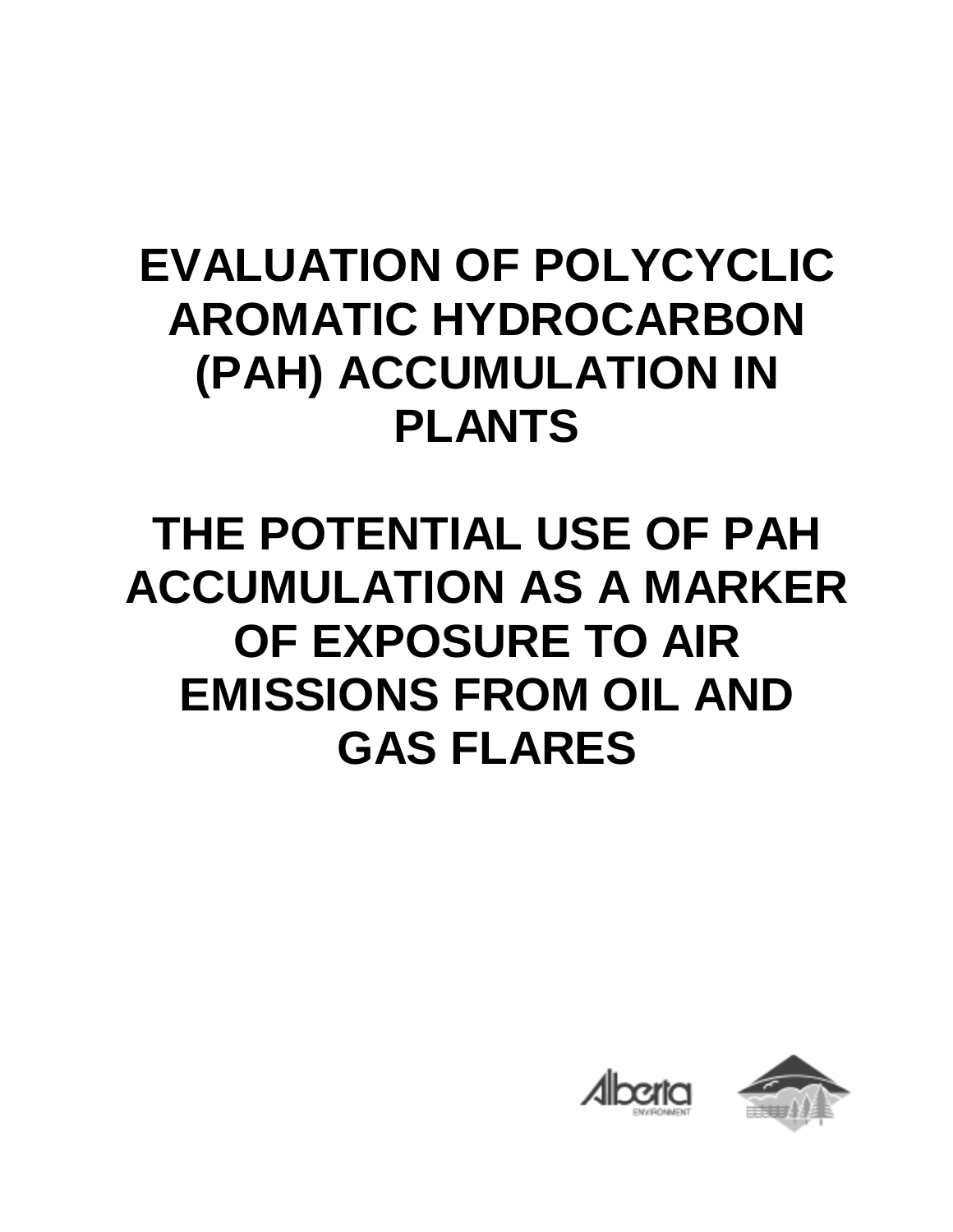## **EVALUATION OF POLYCYCLIC AROMATIC HYDROCARBON (PAH) ACCUMULATION IN PLANTS**

## **THE POTENTIAL USE OF PAH ACCUMULATION AS A MARKER OF EXPOSURE TO AIR EMISSIONS FROM OIL AND GAS FLARES**

by:

**Jan J. Slaski, Daniel J. Archambault and Xiaomei Li Environmental Technologies Alberta Research Council Vegreville, Alberta**

Prepared for:

Air Research Users Group Alberta Environment 9820 - 106 Street Edmonton, Alberta T5K 2J6

**August 2000**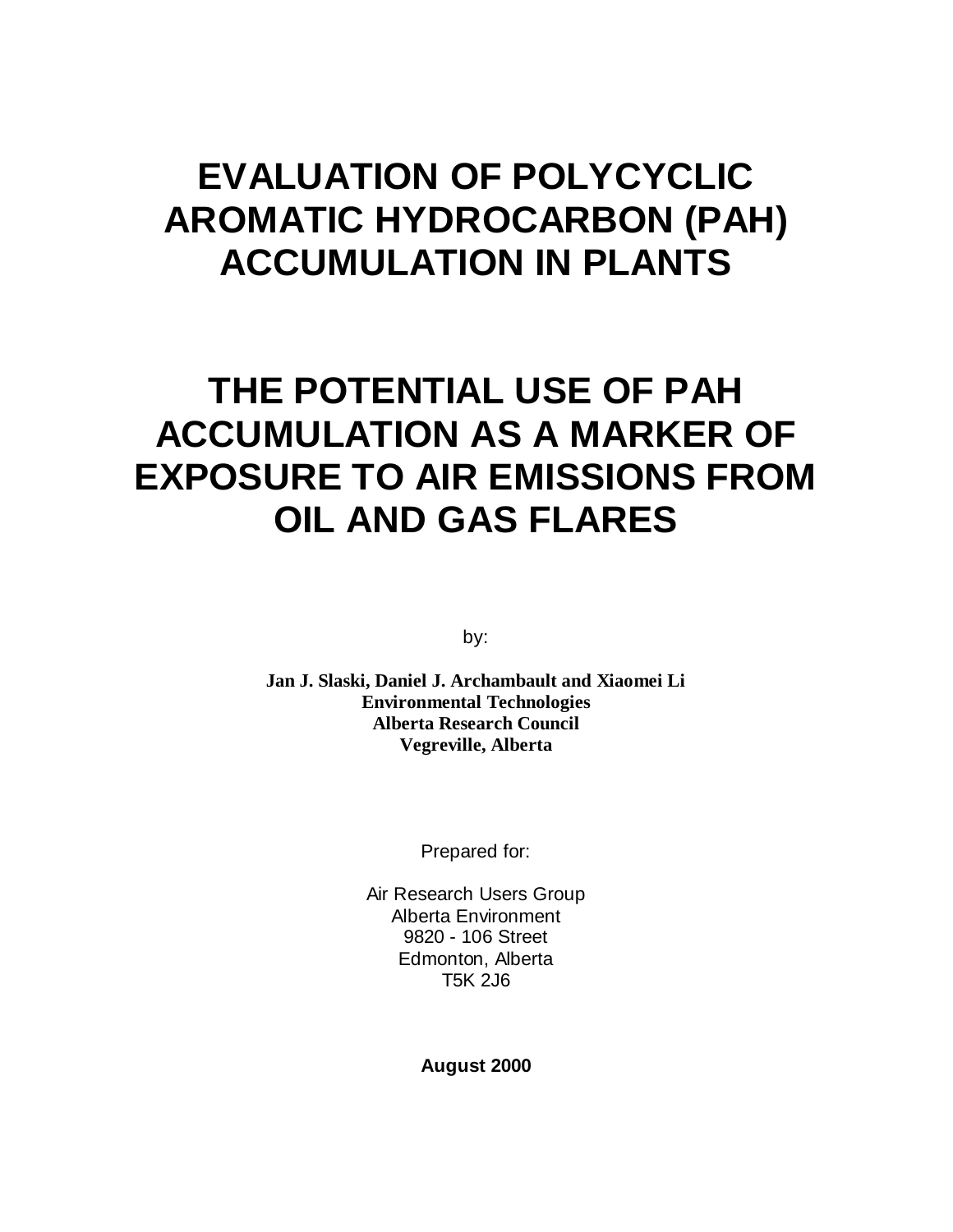Pub. No. T/558 ISBN: 0-7785-1228-2 (Printed Version) ISBN: 0-7785-1229-0 (On-Line Version) Web Site: http://www.gov.ab.ca/env/

Although prepared with funding from Alberta Environment (AENV), the contents of this report/document do not necessarily reflect the views or policies of AENV, nor does mention of trade names or commercial products constitute endorsement or recommendation for use.

Any questions on this document may be directed to:

Environmental Sciences Division Alberta Environment 4<sup>th</sup> Floor, Oxbridge Place  $9820 - 106^{th}$  Street Edmonton, Alberta T5K 2J6 Phone: (780) 427-5883 Fax: (780) 422-4192 Email: environmental.science@gov.ab.ca

Additional copies of this document may be obtained by contacting:

**Information Centre Alberta Environment Main Floor, Great West Life Building 9920 – 108th Street Edmonton, Alberta T5K 2M4 Phone: (780) 944-0313 Fax: (780) 427-4407 Email: env.infocent@gov.ab.ca**

This report may be cited as:

Slaski, J.J., Archambault, D.J., Li, X., 2000. Evaluation of polycyclic aromatic hydrocarbon (PAH) accumulation in plants. The potential use of PAH accumulation as a marker of exposure to air emissions from oil and gas flares. ISBN 0-7785-1228-2. Report prepared for the Air Research Users Group, Alberta Environment, Edmonton, Alberta.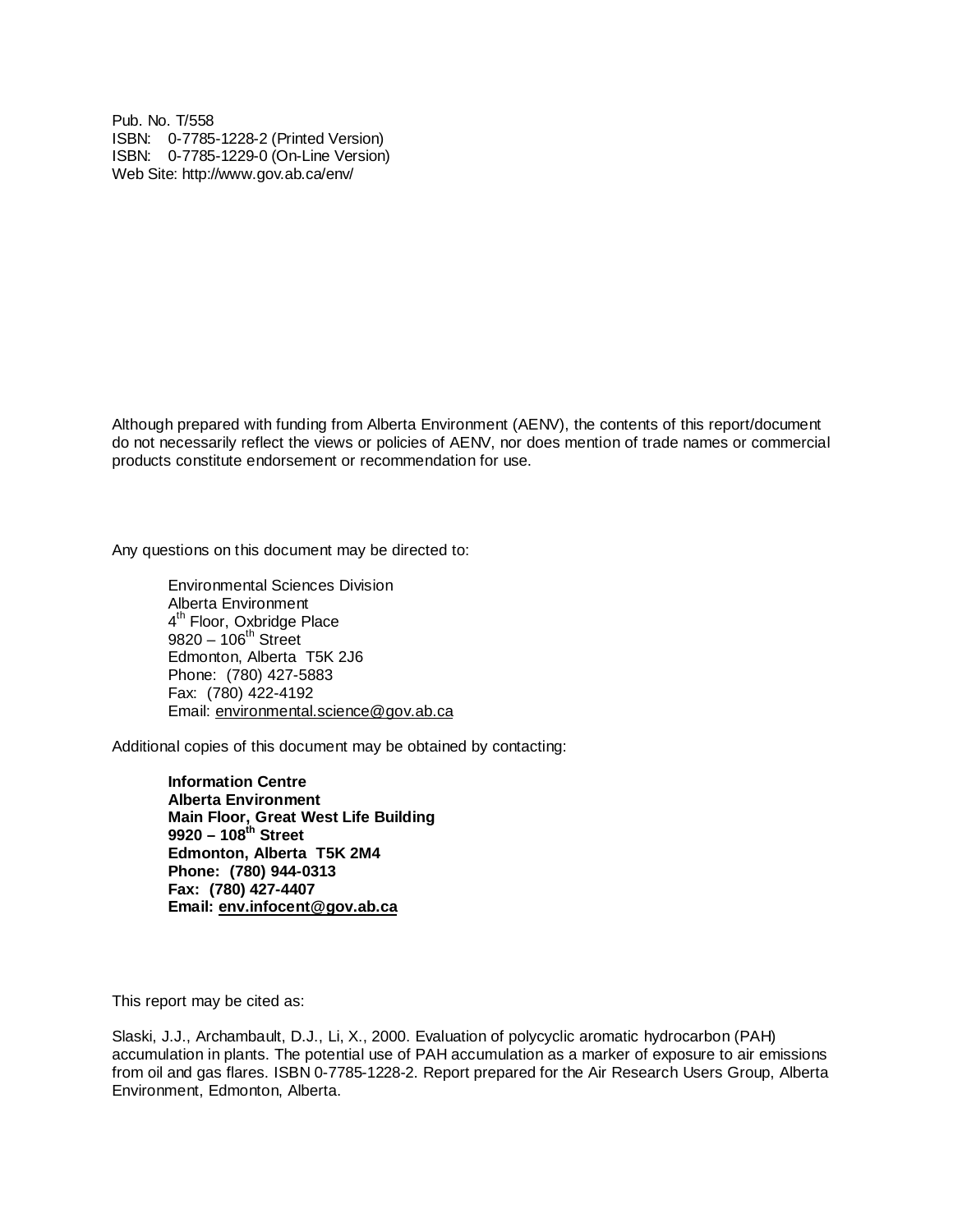### **FOREWORD**

Oil and gas flare emissions have been the subject of recent scientific investigation and public interest. Efforts to address the issue have been conducted on several fronts, including reductions in the number of flares in the province, reductions in volumes of gas flared, measurement of the types and amounts of compounds released from flares, and measurement of the environmental effects of flare emissions.

Polycyclic aromatic hydrocarbons (PAHs) are a class of complex substances that are produced during incomplete combustion of fossil fuels. PAHs are one component of air emissions from oil and gas flares. Although PAHs and other substances released from flares may have environmental effects, it is very difficult to determine the extent of exposure of vegetation to flare emissions, and therefore, it is difficult to measure any effects of these emissions. Due to variability inherent in any weather pattern (wind speed, wind direction, humidity, temperature, etc.), exposure of vegetation to emissions from a flare is sporadic; only when the wind speed and direction cause emissions to impinge upon a plant does exposure occur. Exposure to other stresses, and possible responses to these stresses, must be considered in an exposure assessment to ensure that any observed effect is due to the exposure to the flare emission and not to another emission source or other environmental stress.

There are two means of determining if exposure has occurred. First, ambient air quality monitoring technology can be installed near the plants or trees in the vicinity of a flare. Continuous monitoring methods are expensive, requiring an investment in the monitoring or sampling instruments, and in a power supply to operate the monitors or samplers. Passive monitors are also available and are less expensive, but the range of substances for which these monitors are available is limited. The data obtained from passive monitors has other limitations, the most significant being that they can only provide an estimate of the concentration of substances in the air averaged over long time periods (several weeks to months).

The second means of determining if exposure has occurred is through the use of vegetation itself. Some of the substances released from combustion within a flare may chemically adhere to leaves or branches, thereby "marking" that plant as one that has been exposed. Some substances are also incorporated into the leaf and are incorporated into the biochemical processes that operate naturally within plants and trees. Substances that have been so metabolized may also "mark" the tree or shrub as having been exposed to flare emissions.

The Air Research Users Group of Alberta Environment commissioned this review of the scientific literature of PAH accumulation within plant material that occurs following exposure to air containing PAHs. The conclusions of this review will contribute to a decision on whether or not to pursue a field investigation into the use of PAH accumulation in plant parts as a marker of exposure of the plants to emissions from oil and gas flares.

> Kenneth R. Foster, Ph.D., P.Biol. Project Coordinator, Air Research Users Group Science and Technology Branch Environmental Sciences Division Alberta Environment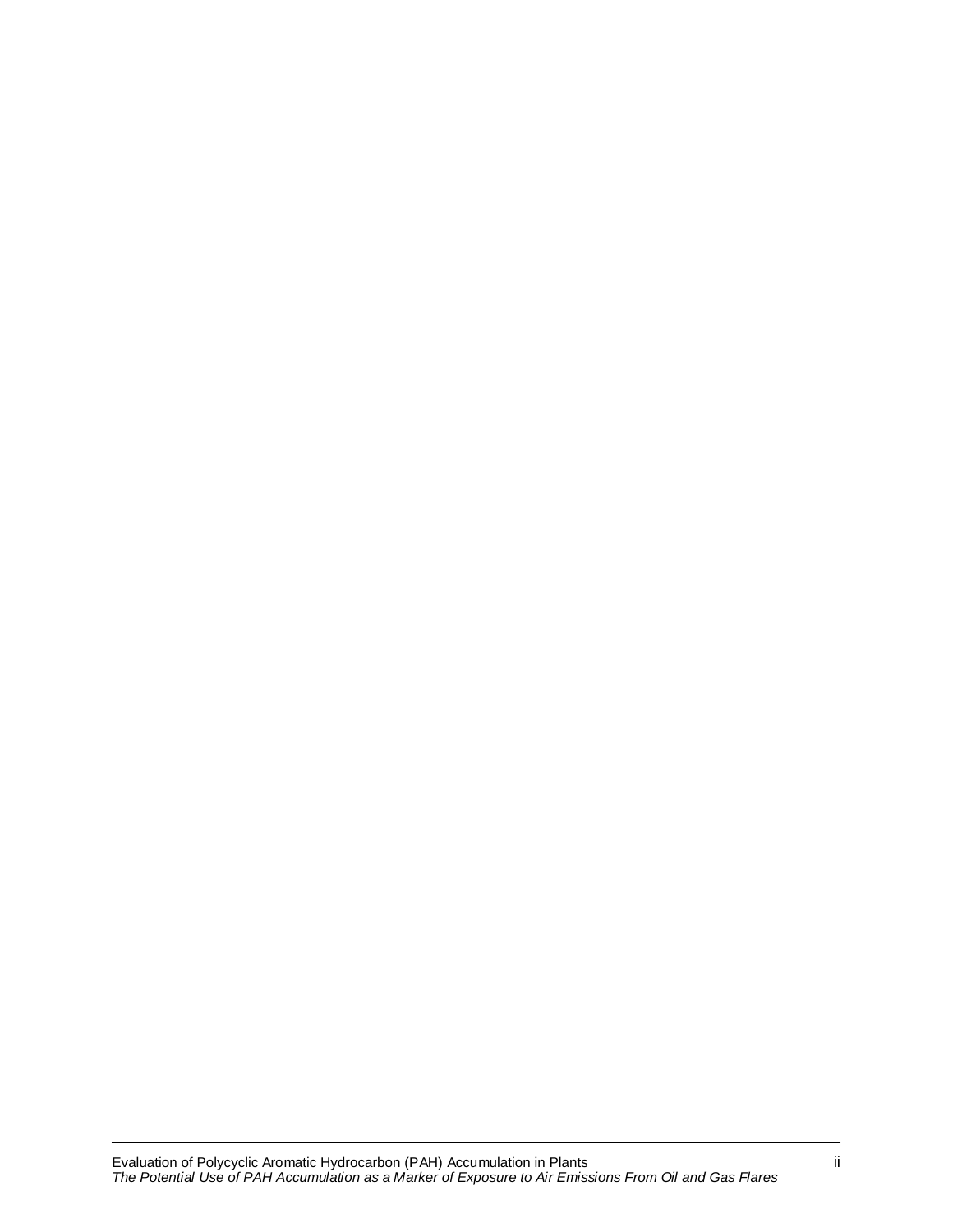## **EXECUTIVE SUMMARY**

Polycyclic aromatic hydrocarbons (PAHs) are a family of 660 chemical compounds with a molecular structure consisting of at least two fused aromatic (benzene) rings. They are predominantly formed as a result of the incomplete combustion of organic fuels. Although natural sources of emissions such as forest fires and volcanic eruptions can contribute to background amounts of PAHs in the atmosphere, anthropogenic activities are the primary sources of these compounds. In Alberta, more than 5300 solution gas flares are currently in operation. Concentrations of PAHs in the vicinity of flare operations are comparable to those found in large industrialized cities.

Airborne PAHs can exist in the gas or solid (particle) phase. The phase state of a given PAH is determined by its vapor pressure and the ambient temperature. Water solubility of these nonionic compounds depends mainly on their chemical structure. The solubility of PAHs in water decreases as their molecular weight increases, while their solubility in lipids increases. Since PAHs possess lipophilic properties, they tend to associate with organic matter containing fatty acids and waxes. Typically, a variety of different PAHs occur together, and their overall properties and effects on the environment vary according to the combination of PAH compounds involved.

Plants are important sinks for atmospheric PAHs, playing a role in the annual cycling of PAHs. Vegetation has been successfully used as a quantitative indicator of exposure to both gaseous and solid phase PAHs in ambient air. Numerous studies have shown that leaves are the main sinks of airborne PAH compounds in plants, while uptake of PAHs from soils via the root system appears to be negligible. The process of accumulation is affected by several abiotic and biotic factors, including vapor-particulate partitioning in the atmosphere, ambient temperature, octanol-air partitioning coefficients, leaf surface area and lipid concentration in plant tissues. Compounds of intermediate volatility are mainly subject to dry gaseous deposition while nonvolatile substances (containing six and more rings) are primarily accumulated on plant surfaces in the form of dry, particle-bound deposits. The partitioning of PAHs between the atmosphere and vegetation depends on ambient temperature. As air temperatures decrease in fall and winter, conifer and evergreen plants scavenge the majority of emitted PAHs. At high ambient temperatures in summer, low molecular weight compounds can revolatilize to the atmosphere. The most important anatomical feature of plants that affects the rate of interception and accumulation of airborne PAHs is total leaf area. Volatile PAHs enter plants primarily through gaseous diffusion via open stomata, although absorption by the waxy leaf surface accounts for a portion of total PAHs in tissues. The waxy surface of leaves intercepts both particulate and vapor phase contaminants.

A wide variety of plant species have been used as indicators to evaluate PAH contamination levels in cities and heavily polluted industrial regions as well as for the identification of unknown points of emission. Two basic strategies can be employed in biomonitoring studies: active and passive monitoring.

Active monitoring refers to a process by which plants are grown in an artificial environment without previous contact with a pollutant of interest and plants are subsequently transferred to a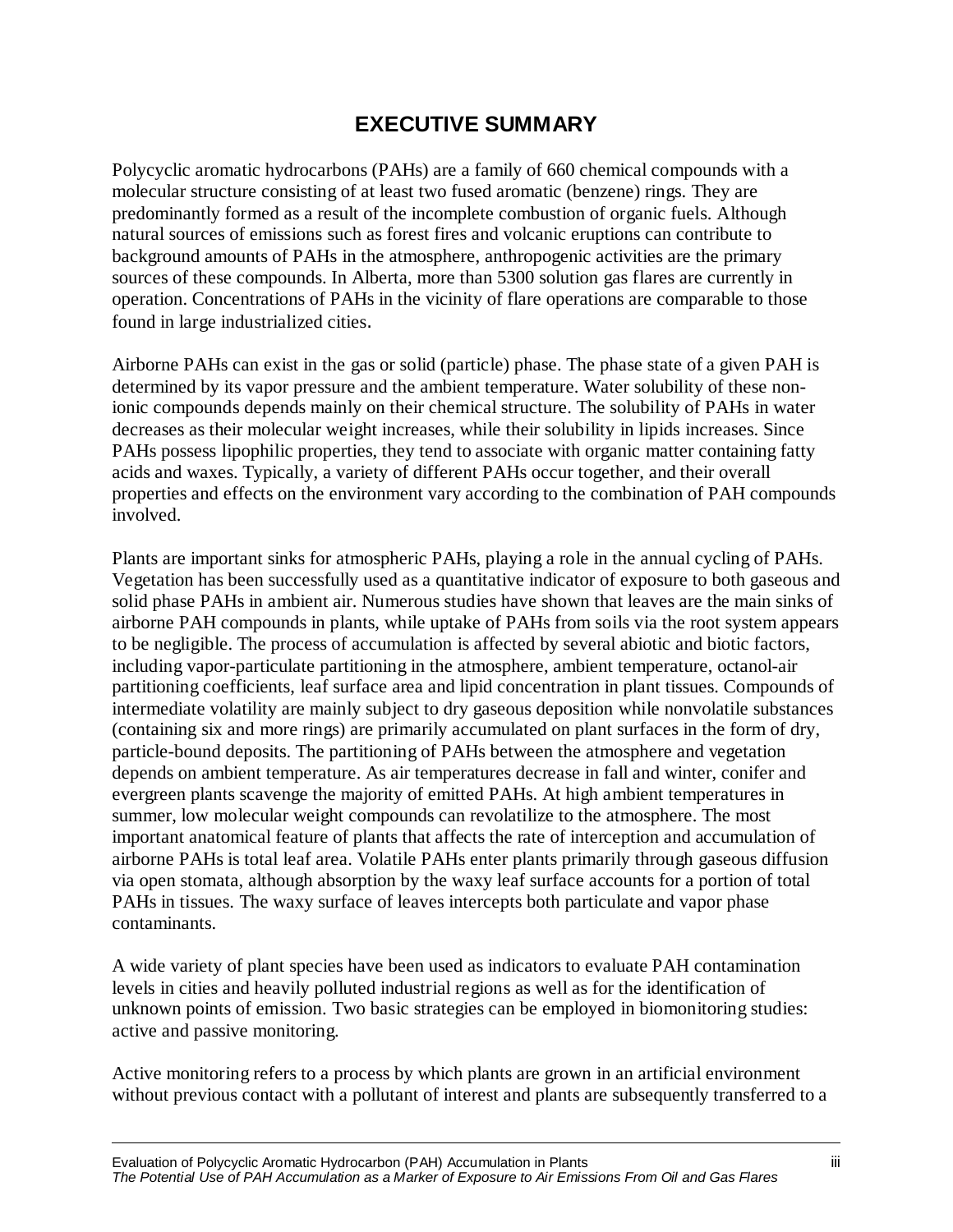monitoring site and exposed to ambient air over a given period of time before being returned to the laboratory for analysis. It has been documented that active air monitoring with a network of moss bags placed in the area of interest can facilitate evaluation of PAH distribution over time and space and can be used to identify point sources of PAHs. Mosses are particularly useful for monitoring purposes due to their large surface area, high capacity to absorb large organic molecules and their abilities to obtain water and nutrients from the air.

Passive monitoring relies on the analysis of pollutant content in plant tissues collected from their natural habitat. Several passive monitoring studies have been conducted to reflect long-term accumulations of persistent trace pollutants such as PAHs. Measurements of PAHs accumulated in plant tissues are taken at various distances from the source, ranging from 0.5 m to 4.5 km.

To the best of our knowledge, no studies on the accumulation of PAHs in plant tissues as markers of exposure to emissions from oil and gas flares have been published in Canada or in any other country. For this reason, all data on accumulation of PAHs in plants presented in this report come from studies of emissions from urban sources (mainly traffic exhaust), various industrial operations and a large-scale industrial fire. These emitters of PAHs generate a pool of similar compounds to those emitted by oil and gas flares, allowing us to draw upon the literature in our consideration of the accumulation of PAHs from oil and gas flares in vegetation and placing it into an Alberta context.

We recommend conducting studies on PAH accumulation in two plant species widely distributed throughout Alberta - lodgepole pine and canola. Additionally, active monitoring by means of moss (Sphagnum fuscum) bags should be used in the comparison of flare emissions from locations surrounded by different types of vegetation or at sites where suitable vegetation is not present. Needles of conifer species should be harvested twice a year in March (over-wintered leaves) and in September (new leaves) to monitor differences in accumulation of PAHs between winter and summer. Leaves of canola should be sampled in July after a 2-month period of interception of air emissions from flares. Exposure of Sphagnum bags for 3 weeks in the vicinity of flare operations would allow a minimum of 5 analyses per vegetation season (May-September). Based on a limited amount of information on plume dispersion and estimated ground level concentrations of PAHs we suggest that in central Alberta plant leaves should be sampled at a distance of 500 m either to the NW or the SE of the flare where annual average ground level concentrations of PAH are predicted to reach their maxima. We also recommend that sampling distances and directions be experimentally verified. Anthracene, pyrene and fluoranthene contents in plant tissues should be analyzed from the area adjacent to sweet gas flaring while phenanthrene, pyrene and fluoranthene contents in plant tissues should be examined from areas surrounding sour gas operations.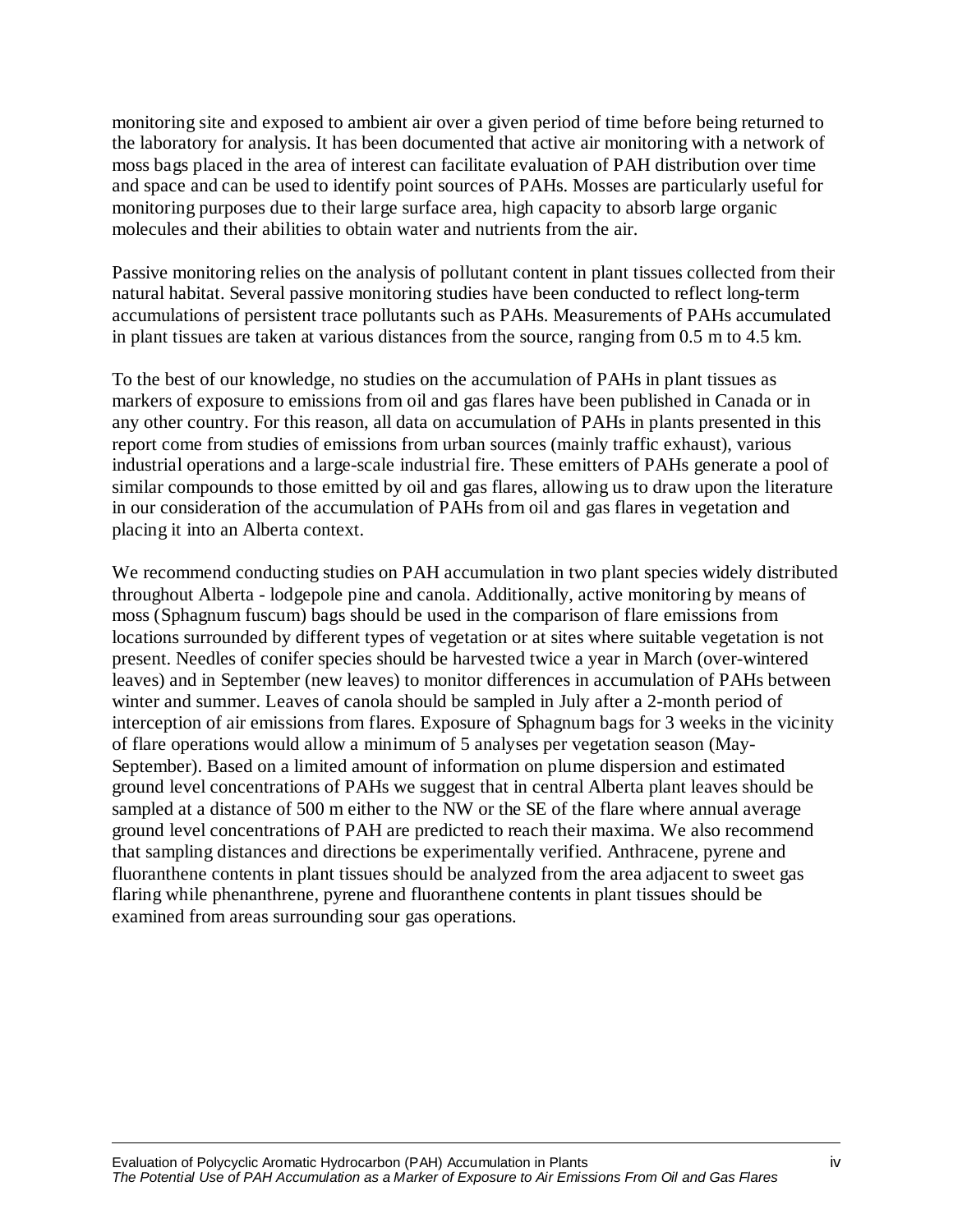## **ACKNOWLEDGEMENTS**

This project was supported by funds from Alberta Environment. The authors thank Dr. Kenneth Foster for his numerous comments and suggestions during the preparation of this report.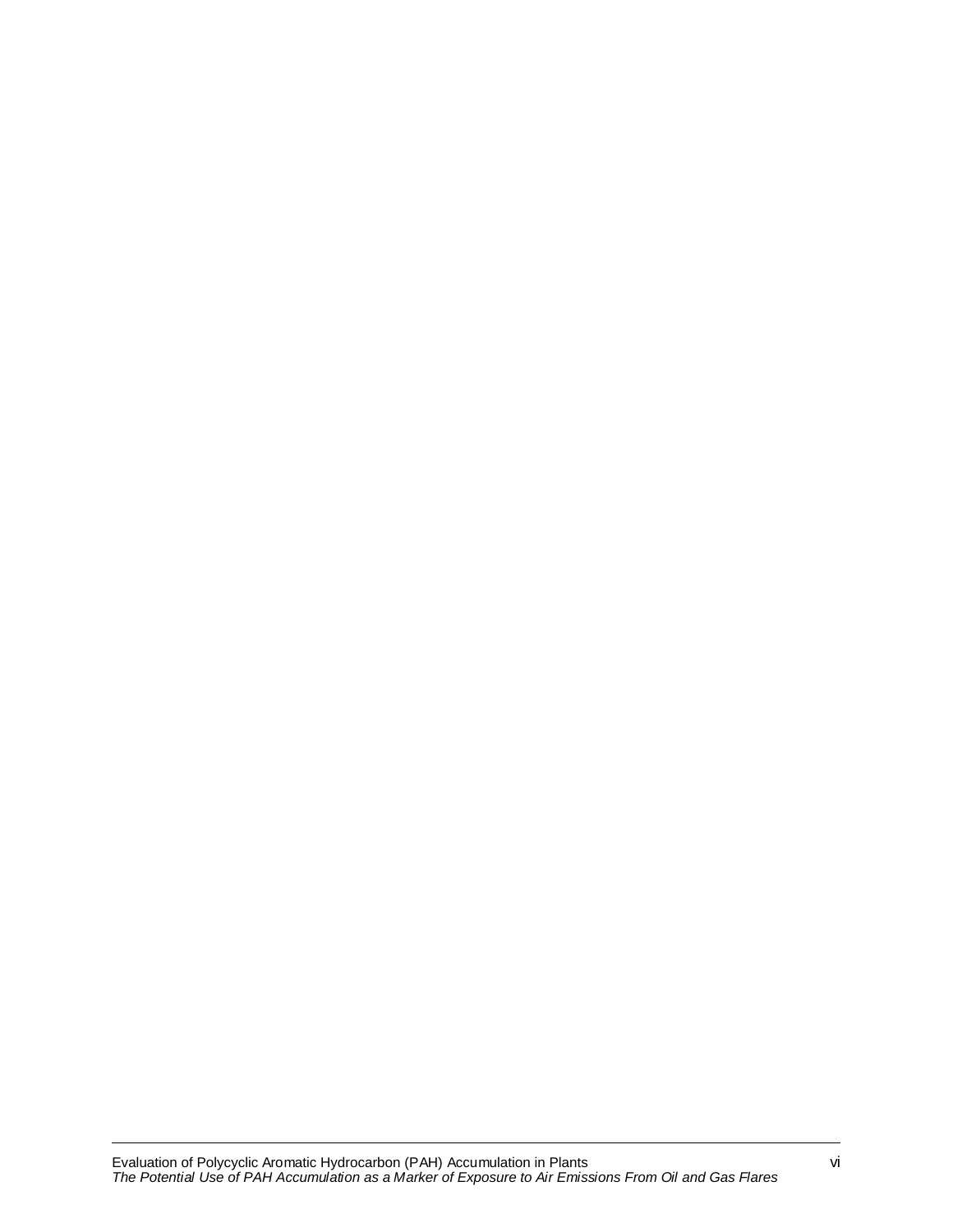## **TABLE OF CONTENTS**

| 1.               |      |                                                                                   |  |  |  |  |
|------------------|------|-----------------------------------------------------------------------------------|--|--|--|--|
| 2.               |      |                                                                                   |  |  |  |  |
| 3.               |      | PHYSICO-CHEMICAL PROPERTIES OF PAHS AND THEIR MODIFIED                            |  |  |  |  |
| $\overline{4}$ . |      |                                                                                   |  |  |  |  |
|                  | 4.1. |                                                                                   |  |  |  |  |
|                  | 4.2. | 4.2.1.<br>Selection of suitable species as markers of exposure to flare<br>4.2.2. |  |  |  |  |
|                  | 4.3. |                                                                                   |  |  |  |  |
| 5.               |      | <b>VEGETATION AS A MARKER OF EXPOSURE TO PAH EMISSIONS 17</b>                     |  |  |  |  |
|                  | 5.1. |                                                                                   |  |  |  |  |
|                  | 5.2. |                                                                                   |  |  |  |  |
|                  | 5.3. |                                                                                   |  |  |  |  |
| 6.               |      |                                                                                   |  |  |  |  |
| 7.               |      |                                                                                   |  |  |  |  |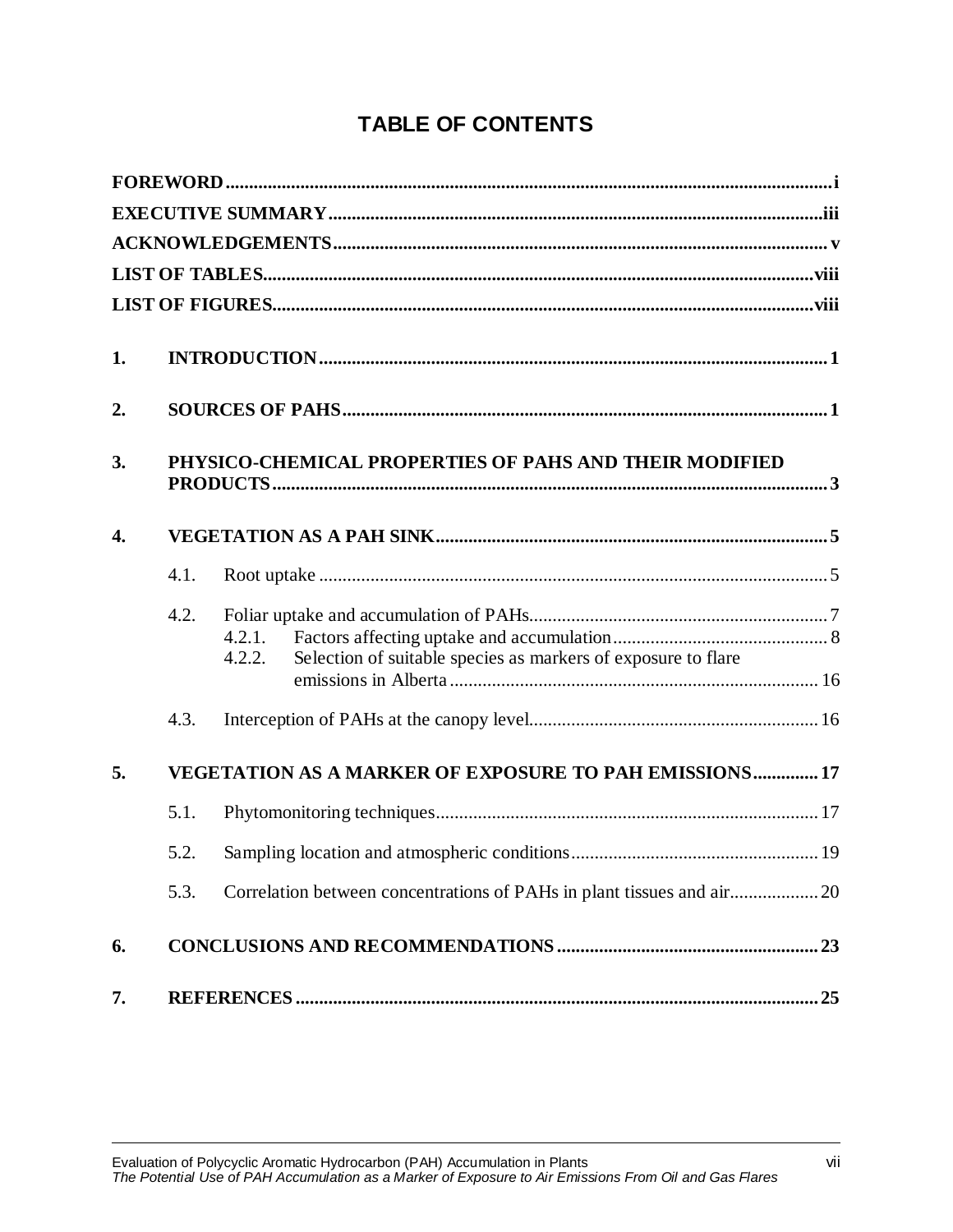## **LIST OF TABLES**

| Table 1. | Polycyclic aromatic hydrocarbons in emissions form flare operations in |  |
|----------|------------------------------------------------------------------------|--|
| Table 2. |                                                                        |  |
| Table 3. | Largest maximum predicted ground level concentrations of PAH           |  |

## **LIST OF FIGURES**

| Figure 1. | Total PAHs flow rates (in $10^6$ kg/year) for the Northeastern United States.  6                                                                         |
|-----------|----------------------------------------------------------------------------------------------------------------------------------------------------------|
| Figure 2. | Correlation between the carcinogenic PAH levels in air samples and the<br>carcinogenic PAH concentrations in <i>Laurus</i> leaves collected concurrently |
| Figure 3. | Correlation between the total PAH concentration and lead (Pb)<br>concentration in <i>Laurus</i> leaves collected from 15 sites of different traffic      |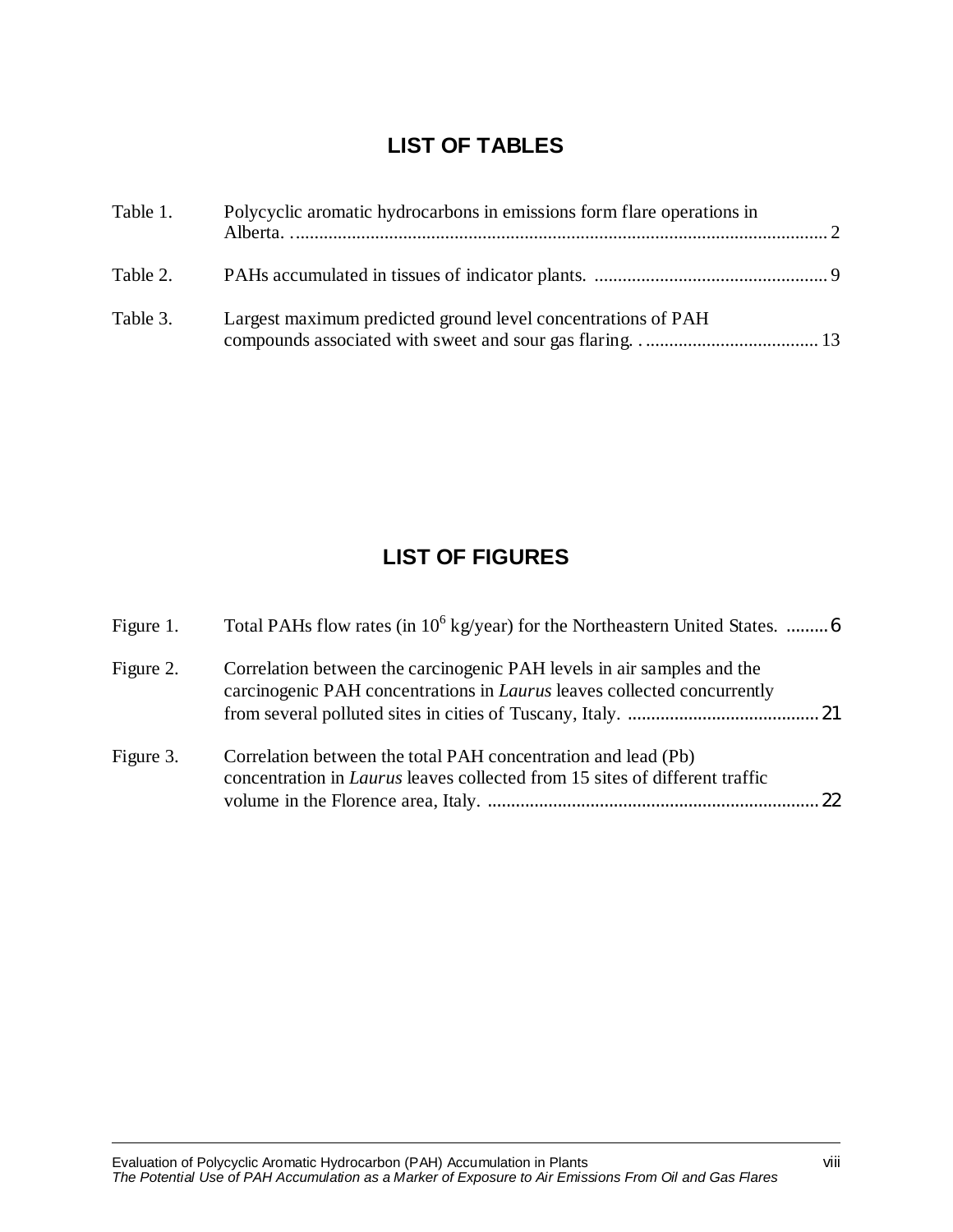## **1. INTRODUCTION**

Polycyclic aromatic hydrocarbons (PAHs) are organic compounds consisting of two or more fused benzene rings. They occur normally in nature primarily as a result of forest fires, however anthropogenic combustion activities and refining processes of fossil fuels are principal sources of these compounds in ambient air. Concentrations of PAHs in air, water and soils have constantly increased over the last 100 years, particularly in industrialized areas (Jones et al. 1989).

Concentrations of PAHs in ambient air have been monitored in several developed countries since the early sixties (Grimmer 1983, US DHHS 1995). Most of these studies were conducted in large municipalities or industrial centers where PAHs are emitted by vehicles, domestic heating, or other combustion of fossil fuels. Traditionally, measurements of PAHs in ambient air have been performed using mechanical samplers equipped with systems for the interception of these compounds in particulate and gaseous phases. In the past decade PAHs have attracted the attention of many researchers throughout the world because of the growing body of evidence showing that plants can be used as quantitative and qualitative indicators of PAH levels in the environment. However, the accumulation of PAHs in plant tissues as a marker of exposure to emissions from oil and gas flares has not been studied. We have focused this review on biotic and abiotic factors affecting accumulation of airborne PAHs in plants and have evaluated the potential use of PAH accumulation in plants as a quantitative marker of exposure to emissions from oil and gas flares in Alberta. To the best of our knowledge this is the first comprehensive review of the literature on this subject.

## **2. SOURCES OF PAHS**

Natural sources of emissions such as prairie and forest fires or volcanic eruptions contribute to the global background of PAHs in the atmosphere. In Canada, forest fires release approximately 2000 tons of PAHs per year and are the single most important natural source of PAHs. However, since releases from this source are generally widely separated in time and space across the country, they do not result in continuous exposure of vegetation in any specific area. Anthropogenic activities such as automobile and furnace exhausts, coal and oil-fired power plants, gasification/liquefaction of fossil fuels, coke and asphalt production, waste incinerators, aluminum smelting and gas and oil flare operations are the primary sources of air borne forms of these compounds. These sources result in emissions of PAHs into all environmental compartments, including soil, vegetation, aquatic bodies and their sediments. In Canada, aluminum smelters are the greatest anthropogenic sources of PAHs released to the atmosphere [925 tons/year (t/yr.)]. Major sources of PAHs to aquatic and terrestrial environments include creosote-treated products (up to 2000 t/yr.), spills of petroleum products (76 t/yr.), metallurgical and coking plants (4 t/yr.) (Environment Canada 1994). In Alberta, the largest supplier of hydrocarbon energy resources in Canada, PAHs are released to the atmosphere by the oil and gas industry (Strosher 1996). More than 5300 solution gas flares are currently in operation in Alberta, burning an estimated  $2340x10^6$  m<sup>3</sup> produced by the upstream oil and gas industry annually, with numerous PAHs being emitted due to these operations (Table 1, Strosher 1996). Based on Strosher's data, Leahey (1996) calculated the largest ground level concentrations of fifteen PAHs associated with flaring of sweet and sour gases. He found that concentrations of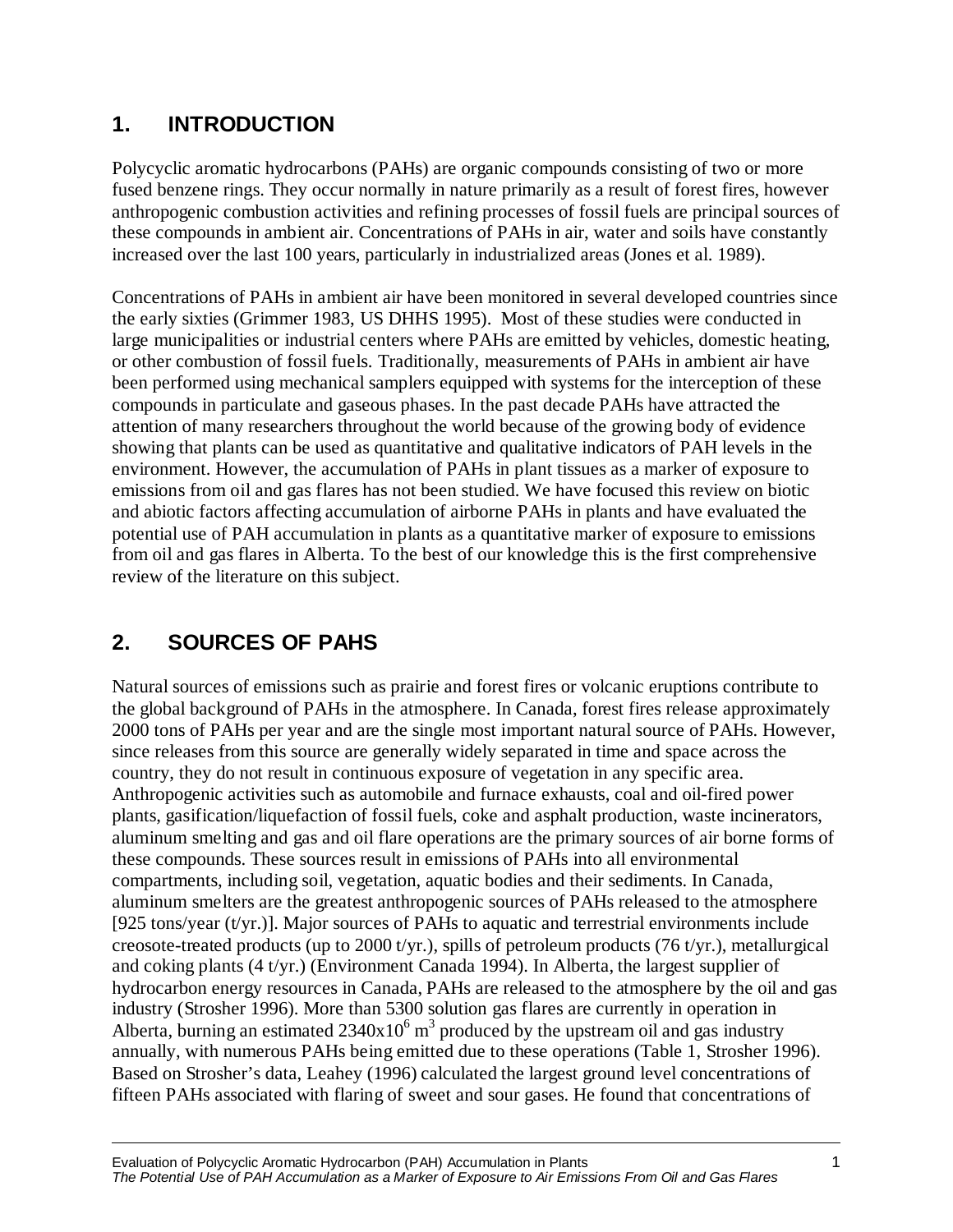#### **Table 1. Polycyclic aromatic hydrocarbons in emissions form flare operations in Alberta. (Adapted from: Strosher 1996).**

| Compound                   | <b>Amount</b> |
|----------------------------|---------------|
|                            |               |
| NAPHTHALENE                | 172.64        |
| <b>ACENAPHTHYLENE</b>      | 139.72        |
| <b>ACENAPHTHENE</b>        | 60.66         |
| PHENANTHRENE               | 1.22          |
| <b>ANTHRACENE</b>          | 74.18         |
| <b>FLUORANTHENE</b>        | 52.11         |
| <b>PYRENE</b>              | 83.75         |
| BENZO(C)PHENANTHRENE       | 17.25         |
| BENZO(GHI)FLUORANTHENE     | 35.78         |
| CYCLOPENTA(CD)PYRENE       | 66.10         |
| <b>CHRYSENE</b>            | 0.30          |
| BENZO(K)FLUORANTHENE       | 15.97         |
| <b>BENZO(E)PYRENE</b>      | 1.77          |
| BENZO(A)PYRENE             | 3.42          |
| <b>PERYLENE</b>            | 3.56          |
| DIBENZO(DEF, MNO) CHRYSENE | 0.75          |
| BENZO(GHI)PERYLENE         | 1.81          |
| INDENO(1,2,3-CD)PYRENE     | 4.69          |
| <b>CORONENE</b>            | 0.12          |
| <b>TRIPHENYLENE</b>        | 1.47          |

a. PAHs identified in emissions from sweet solution gas flame  $(mg/m<sup>3</sup>)$ .

b. PAHs identified in emissions from the sour oilfield battery flare (mg/m<sup>3</sup>).

| Compound             | <b>Amount</b> |
|----------------------|---------------|
|                      |               |
| <b>NAPHTHALENE</b>   | 77.11         |
| <b>ACENAPHTHENE</b>  | 5.22          |
| <b>PHENANTHRENE</b>  | 34.09         |
| <b>FLUORANTHENE</b>  | 14.10         |
| <b>PYRENE</b>        | 83.26         |
| CYCLOPENTA(CD)PYRENE | 9.66          |
| <b>CHRYSENE</b>      | 2.40          |
| BENZO(A)PYRENE       | 0.46          |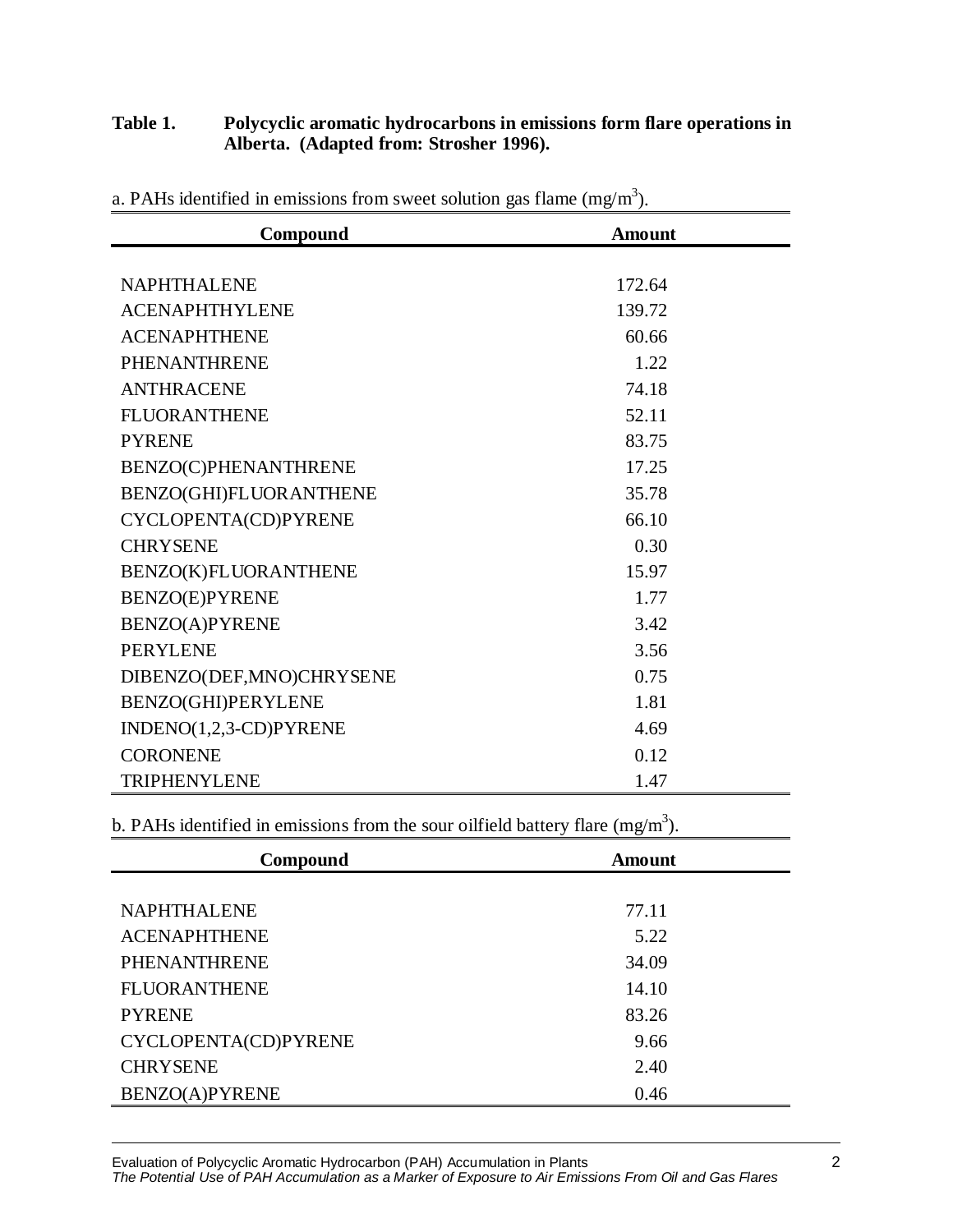some PAHs were comparable to those in large industrialized Canadian cities (Toronto and Montreal). Daily average values reached 1.7 ng/m<sup>3</sup> to 818.9 ng/m<sup>3</sup> for coronene and fluoroethane, respectively.

## **3. PHYSICO-CHEMICAL PROPERTIES OF PAHS AND THEIR MODIFIED PRODUCTS**

Polycyclic aromatic hydrocarbons (PAHs) are a family of chemical compounds with a molecular structure consisting of at least two fused aromatic (benzene) rings in linear, angular or cluster arrangements. By definition they contain carbon and hydrogen atoms although nitrogen, sulfur, chlorine and oxygen may readily substitute into the benzene ring to form heterocyclic aromatic compounds, commonly grouped with the PAHs. The PAH family includes 660 substances indexed by the National Institute of Standards and Technology (Sander and Wise 1997). Approximately 30 to 50 of them commonly occur in the environment (Grimmer 1983, US DHHS 1995). PAHs are formed as a result of incomplete combustion of organic matter through the condensation of ethylenic radicals in the gas phase to form the larger policyclic compounds (Lane 1989, Strosher 1996).

PAHs may be subdivided into two groups based on whether they exist in the gas or solid (particle) phase. The phase state of a given PAH is determined by its vapor pressure and ambient temperature. Compounds with vapor pressures in excess of  $1x10^{-5}$  kPa occur predominantly in gas phase, while those with vapor pressures below  $1x10^{-9}$  kPa exist exclusively in the particle phase (Bacci et al. 1990). It has been shown experimentally that at  $25^{\circ}$ C, three-ringed PAHs were found primarily in the vapor phase (anthracene, phenanthrene), four and five-ringed PAHs were distributed between the particle and vapor phases (pyrene, fluoranthene), while PAHs with six and more rings were found almost exclusively in the particle phase (benzo[a]pyrene, anthanthrene) (Yamasaki et al. 1982). The vapor pressure of PAHs changes by an order of magnitude with incremental changes in temperature of approximately 15 $^{\circ}$ C. During the hottest days of the year when temperatures approach  $+40\degree$ C even benzo[a]pyrene has been detected in vapor phase. Decreases in ambient temperatures to  $-20\degree C$  from  $+25\degree C$ , resulted in a drop in vapor pressure of three orders of magnitude and many of the lighter PAHs were detected in the particulate phase (Yamasaki et al. 1982). Several studies have shown that PAHs are attached mainly to particles of less than 3 µm in diameter (cit. in Lane 1989). In the absence of wet deposition these small particles may reside in the atmosphere for many days and can be transported from a point source to considerable distances before returning to the earth directly or in rainfall. It has been documented that submicron particles of urban aerosols have atmospheric life-times of up to 40 days, while particles 1-10  $\mu$ m in size can float in the air for about 100 h (Eswea & Corn 1971).

Another important characteristic of PAHs is their water solubility, which can be described using the octanol-water partitioning coefficient  $(K<sub>ow</sub>)$ . Low molecular weight, volatile PAHs with less than four rings are water soluble with a low affinity for particle adsorption (log  $K_{ow}$  < 5). PAHs with high molecular weights are generally water insoluble and have a strong affinity for adsorption onto particle surfaces that are suspended in air and water ( $log K_{ow} > 5$ ). For example, solubility in distilled water at  $25^{\circ}$ C varies from 31,690 ppb for the two-ringed naphthalene (log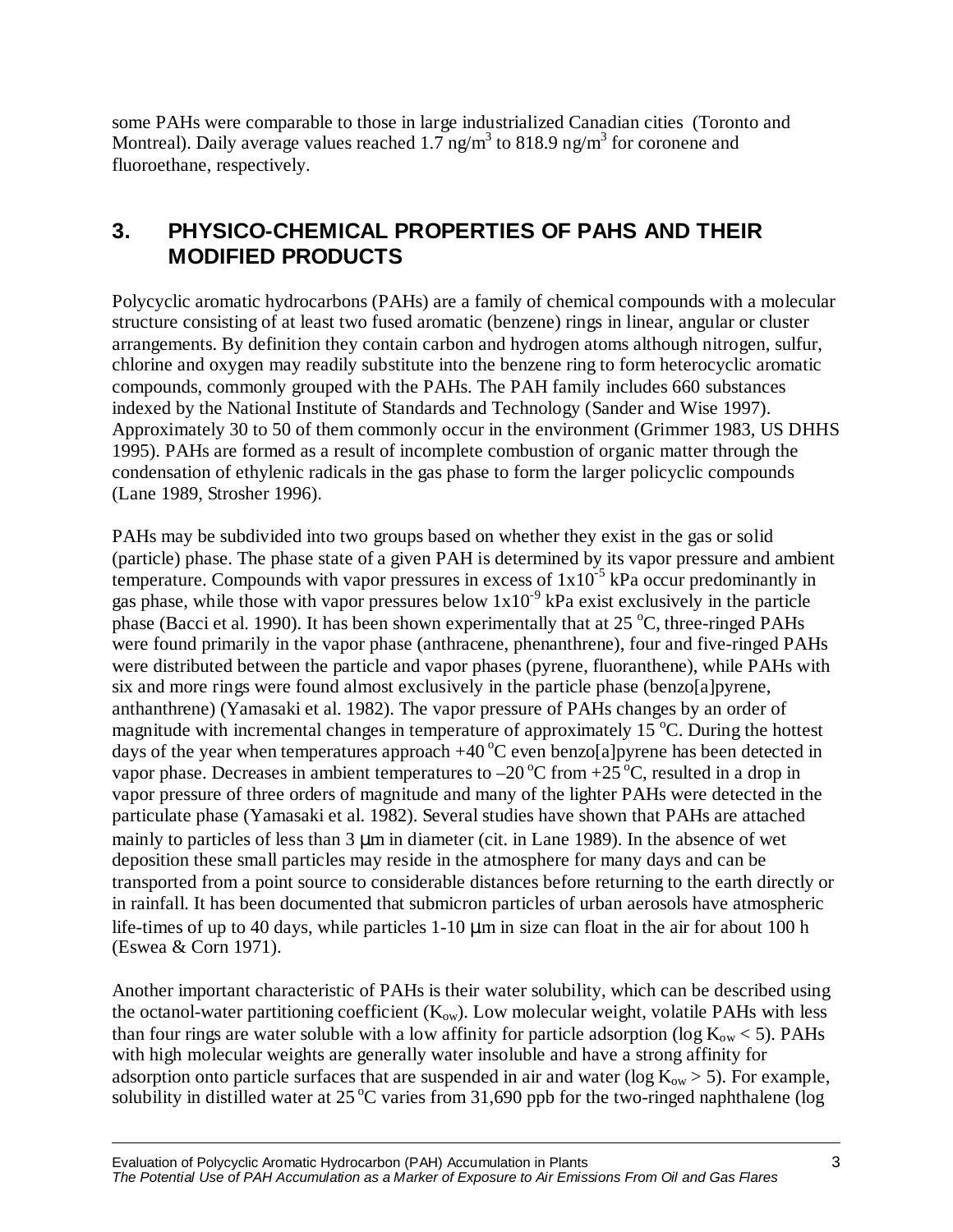$K_{ow}$  – 3.29) to 1.8 ppb for the four-ringed chrysene (log  $K_{ow}$  – 5.86) (May 1980). Since PAHs possess lipophilic properties, they tend to associate with organic matter containing fatty acids and waxes such as plant membranes and cuticles.

PAHs absorb sunlight in both ultraviolet regions of the spectrum: UV-A (315-400 nm) and UV-B (290-315 nm). Upon absorption of a photon PAHs undergo two photochemical processes: photosensitization and photomodification. In a photosensitization reaction, singlet-state oxygen and other active oxygen species (i.e. superoxides) are generated. During photomodification, PAHs are structurally altered to a variety of products with quinones being the most common (Inomata & Nagata 1972, Valerio et al. 1984, Huang et al. 1993, 1997a, b, Duxbury et al. 1997, McConkey et al. 1997). For example, Inomata & Nogata (1972) identified 5-phenoxy-3,4 benzo(a)pyrene, benzene and carbon disulfide along with a series of quinones as a product of the transformation of benzo(a) pyrene after exposure to a UV lamp. Similarly, Huang et al. (1997b) found that photomodification of anthracene resulted in a complex mixture of chemicals, some of which (anthroquinone, benzoic acid, phthalic acid) have been identified. Actinic (short wave) radiation present in the natural solar spectrum is more effective in promoting PAH modification than visible light (Huang et al. 1993, 1997a). The water solubility of the UV-treated PAH compounds is higher than that of non-photomodified forms and therefore not only gaseous or particle forms of PAHs can be accumulated by plants, but also compounds that are scavenged from the air by wet precipitation (Huang et al. 1997b). Because few studies on the effects of ultraviolet of light on PAHs have been conducted and that this area of research remains in its infancy, we do not recommend the use of products of photodegradation as quantitative markers of exposure to flare emissions.

Pollutant metabolites and breakdown products are occasionally more convenient to measure than the pollutant itself. The metabolic degradation of PAHs by pure cultures of a variety of bacteria, fungi and primitive algae has been documented and the biochemical pathways have been elucidated (Varanasi 1989, Cerniglia 1992). However, the amount of information available on PAH metabolism in higher plants is scarce and fragmented.

PAHs, considered as xenobiotics because of their physico-chemical nature (Connell 1990), are expected to be metabolized in a similar fashion as other xenobiotics. There are three main steps involved in the metabolism of xenobiotics (Martinoia et al. 1993). In the first step compounds are reduced or oxidized. PAH toxicity may be enhanced through these processes. This phenomenon is referred to as bio-activation. In the second step PAHs are further metabolized through conjugation with amino acids, oligopeptides or hexoses. This step of degradation of xenobiotics was confirmed to occur under exposure to airborne PAH in four species of woody plants. Nakajima et al. (1996) quantitatively measured synthesis of β*-O*-glucoside and β *-O*glucuronide conjugates of 1-hydroxypyrene in leaves of cherry, maple, ginko and camphor plants growing at two sites near busy highways within the Tokyo metropolitan area. There were large differences in the amounts of conjugates and conjugate/pyrene ratio among species. These differences may be caused by variations in conjugation activity and enzymatic hydroxylation activity for pyrene. The authors concluded that the amounts of atmospheric PAHs scavenged by vegetation were much larger than estimates based on measurements of intact compounds in plant tissues. The ability of plants to metabolize pyrene has also been demonstrated by Huckelhoven et al. (1997). They found that in wheat about 90% of applied pyrene was transformed into a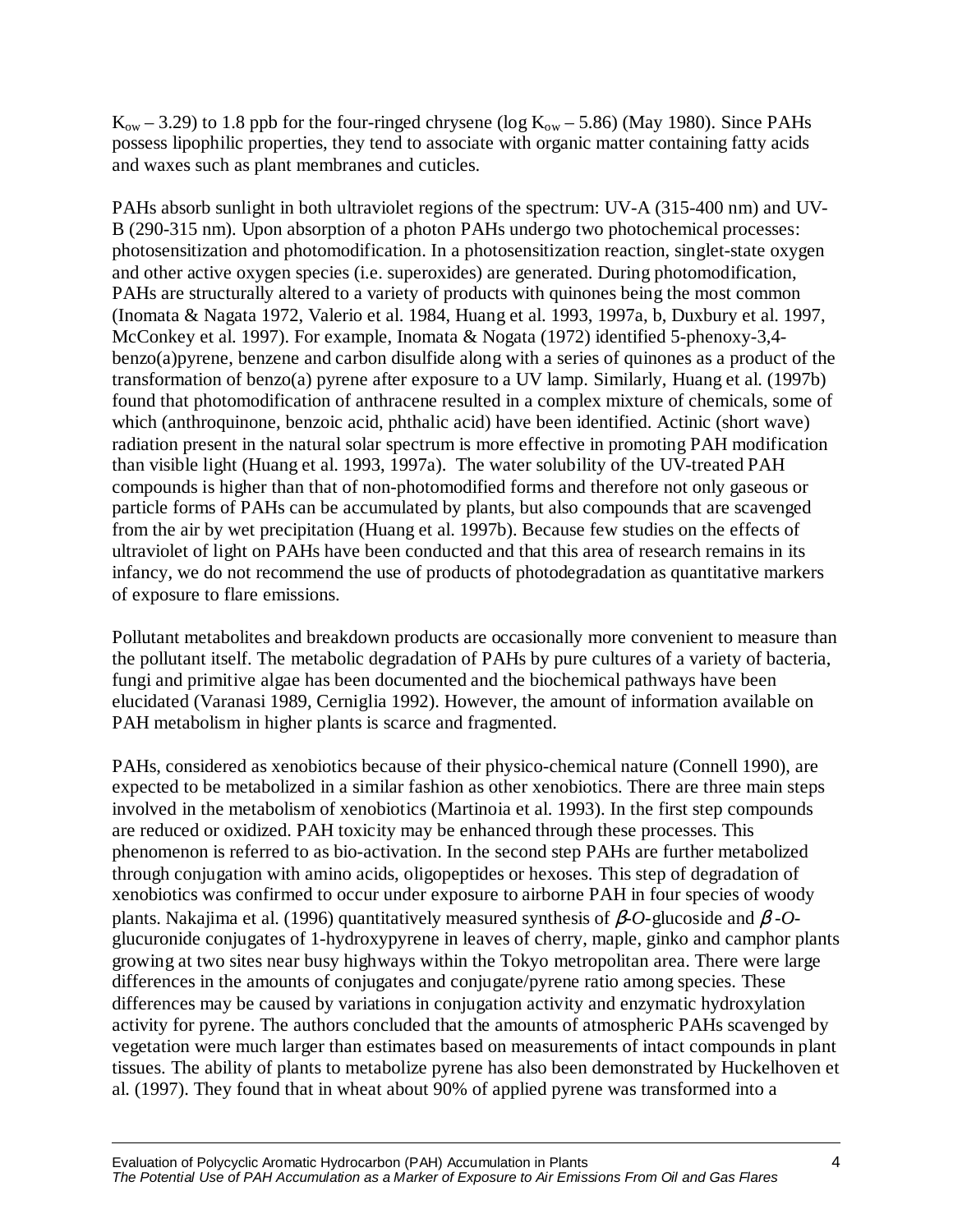complex mixture of carbohydrate conjugates while 1-hydroxypyrene methyl ether was the main metabolite accumulated in foxglove. The third step in the metabolism of xenobiotics involves the excretion of conjugated compounds from the cytoplasm. This is done by glutathione S-conjugate transporters, which transport toxins to the vacuole. Although conjugated PAHs might also be sequestered to vacuoles in a similar fashion, no experimental data is available.

The detailed fate of PAHs in plant systems at the cellular level needs further study. The use of metabolites as quantitative indicators of exposure to PAHs appears to be premature. Until reliable protocols for the measurement of PAH metabolites and breakdown products are developed, analysis of modified PAH compounds accumulated in plant tissues as markers of exposure to air emissions from flares is not recommended.

## **4. VEGETATION AS A PAH SINK**

Although in terrestrial ecosystems plant biomass is believed to contribute to the global circulation and partitioning of several semivolatile organic compounds (Calamari et al. 1991), only one research group has attempted to quantitatively estimate the magnitude of vegetation as a sink for PAHs (Simonich & Hites 1994a, b, 1995). They proposed a regional mass balance of ten PAHs for the northeastern United States. This region encompasses  $3.3x10^6$  km<sup>2</sup>, 70 % of which is covered by farmland and urban vegetation, 20 % is forested and 10 % is occupied by water bodies (mostly the Great Lakes). This model was developed based on their own measurements of PAH concentrations in 147 vegetation and soil samples at a suburban site in Bloomington, Indiana as well as on published values for total PAH emissions for the region and for PAH concentrations in ambient air, water, sediments and soils. Their model indicated that vegetation was an important sink for PAHs under regional conditions of the area of study (Figure 1). It was estimated that 44±18 % of the PAHs emitted into the atmosphere from local sources was removed by vegetation. Approximately 5 and 10 % of total PAHs emitted were directly deposited onto water surfaces and soil, respectively. Transformation of PAHs and their transport out of the region accounted for the remaining 41 % of the total pool. Simonich & Hites (1994a) remarked that removal rates changed depending on the season. The key factors affecting partitioning rates were ambient temperature and the surface area of vegetation. Although this model has been developed for the northeastern regions of the USA, it should be possible to apply it under Alberta conditions. We might expect that on average 40 % of emitted PAHs would be scavenged by plants with higher PAH burdens in areas adjacent to flare operations.

Because PAHs are present in both air and soil one has to consider the possible pathways of entry into plants. There are two possible pathways through which airborne PAHs can enter plants:

- (i) uptake by root systems, once pollutants are deposited to the soil, and
- (ii) uptake by above-ground organs, mainly leaves, directly from air.

#### *4.1. Root uptake*

According to Simonich and Hites' model (1994a), over 50 % of PAHs emitted to the atmosphere from local sources are deposited to soils either through direct deposition or from plant litter (Figure 1). Soils are major sinks of PAHs and on average, concentrations of these hydrocarbons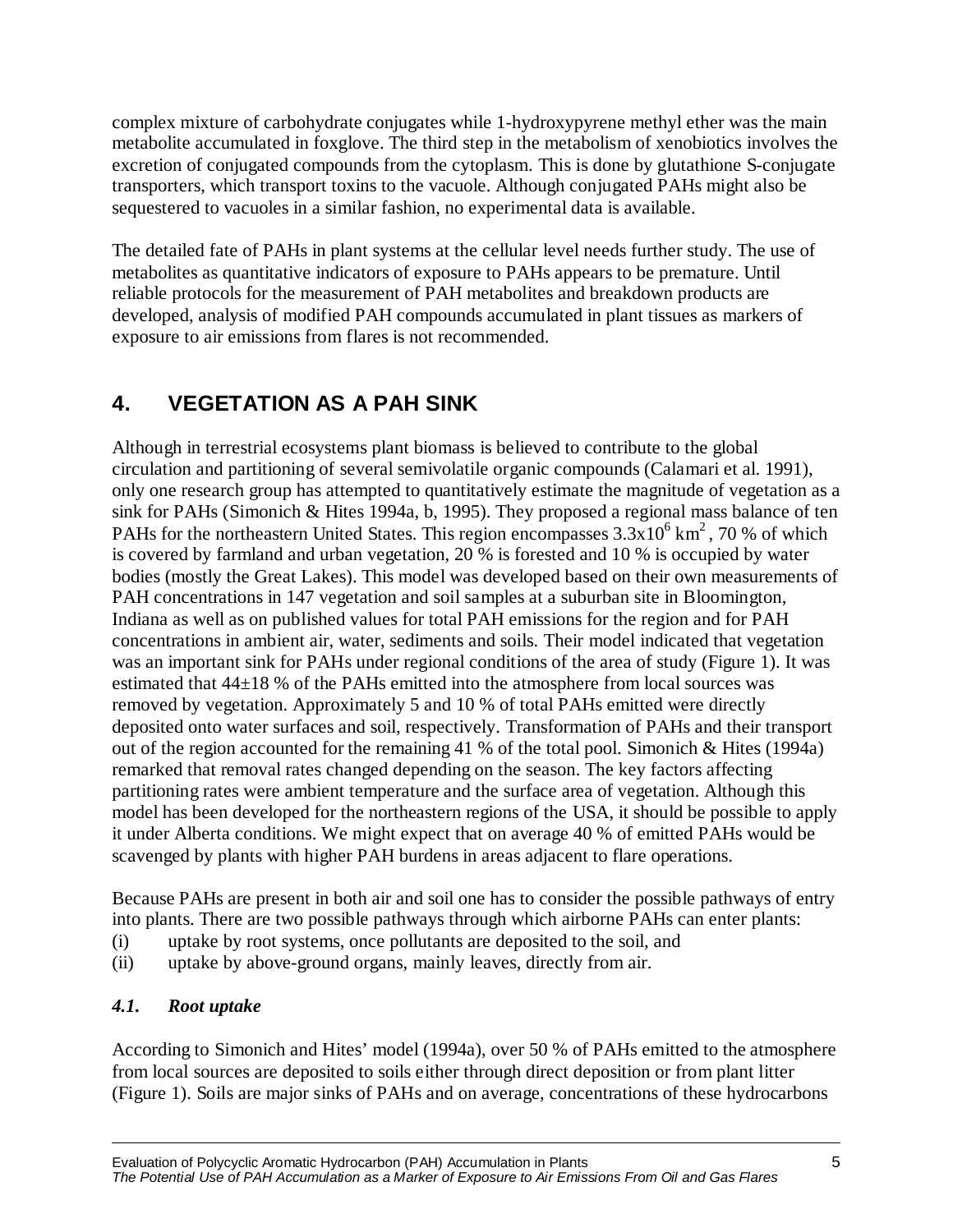

**Figure 1. Total PAHs flow rates (in 106 kg/year) for the Northeastern United States. (From: Simonich & Hites (1994) Nature 370, 49-51).**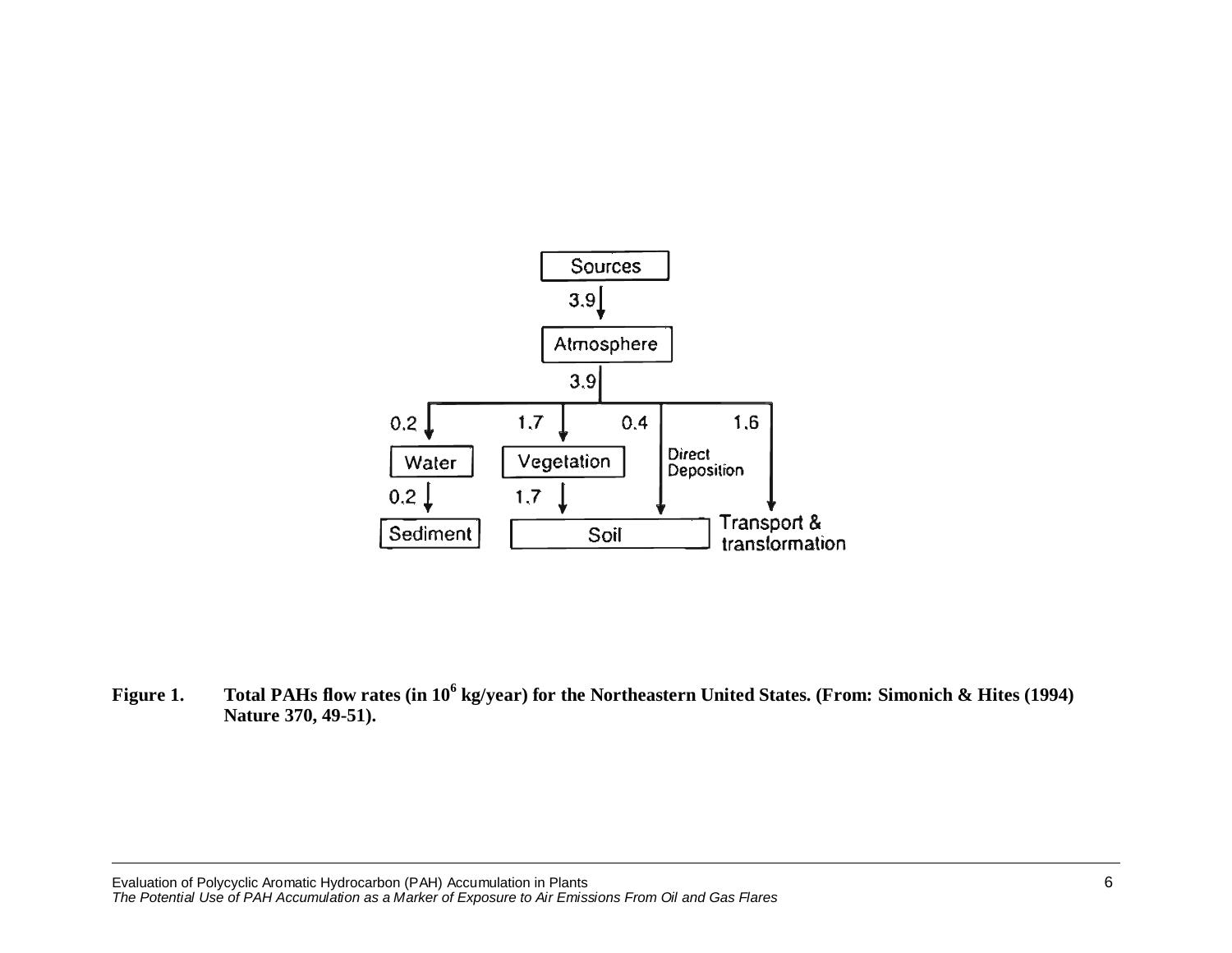are 10-100 times higher in soils than in vegetation (Grimmer 1983, Wilson & Jones 1993). Thus, substantial amounts of PAHs could be available for uptake by root systems.

A number of studies on uptake and translocation of PAHs in plants have been conducted (Edwards 1983). While a number of researchers have concluded that PAHs could be translocated from roots to shoots, this issue remains somewhat controversial. At the very least, it appears that uptake and translocation of PAHs is species- and substrate-specific. For example, Edwards et al. (1982) found that uptake of  $^{14}$ C-anthracene from nutrient solution was 30-times greater than that from soil. It is possible that in these experiments, the  $^{14}C$  detected in aboveground tissues was associated with break-down or metabolized products and that PAHs per se were not translocated. Durmishidze et al. (1974) (cited in Edwards 1983) found that PAHs supplied to plant roots were broken down, possibly by the plant or by microorganisms, and that the  $^{14}$ C label was incorporated into organic acids. Recent studies on the availability of PAHs in soil cast further doubt on the possibility that translocation of PAHs from soil to shoots represents a significant contribution to the total pool of PAHs in leaves. Studies show that after entering soil systems, volatile PAH compounds may be degraded before plant uptake occurs, while heavier compounds may be bound to soil particles and soil organic matter. Therefore, their availability to plants is likely restricted. Aprill & Sims (1990) suggested that the non-ionic, nonpolar structure of PAH compounds leads to partitioning out of the polar water phase and onto hydrophobic surfaces in a soil matrix. The PAHs with three or more rings tend to be strongly adsorbed to the lipophilic soil organic matter (cited in Reilley et al. 1996) or bound to the lipid components of roots. In the latter case, PAHs are virtually immobilized on the root surface and translocation of four- or more-ringed compounds to foliar portions of the plants was negligible (Sims & Overcash 1983, Thomas et al. 1984, Edwards 1988, Wild & Jones 1991).

More recent studies using soil systems have reported enhanced microbial degradation of PAHs in the rhizosphere (Cerniglia 1992, Schwab & Banks 1994, Reilley et al. 1996). Therefore, the majority of PAHs accumulated in soil is either degraded or tightly bound to soil particles, making them largely unavailable to plants. PAH-contaminated soils might contribute to higher concentrations of PAHs in plant shoots through volatilization of low molecular weight PAHs into the surrounding air at high ambient temperatures and subsequent uptake by leaves (Simonich & Hites 1994b). Thus, although more than 50 % of PAHs emitted to the atmosphere from a particular source is deposited to soils, the availability of these compounds for plant uptake by roots appears to be very low.

Based on experimental data presented in this section we do not recommend the use of plant roots, litter or soil samples as indicators of exposure to flare emissions in Alberta because PAHs in soil are either degraded by soil microorganisms or bound to soil particles leading to low availability of PAHs.

#### *4.2. Foliar uptake and accumulation of PAHs*

Recent studies show that leaves and to a certain extent other above-ground organs such as bark, fruits and stems are the main sinks of airborne PAH compounds in plants. The process of interception depends on several biotic and abiotic factors, including phase state of PAH, leaf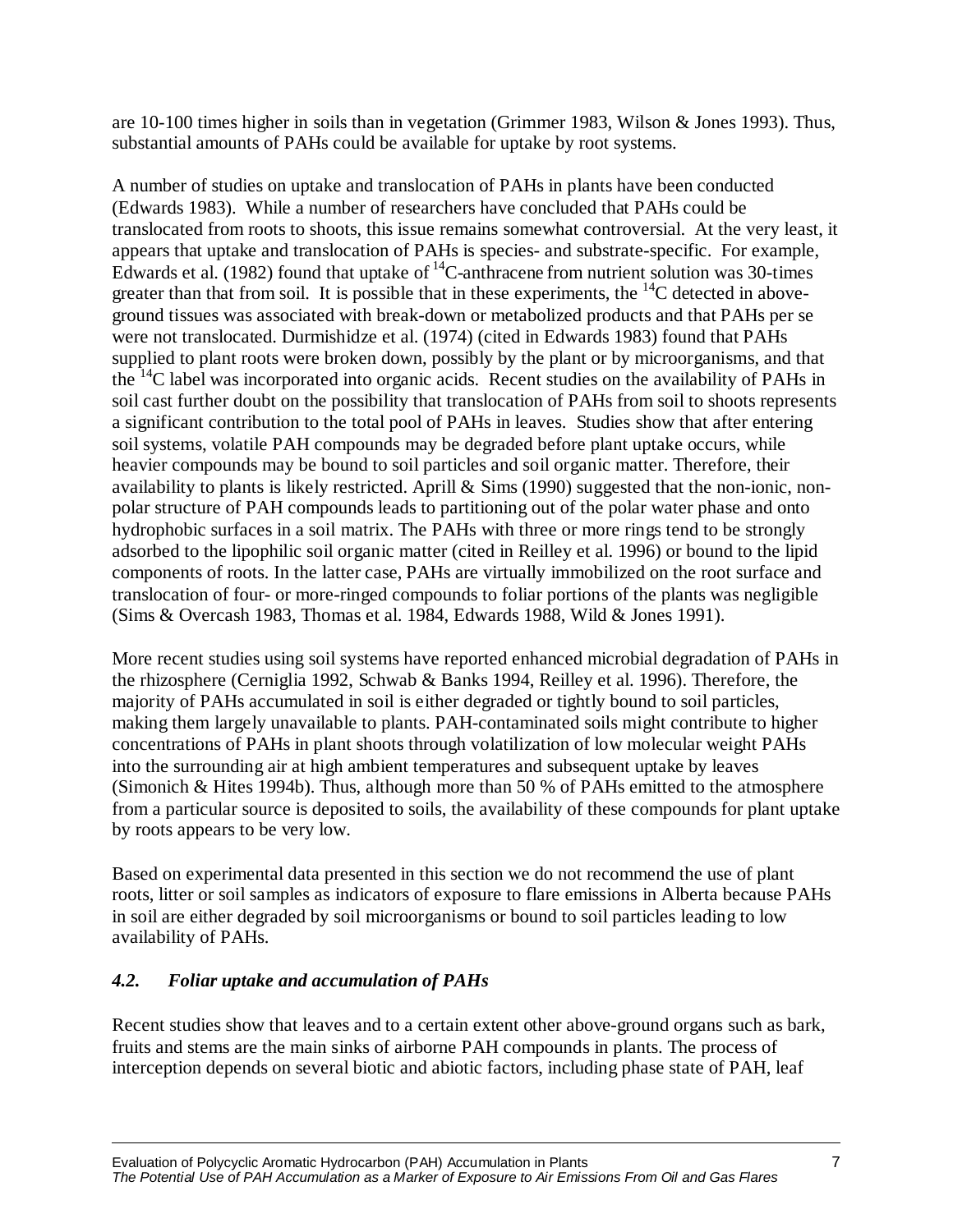surface area, lipid concentration in plant tissue, octanol-air partitioning coefficient and ambient temperature.

#### *4.2.1. Factors affecting uptake and accumulation*

#### *Phase state of PAHs*

Volatile PAHs are expected to enter plant tissues primarily by gaseous diffusion via open stomata. Compounds with a vapor phase component in the air are subject to an air-leaf exchange process moving towards equilibrium over time (Tremolada et al. 1996). Compounds of intermediate volatility are also mainly subject to dry gaseous deposition. However, nonvolatile substances (six and more rings) are accumulated on plant surfaces in the form of dry, particlebound deposition. Several experiments performed on PAHs with a wide range of vapor pressures validated these hypothetical modes of accumulation. Gaseous dry deposition has been shown to be a key process for many organic contaminants including PAHs. For example, Nakajima et al. (1995) performed simultaneous measurements of three PAH concentrations in azalea (*Rhododendron*) leaves and in surrounding air. The concentrations of non-volatile benzo[a]pyrene and perylene in the leaves were proportional to those present in particulate matter suspended in ambient air. The concentration of volatile pyrene in the leaves, however, was correlated to that in the vapor phase. Similar field studies of deposition of eleven PAH compounds onto different plant surfaces, including leaves, bark and seeds from sugar maple and white pine were carried out by Simonich and Hites (1994b). They concluded that while particlephase PAHs were found in both tree species, the predominant pathway into tree leaves was gasphase deposition. This observation was recently confirmed by investigations of PAH deposition in two forest canopies (Horstmann & McLachlan 1998).

At the same time, Ignesti et al. (1992) documented the importance of solid-phase PAH deposition. Air particulate levels of non-volatile benzo[a]pyrene and five other PAHs correlated with their deposition onto olive fruits growing in a heavily polluted region of Florence, Italy. Khun et al. (1998) analyzed the concentrations of thirteen PAHs in poplar leaves collected from young trees grown in the vicinity of a high volume traffic highway (60,000 vehicles per day). They presented evidences that most of the non-volatile compounds were adsorbed onto the leaf surface. Very similar findings were reported by Yang et al. (1991) who showed that PAHs with more than four rings, due to their predominant particulate form, deposited onto leaf surfaces of the grass *Eragrostis tenuifolia* growing close to an urban roadway. Tremolada et al. (1996) studied the accumulation of 16 PAHs in pine needles collected in areas of different population densities in the United Kingdom. They reported that total content of PAHs ranged from 19 to 3091 ng/g dry weight in sparsely populated areas of northern Scotland and densely populated areas of southern England, respectively. They found a wide spectrum of PAHs ranging from three-ringed anthracene to six-ringed coronene in pine needles. In most cases, however, low molecular weight phenanthrene dominated the PAH burden of the samples, being between 50 and 80% of the sum of PAHs. Based on Leahey's (1996) calculations of ground level concentrations of PAHs (Table 3) we hypothesize that phenanthrene would be extensively accumulated by plants growing in the vicinity of sour gas flares such as those in Alberta. This compound is the second most abundant in sour gas emissions (Strosher 1996) and its estimated average annual concentration in the vicinity of a flare is  $11.8$  ng m<sup>-3</sup> (Leahey 1996).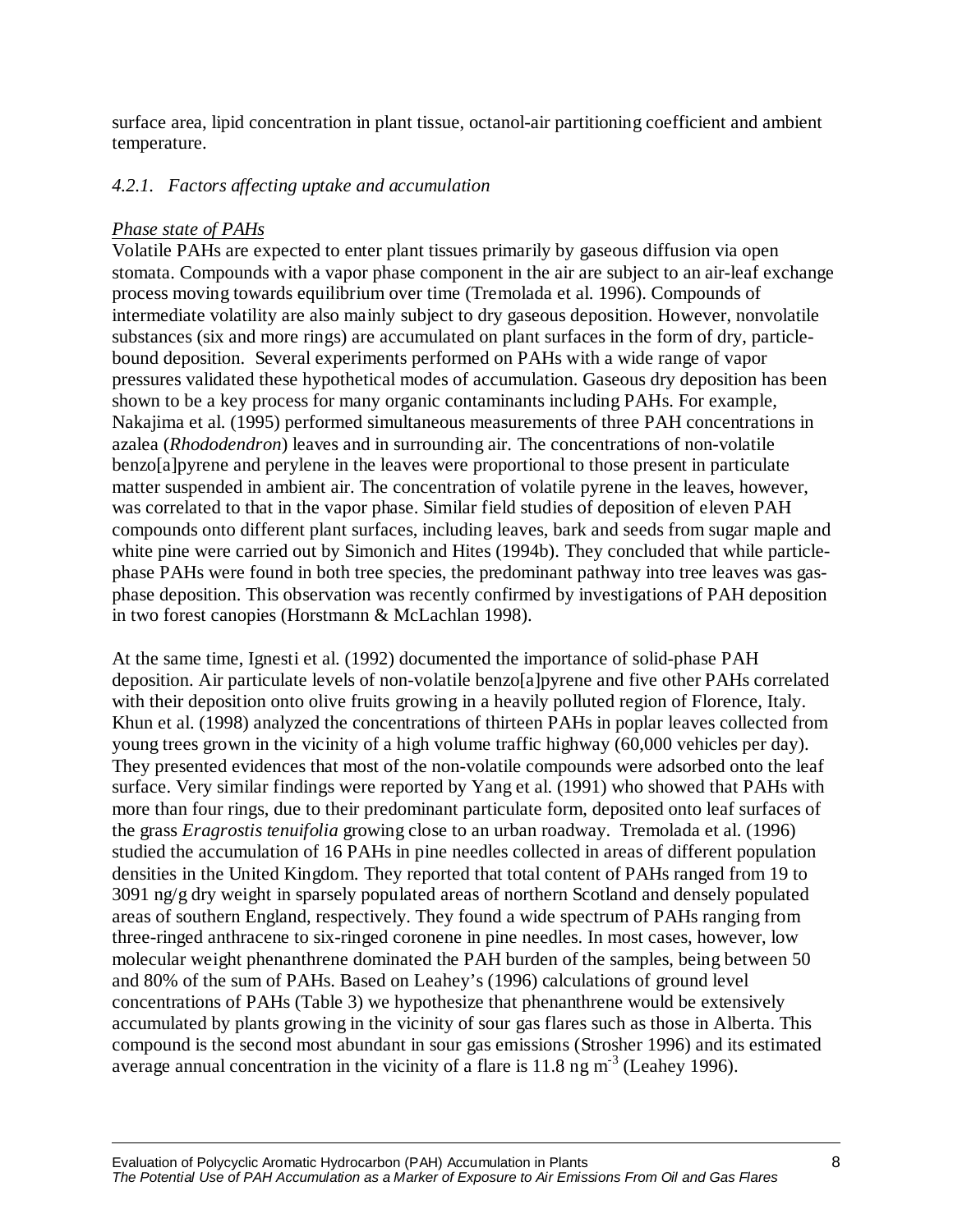| <b>Species</b>                 | <b>Location</b>                                                                           | <b>Sample</b><br>size | <b>PAH</b> determined                                                                                                                           | Time of sample<br>collection                                                                             | <b>References</b>    |
|--------------------------------|-------------------------------------------------------------------------------------------|-----------------------|-------------------------------------------------------------------------------------------------------------------------------------------------|----------------------------------------------------------------------------------------------------------|----------------------|
| Laurus nobilis<br>(Bay laurel) | 15 sites<br>throughout city<br>of Florence -<br>Italy                                     | $30$ g of<br>leaves   | $\Sigma$ 10 PAHs – up to 477<br>$\mu$ g/kg<br>PHEN, FLU, PYR, B[a]P,<br>CHRY, B[b]F, B[k]F,<br>B[a]A, D[ah]A, B[ghi]P                           | Leaf samples were<br>collected in summer,<br>fall and winter.                                            | Lodovici et al. 1994 |
| Laurus nobilis<br>(Bay laurel) | 13 cities of<br>different size in<br>Italy                                                | $10$ g of<br>leaves   | $\Sigma$ 9 PAHs – up to 880 µg/kg<br>FLT, PYR, B[a]P, CHRY,<br>$B[b]F$ , $B[k]F$ , $B[a]A$ ,<br>D[ah]A, B[ghi]P                                 | Leaves grown in the<br>current year were<br>collected.                                                   | Lodovici et al. 1998 |
| Olive                          | 34 sites in a<br>radius of 15 km<br>from Florence –<br>Italy                              | $100$ g of<br>fruits  | $\Sigma$ 5 <i>PAHs</i> – up to 15 µg/kg<br>FLT, PYR, B[a]P, B[a]A,<br>$B[ghi]$ P                                                                | Olive fruits were<br>harvested in late<br>November.                                                      | Ignesti et al. 1992  |
| Poplar                         | <i>Roadside</i> of a<br>highway (60 000<br>vehicles per day)<br>in Frankfurt -<br>Germany | $100$ g of<br>leaves  | $\Sigma$ 13 PAHs – up to 4.2 µg/m <sup>2</sup><br>PHEN, FLU, ANT, FLT,<br>PYR, B[a]A, CHRY, B[b]F,<br>B[a]P, B[k]F, D[ah]A,<br>B[ghi]P, IP, COR | Leaves were collected<br>every 14 days from<br>May 21 to until<br>October 8.                             | Khun et al. 1998     |
| Azalea                         | 2 sites in Tokyo $-$<br>Japan                                                             | $8$ g of<br>leaves    | $B[a]P$ – up to 40 ng/g<br><b>PER</b> – up to 11 ng/g<br>$PYR - up to 495 ng/g$                                                                 | Samples were<br>collected once a<br>month, from June to<br>May. Only mature<br>leaves were<br>harvested. | Nakajima et al. 1995 |

#### **Table 2. PAHs\* accumulated in tissues of indicator plants.**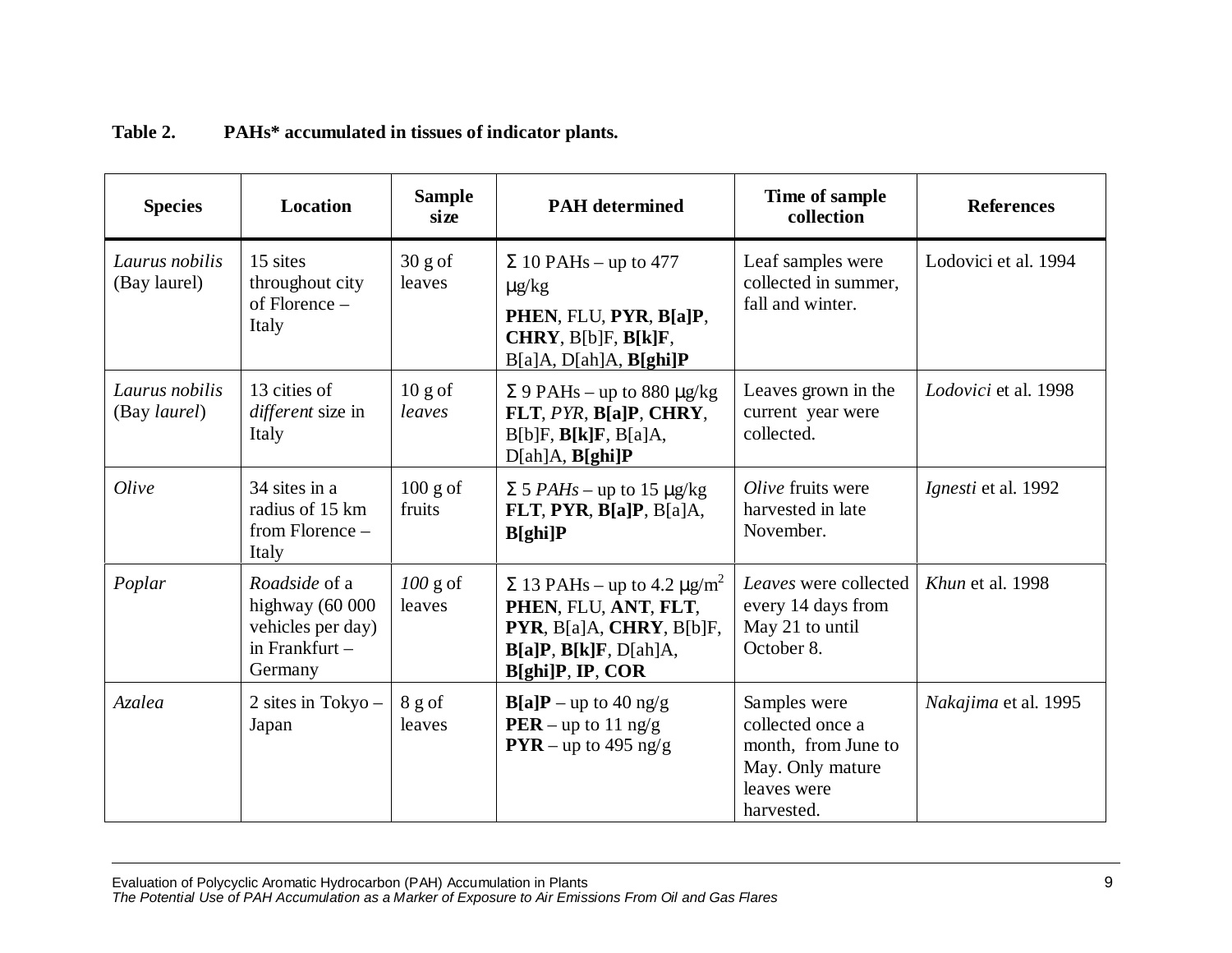| <b>Species</b>                           | <b>Location</b>                                                            | <b>Sample</b><br>size | <b>PAH</b> determined                                                                                                                                                         | Time of sample<br>collection                                               | <b>References</b>           |
|------------------------------------------|----------------------------------------------------------------------------|-----------------------|-------------------------------------------------------------------------------------------------------------------------------------------------------------------------------|----------------------------------------------------------------------------|-----------------------------|
| Azalea                                   | 8 sites located<br>70-700 m from<br>highways in<br>Tokyo - Japan           | $10$ g of<br>leaves   | 1-NP only 2.5 $\text{ng/g}$                                                                                                                                                   | Data not available.                                                        | <i>Nakajima</i> et al. 1994 |
| Pine                                     | 28 sites<br>throughout the<br><b>UK</b>                                    | $10$ g of<br>needles  | $\Sigma$ 16 <i>PAHs</i> – up to 3,090<br>ng/g<br>PHEN, FLU, ANT, FLT,<br>PYR, CHRY, B[b]F, B[a]P,<br>$B[k]F$ , $D[ah]A$ , $D[ac]A$ ,<br>B[ghi]P, COR, BA, ACE,<br><b>MPHE</b> | Samples were<br>collected in two<br>periods: in May-June<br>and in August. | Tremolada et al. 1996       |
| Sugar <i>maple</i><br>White pine<br>Corn | 13 sites in the<br>northeastern<br><b>USA</b>                              | $2-5$ g of<br>leaves  | $\Sigma$ 16 PAHs – up to 1,600<br>ng/g<br>PHEN, FLU, ANT, FLT,<br>PYR, CHRY, B[b]F, B[a]P,<br>B[k]F, B[ghi]P, COR,<br>ACE, AL, B[a]A, RA, B[e]P                               | Leaves were collected<br>on various dates over<br>summer and fall.         | Wagrowski & Hites<br>1997   |
| Eragrostis<br>tenuifolia<br>(grass)      | 2 <i>locations</i> in<br>Brisbane $-$<br>Australia, 0.5 m<br>from the road | $200$ g of<br>leaves  | $\Sigma$ 4 PAHs – 91.1 ng/g<br>PHEN, FLU, ANT, PYR                                                                                                                            | Samples were<br>collected weekly<br>during September.                      | <i>Yang et al.</i> 1991     |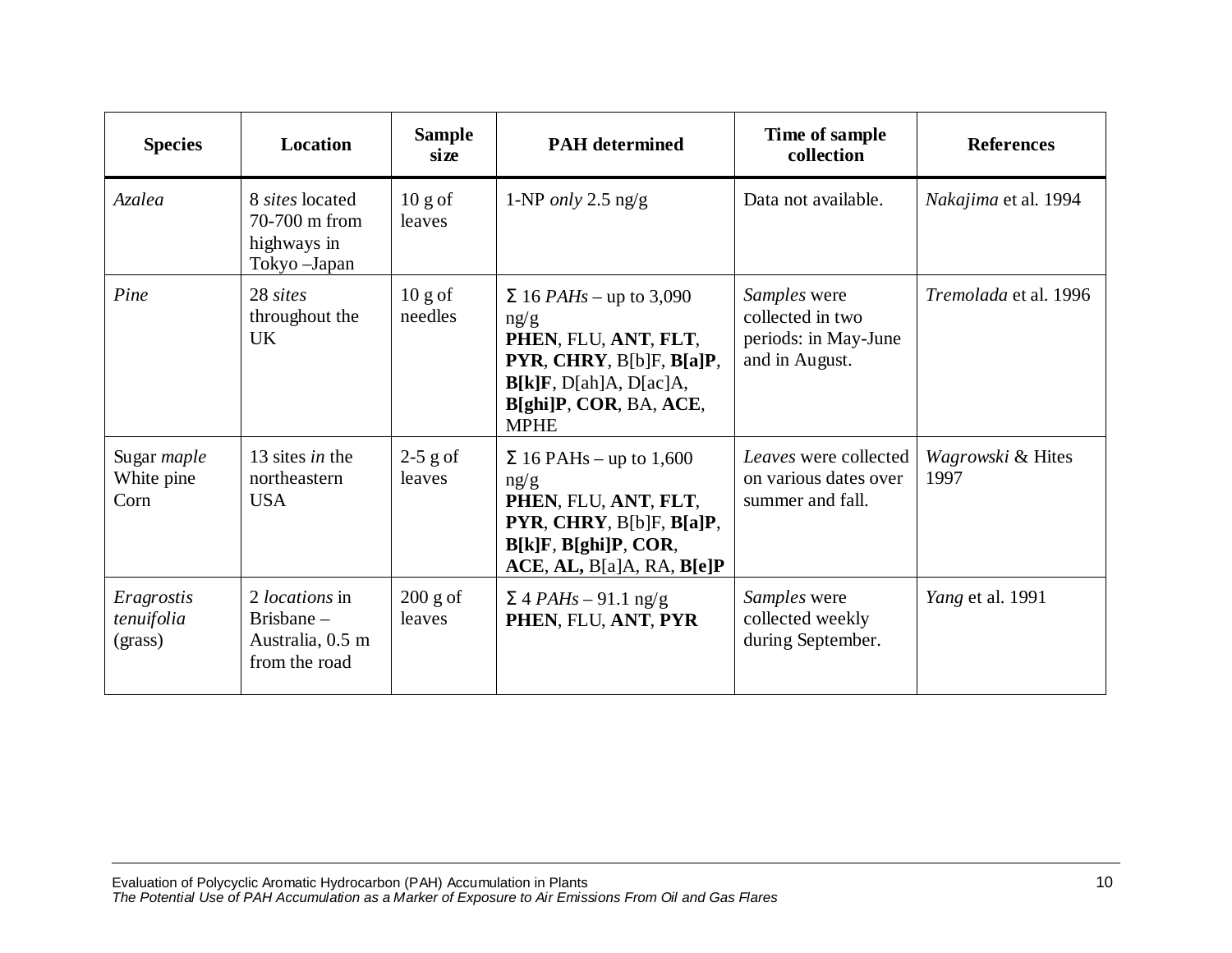| <b>Species</b>       | Location                                                           | <b>Sample</b><br>size           | <b>PAH</b> determined                                                                                                                                                                      | Time of sample<br>collection                                                                                 | <b>References</b>             |
|----------------------|--------------------------------------------------------------------|---------------------------------|--------------------------------------------------------------------------------------------------------------------------------------------------------------------------------------------|--------------------------------------------------------------------------------------------------------------|-------------------------------|
| Grass                | Rothamsted<br>Experimental<br>Station $- UK$                       | $10$ g of<br>leaves or<br>grain | $\Sigma$ 16 PAHs – 4.3 – 46.6<br>$\mu$ g/kg<br>FLT, PYR, CHRY, ATT,<br>$B[b]F$ , $B[a]P$ , $B[e]P$ , $IP$ ,<br>$B[ghi]P$ , COR, $B[a]A$ ,<br>$D[ah]A$ , $CP[cd]P$ , $B[ghi]F$ ,<br>BNT, TP | Archived plant<br>samples from the<br>herbarium were<br>studied. Grain was<br>harvested in late<br>August.   | Jones et al. 1992             |
| Grass                | $1-4.5$ km from<br>polypropylene<br>plant                          | 20 g of<br>leaves               | $\Sigma$ 16 PAHs – 2,365 ng/g<br>PHEN, FLU, ANT, FLT,<br>IP, PYR, CHRY, NAP, AL,<br>ACE, B[a]A, B[b]F, B[a]P,<br>B[k]F, B[ghi]P, D[ah]A                                                    | Leaf samples were<br>collected 48 h after a<br>fire of $10,000$ ton of<br>polypropylene.                     | Meharg et al. 1998            |
| Spruce/oak/<br>beech | 2 km from town<br>of Bayreuth                                      | Bulk<br>deposition<br>sampling  | $\Sigma$ 12 <i>PAHs</i> deposition<br>velocity $-0.05 - 0.73$ cm/s<br>PHEN, FLT, IP, PYR,<br>CHRY, COR, B[b]F, B[e]P,<br>B[a]P, B[k]F, B[ghi]P,<br>D[ah]A                                  | Samples were<br>collected on monthly<br>basis from May to<br>April.                                          | Horstmann &<br>McLachlan 1998 |
| Kale                 | $2 \text{ sites in}$<br>industrial town of<br>Wittlich-<br>Germany | $10$ g of<br>leaves             | $\Sigma$ 14 <i>PAHs</i> – up to 536 ng/g<br>PHEN, FLT, FLU, IP,<br>PYR, CHRY, ANT, ACE,<br>B[b]F, B[a]A, B[a]P, AL,<br>B[ghi]P, D[ah]A                                                     | Greenhouse-grown<br>plants were exposed<br>to ambient air at the<br>studied site for up 2<br>months in fall. | Franzaring et al. 1992        |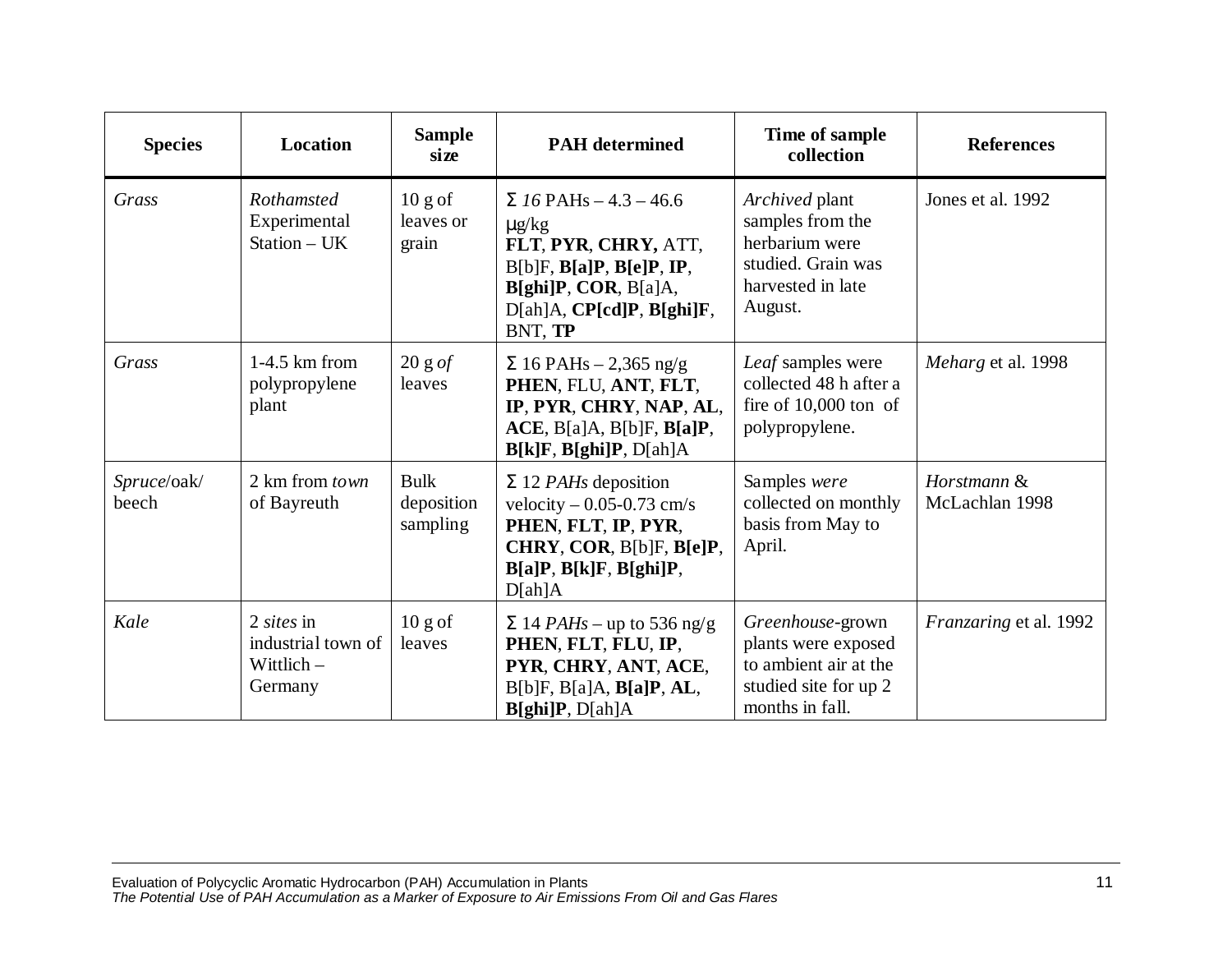| <b>Species</b>                                                             | Location                                                                | <b>Sample</b><br>size | <b>PAH</b> determined                                                                                                                                                          | Time of sample<br>collection                                                                                                | <b>References</b>                   |
|----------------------------------------------------------------------------|-------------------------------------------------------------------------|-----------------------|--------------------------------------------------------------------------------------------------------------------------------------------------------------------------------|-----------------------------------------------------------------------------------------------------------------------------|-------------------------------------|
| Sphagnum ssp<br>(Moss)                                                     | 1 km from<br>aluminum plant                                             | 20 g                  | $FLT - 13,000$ ng/g<br>$B[a]P -1,130$ ng/g<br>$B[b]F - 1,780$ ng/g<br>$B[k]F - 863$ ng/g<br>$\textbf{B}[\textbf{ghi}]\textbf{P} - 1,210 \text{ ng/g}$<br><b>IP</b> -3,720 ng/g | Moss bags were<br>exposed to ambient<br>air in the vicinity of<br>aluminum plant<br>during 2 periods of<br>30 days in fall. | <i>Wegener</i> et al. 1992          |
| Hypnum<br>cupressiforme<br>(Moss)                                          | 14 sites in<br>Bavaria,<br>Germany, 500m<br>from emission<br>station    | 5g                    | $3,4-BP$ – up to 53 ng/g<br>1,12-BPY – up to 95 ng/g<br>$FLT$ – up to 186 ng/g                                                                                                 | Samples collected<br>from May to October<br>at 3-week intervals.                                                            | Thomas 1984                         |
| Racomitrium<br>canescens<br>(Moss)<br>Racomitrium<br>lanuginosum<br>(Moss) | 20 sites in<br>Iceland, at least<br>100 m from roads<br>and settlements | 5 g (dry)<br>weight)  | $3,4$ -BP – up to 48 mg/kg<br>1,12-BPY – up to 33 mg/kg<br>$FLT$ – up to 38 mg/kg                                                                                              | Green parts of moss<br>were collected in the<br>first week of July.                                                         | <i>Thomas &amp; Schunke</i><br>1984 |

\*-Note: PAH compounds found in flare emissions in Alberta are **bolded**.

-Abbreviations of PAHs

ACE – acenaphtalene, AL – acenaphthylene, ANT – anthracene, ATT- anthanthrene, BA – benzanthracene, B[a]A -

benzo[a]anthracene, B[a]P – benzo[a]pyrene, B[b]F – benzo[b]fluoranthene, B[e]P - benzo[e]pyrene, B[ghi]F –

benzo[g,h,i]fluoranthene, B[ghi]P – benzo[g,h,i]perylene, B[k]F - benzo[b]fluoranthene, BNT – benzo[b]naphtho[2,1-d]thiophene,

3,4-BP – 3,4-benzopyrene, 1,12-BPY – 1,12-benzoperylene, CHRY – chrysene, COR – coronene, CP[cd]P – cyclopenta[c,d]pyrene,

D[ac]A- dibenzo[a,c]anthracene, D[ah]A- dibenzo[a,h]anthracene, FLU – fluorene, FLT – fluoranthene, IP – indeno[1,2,3-c,d]pyrene, MPHE – 1-methylphenanthrene, 1-NP – 1-nitropyrene, NAP- naphthalene, PHEN – phenanthrene, PER- perylene, PYR – pyrene, RA – retene, TP – triphenylene.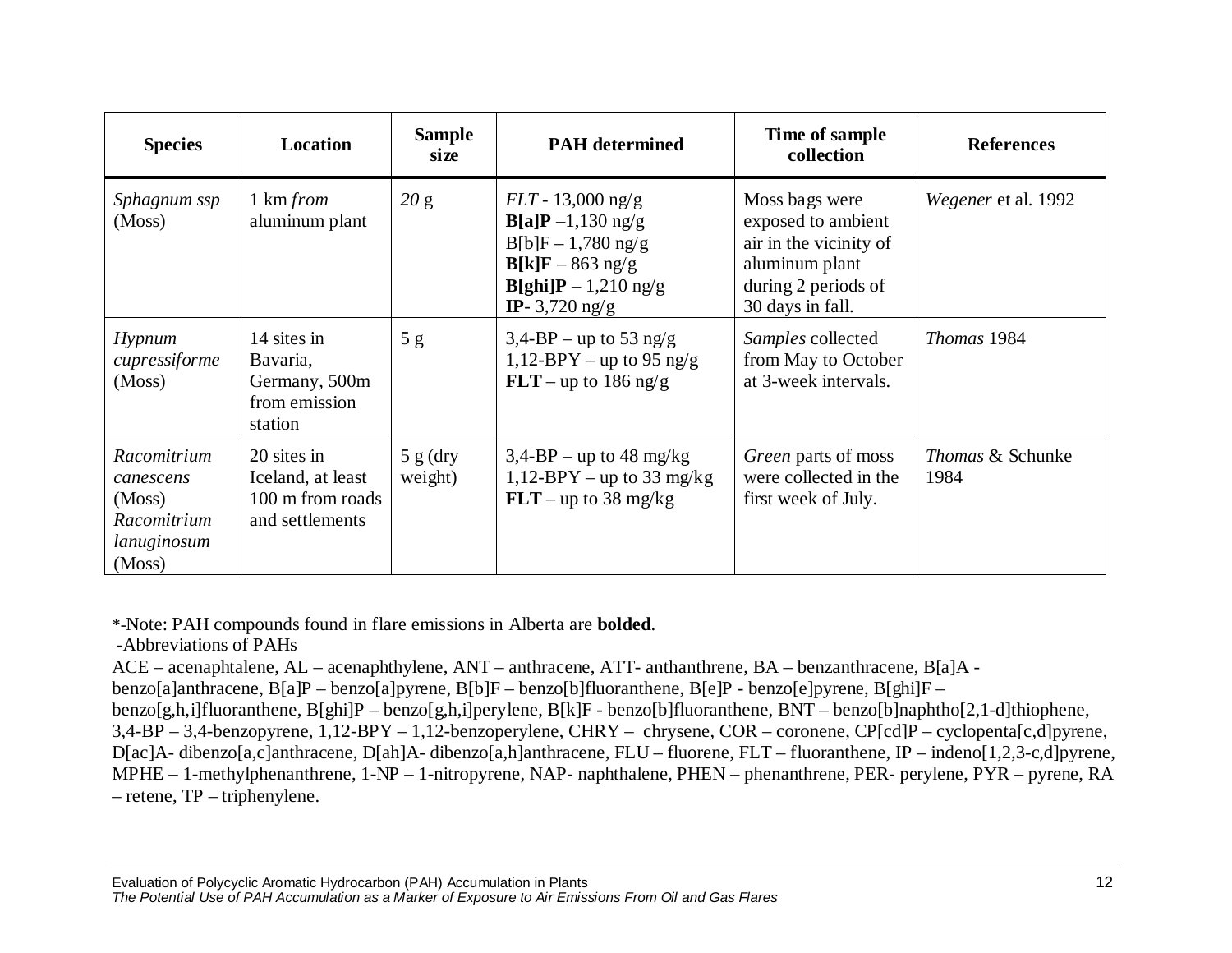|                             |                                    | <b>Sweet Gas Flare</b>              | <b>Sour Gas Flare</b>                              |                                                     |  |
|-----------------------------|------------------------------------|-------------------------------------|----------------------------------------------------|-----------------------------------------------------|--|
| Compound                    | <b>Daily Average</b><br>$(ng m-3)$ | <b>Annual Average</b><br>$(ng m-3)$ | <b>Daily Average</b><br>$\frac{\text{(ng m}^3)}{}$ | <b>Annual Average</b><br>$\frac{\text{(ng m}^3)}{}$ |  |
| Acenaphthene                | 47.0                               | 1.7                                 | 23.8                                               | 1.9                                                 |  |
| Acenaphthylene              | 370.0                              | 13.5                                | $\overline{\phantom{a}}$                           |                                                     |  |
| Anthracene                  | 671.2                              | 24.5                                | $\overline{\phantom{a}}$                           |                                                     |  |
| Benz(a)Anthracene           | 272.7                              | 9.9                                 | $\overline{\phantom{a}}$                           |                                                     |  |
| Benzo(a)Pyrene              | 16.8                               | 0.6                                 | 3.0                                                | 0.2                                                 |  |
| Benzo(e)Pyrene              | 11.7                               | 0.4                                 | 3.0                                                | 0.2                                                 |  |
| Benzo(g,h,i)Fluoranthene    | 160.2                              | 5.8                                 | $\overline{\phantom{a}}$                           | $\qquad \qquad -$                                   |  |
| Benzo(g,h,i)Perylene        | 4.2                                | 0.2                                 | $\overline{\phantom{a}}$                           |                                                     |  |
| Chrysene                    | 33.6                               | 1.2                                 | 11.9                                               | 0.9                                                 |  |
| Coronene                    | 1.7                                | 0.1                                 |                                                    |                                                     |  |
| Fluoranthene                | 818.9                              | 29.9                                | 62.4                                               | 4.9                                                 |  |
| Indeno $(1,2,3,-cd)$ Pyrene | 2.5                                | 0.1                                 | $\overline{\phantom{a}}$                           |                                                     |  |
| Perylene                    | 10.1                               | 0.4                                 |                                                    |                                                     |  |
| Phenanthrene                | $\overline{\phantom{0}}$           |                                     | 151.6                                              | 11.8                                                |  |
| Pyrene                      | 509.3                              | 18.6                                | 371.5                                              | 29.0                                                |  |

**Table 3. Largest maximum predicted ground level concentrations of PAH compounds associated with sweet and sour gas flaring. (Adapted from: Leahey 1996).**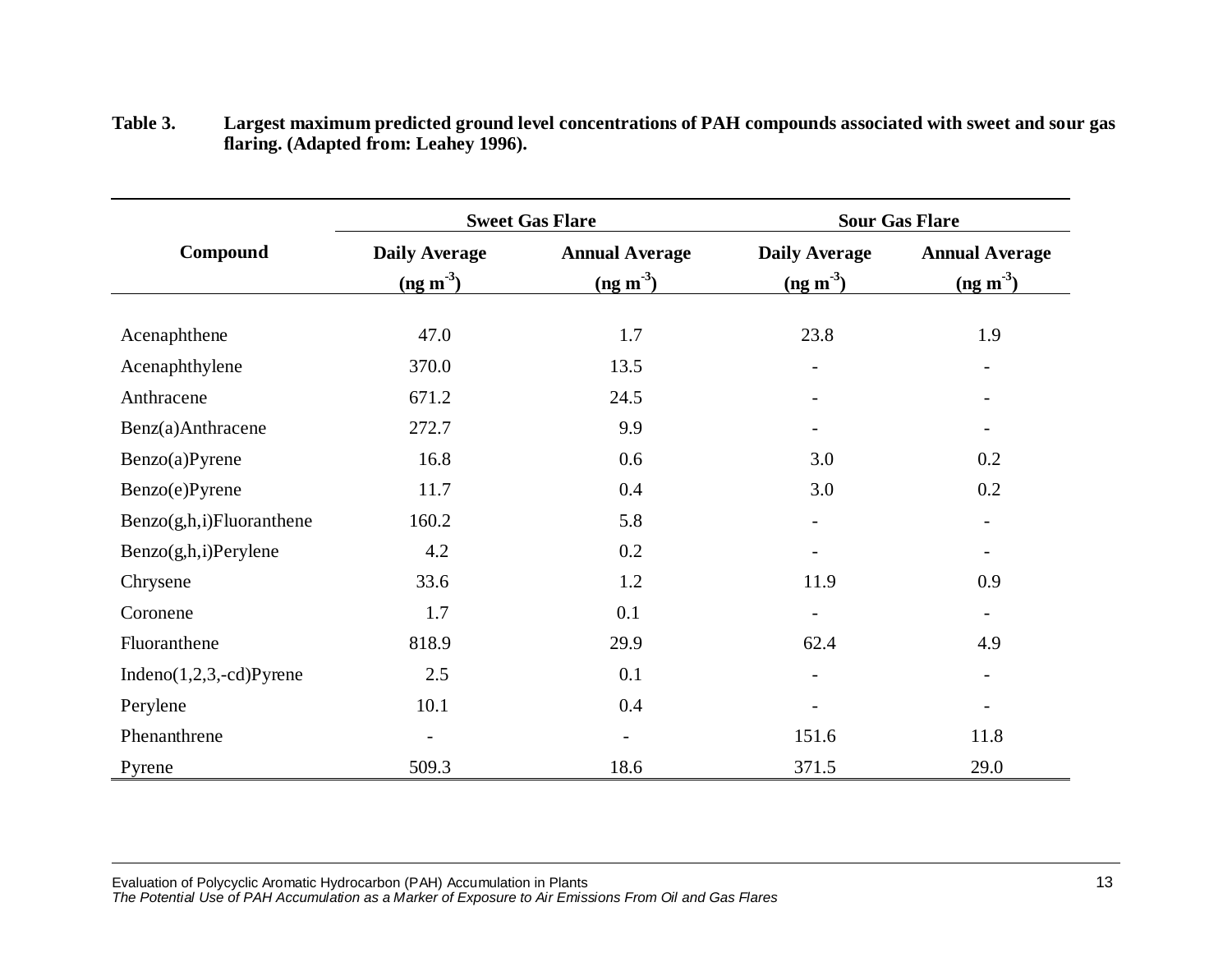#### *Leaf surface area*

Total leaf area is the most important plant feature affecting the rate of interception and accumulation of airborne PAHs. The surface area of the above-ground parts of plants exceeds by far the area that the plants grow on. Leaves account for the greatest proportion of the plant surface area, while stems and twigs generally play a secondary role. The ratio of the sum of leaf areas to the ground area in which the plants grow is called the leaf area index (LAI) (Salisbury & Ross 1992). LAI values up to eight are common for many mature crops, depending on species and planting density, but they can reach values as high as twenty (Riederer 1990). The use of the LAI also allows for comparison of accumulation rates between species.

McCardy (1994) found that rate constants normalized to plant dry weight varied between species by a factor of 50, while rate constants normalized to leaf surface area varied by only a factor of 4 suggesting that leaf area is a better parameter to use in expressing rate constants for PAH accumulation. In conifers, rate constants normalized to leaf surface area may also vary based on the technique used for their measurement. For example, Schreiber & Schonherr (1992) found that specific surface area (total surface area per unit length, used to describe area of needles having different cross-sectional shapes) varied by more than one order of magnitude between needles of different conifer species while projected needle area (the one-dimensional outline of a needle) varied only by a factor of approximately 2. This illustrates the importance of using indices that reflect total leaf area in measurements of PAH accumulation rates in conifers.

#### *Lipid concentration*

Leaves and other parts of higher plants directly exposed to the atmosphere are covered with a continuous, extracellular layer called the cuticle. The major role of this structure is the protection against passive water loss to the atmosphere (Salisbury and Ross 1992). It also determines the rates of uptake of all substances that are not able to enter the stomata by diffusion in the gas phase. The plant cuticle consists of the insoluble biopolymer cutin (mainly composed of hydroxyalkanoic acid monomers) and wax-like lipids which are deposited within the polymer layer and on the cuticle/atmosphere interphase (Poborski 1988, Reiderer 1989). Due to its chemical structure, the cuticle possesses strong lipophilic properties, affecting the accumulation of airborne PAHs. The waxy surface of leaves and often other organs like stems and fruits not only traps particulates but can also intercept vapor phase contaminants, as documented for pine needles (Kylin et al. 1994). Poborski (1988) studied the emission of naphthalene from a coking facility and suggested that due to its non-polar properties this gaseous, two ringed PAH permeated the cuticle about 300 times faster than water. The cuticle is not only a route for the uptake of atmospheric pollutants but it may also act as an accumulation compartment for persistent lipophilic chemicals like PAHs (Khun et al. 1998). The total amount of cuticlar material in temperate forests and agricultural plant communities can range from 180 to 1500 kg/ha (Sabljic et al. 1990). This means that plant species differ in the content of culicular material, which is an important characteristic with respect to the degree of PAH accumulation. The amount, composition and sorption properties of cuticle also depends on age, time of year (mainly due to ambient temperature) and overall conditions of the plant. Taking into consideration these features of the cuticle, one can expect that lipid concentrations on plant surfaces may account for differences in the amounts of accumulated PAHs. Simonich and Hites (1994b) measured concentrations of ten PAHs in leaves, bark and seeds of sugar maple and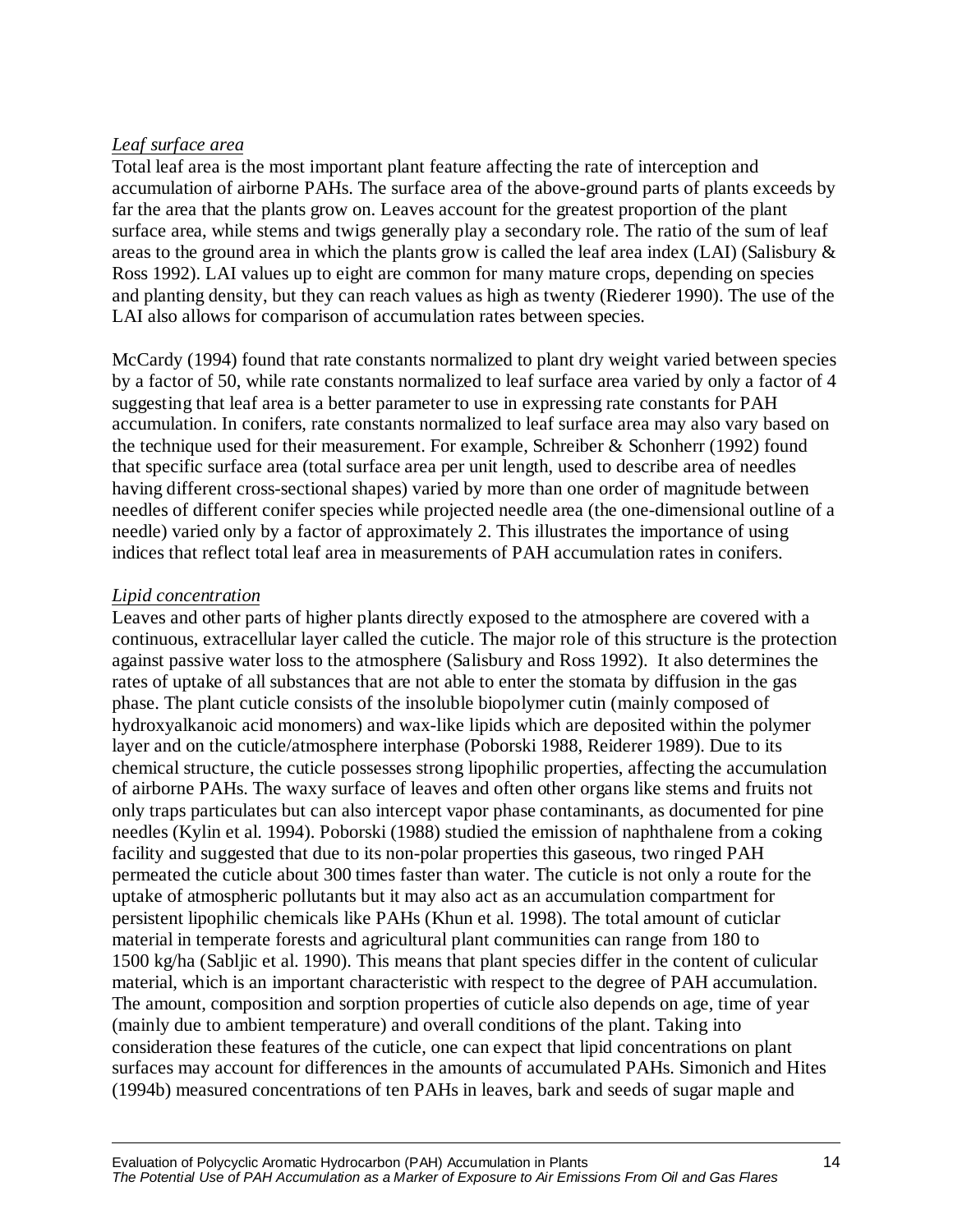white pine. Plant tissues contained varying amounts of lipids with pine bark being highest (170 mg/g dry wt), followed by maple bark (33 mg/g dry wt), pine needles (23 mg/g dry wt), maple leaves (16 mg/g dry wt) and maple seeds (6 mg/g dry wt). Simonich and Hites (1994b) suggested that the differences in the PAH concentrations observed between tissues could be explained by differences in lipid content. Tissues containing more lipids accumulated significantly more PAHs on a per lipid basis when exposed to the same concentrations of PAHs in air.

Until recently, the kinetics of uptake of organic compounds had been described using a onecompartment model for the entire leaf, without distinguishing between outer cuticlar and inner leaf compartments (Simonich & Hites 1995). More recent experiments in which morphological structures were considered revealed that the kinetics of leaf uptake are best explained by a twocompartment model which characterizes partitioning of PAHs to both compartments separately. Fast (days to weeks) and slow (months to years) PAH accumulation in vegetation exposed to airborne pollutants have been observed under field conditions by Simonich and Hites (1994b). They found that new vegetation accumulated PAHs quickly, within two weeks of emergence, suggesting a predominant role of the outer (fast) compartment in the process. Diffusion of surface-bound PAHs into the inner compartment is the rate-limiting step for whole leaf contamination and depends on ambient temperature and concentration of PAHs. Khun et al. (1998) presented data demonstrating the existence of two separate sinks for PAHs within poplar leaves. They investigated the partitioning of 13 PAHs between the soluble cuticlar lipids and the remaining leaf. The study showed that the majority of the PAHs were embedded near the leaf surface. Only PAHs with relatively low molecular weights absorbed by the outer compartment could penetrate into deeper leaf layers at low rates. Five- and six-ringed compounds, however, were not detected in the parenchymatic tissues during the five months of experimentation, suggesting that cuticlar material covering leaves acts as a long-term inert storage compartment for both volatile and non-volatile PAHs. It is also possible that volatile, low molecular weight PAHs found inside the leaves reached the inner compartment via gaseous diffusion through open stomata. Lodovici et al. (1998) also showed that PAHs are strongly bound to the lipophilic compartment of leaves. They tested whether a fraction of the particulate PAHs deposited on foliar surfaces of *Laurus* might be washed away during heavy rain events. Controlled rinsing with water did not modify levels of PAHs in leaves.

#### *Octanol-air partitioning coefficient*

The octanol-air partitioning coefficient  $(K_{0a})$  is recognized as an important parameter in the understanding of sorption of airborne organic compounds by leaf surfaces. Given that  $K_{oa}$  is a measure of a compound's preference for octanol (or the plant wax) over air under equilibrium conditions,  $K_{oa}$  should be strongly related to the ratio of the concentration of lipophilic compounds measured in the plants to the concentration measured in the air. This proportion is referred to as the bioconcentration factor (BCF<sub>p/a</sub>) (Sabljic et al. 1990, Trapp et al. 1995). The Koa –based BCF has been used to predict leaf-air PAH partitioning by several authors (Simonich & Hites 1994b, 1995, Tremolada et al. 1996). For example, Tremolada et al. (1996) found that this coefficient can reliably predict air concentrations of more volatile PAHs like fluorene and phenanthrene, with  $log K_{oa} < 8$ , since these compounds approach equilibrium with the gas phase. Use of this coefficient is not recommended for prediction of air concentrations of PAHs with higher molecular weights  $(K_{oa} - 8-12)$ .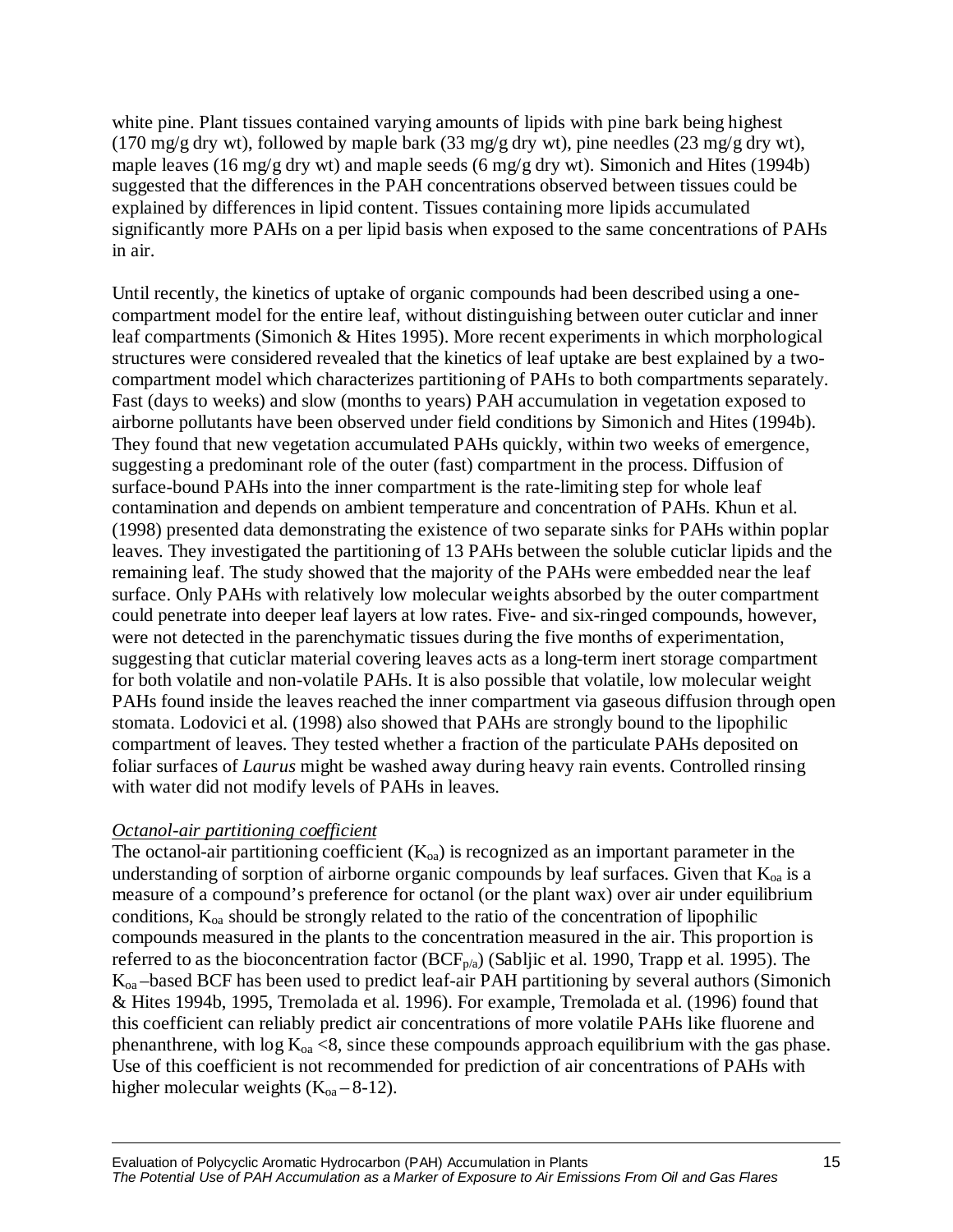#### *Ambient temperature*

The partitioning of PAHs between the atmosphere and vegetation depends on ambient temperature. As a rule, at low air temperatures in fall and winter, the majority of emitted compounds are scavenged by plants, either conifers or evergreen species in warmer climatic regions. However, at high ambient temperatures in summer, few-ringed compounds may volatilize back to the atmosphere. Such seasonal fluctuations in PAH partitioning have been observed by several investigators (Ignesti et al. 1992, Franzaring et al. 1992, Lodovici et al. 1994, 1998, Simonich & Hites 1994b, Nakajima et al. 1995, Khun et al. 1998). However, temperature affects the partitioning of solid-phase PAHs to a much lesser extent. High molecular weight, multi-ringed, non-volatile PAHs have higher binding affinities to particles and therefore their accumulation in plants is not temperature dependent (Simonich & Hites 1994b).

#### *4.2.2. Selection of suitable species as markers of exposure to flare emissions in Alberta*

The data presented above provide us with relevant information regarding the selection of plant species that could be used as quantitative markers of exposure to flare emissions in Alberta. Ideally, the selected plant species should have leaves with a large surface area and the leaves should be covered with a thick, waxy cuticle. These two anatomical features are most important in the interception of PAHs from air. Longevity of leaves is also an important factor contributing to the efficiency of interception of air borne compounds. Conifer needles and evergreen leaves can accumulate PAHs over periods of months to years, whereas deciduous plant leaves will accumulate PAHs over a single growing season.

The range and distribution of a given plant species within the area where flare operations occur are also important. We suggest that lodgepole pine and canola are the best candidate species for this work. These two species are well represented throughout Alberta. For instance, the 4.5 million acres of canola cultivated in Alberta are spread from the High Prairie region in the northwest to the Medicine Hat area in the southeast. Logdepole pine is the most common and abundant tree on the eastern slopes of the Rocky Mountains and foothill regions. Leaves of both species are covered with a thick layer of cuticlar material that has a high potential for interception and preservation of non-volatile and volatile PAHs (Franzaring et al. 1992, Tremolada et al. 1996). Furthermore, pine needles, which remain on trees for at least three growing seasons, can be also used to monitor PAH accumulation from late fall to early spring when deciduous plants are leafless.

#### *4.3. Interception of PAHs at the canopy level*

Early studies by Matzner (1984) have shown that forests are effective air filters of PAHs. He estimated annual rates of total deposition of four PAHs (fluoranthene, 3.4-benzopyrene, indeno(1,2,3-cd)pyrene and 1.12 benzoperylene) using the flux balance of forest canopies of a beech and a spruce stand located in four regions (Heide, Gottingen, Harz, Solling) of Germany. The total deposition was divided into precipitation (bulk) deposition – (the gravitational deposition by rain, snow and particles) and interception deposition – (influenced by the kind and structure of the receiving surface - leaves or needles). He found that litter-fall accounted for 40 to 70 %, and 30 to 50 % of total PAH deposition under spruce and beech forests, respectively.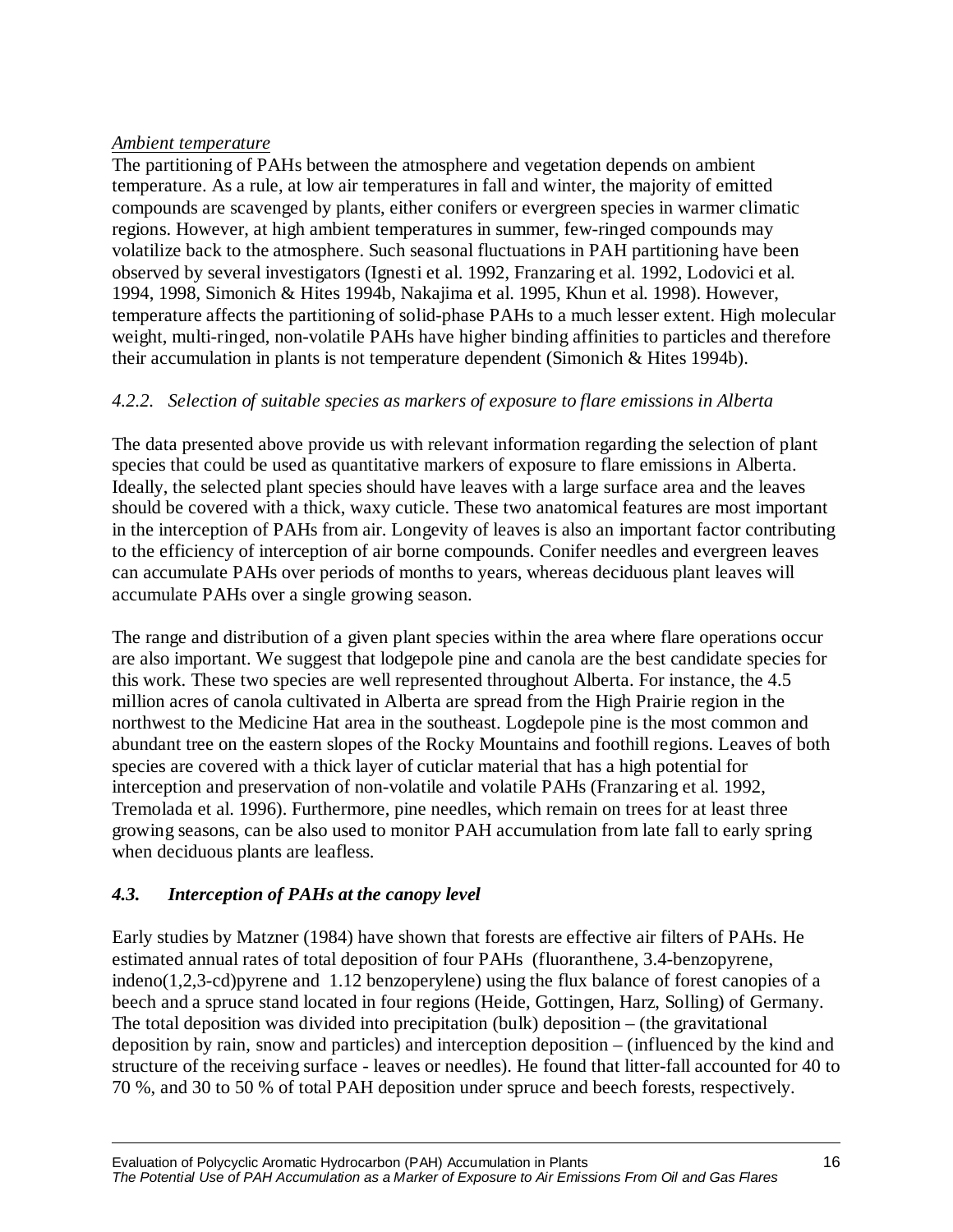Differences between stands were due to differences in interception deposition because the spruce needles stay on the tree longer than do beech leaves and therefore have a longer period of PAH accumulation. This study showed that vegetation plays an essential role in the annual cycling of PAHs and absorbs substantial amounts of these pollutants from the atmosphere. An interesting extension of Matzner's research was recently reported by Horstmann and McLachlan (1998). They compared the deposition of twelve PAHs (phenanthrene, pyrene, benzo[b]fluoranthene, benzo[e]pyrene, benzo[a]pyrene, coronene, benzo[ghi]perylene, dibenz[a,h]anthracene, fluoranthene, benzo[k]fluoranthene, indeno(1,2,3-cd)pyrene, chrysene) onto a coniferous and a deciduous forest canopy. In addition, ambient air was sampled continuously, with separate analysis of the gaseous and particle-bound phases. The gaseous deposition velocities were  $0.78$  cm s<sup>-1</sup> for spruce and 3.6 cm s<sup>-1</sup> for oak and beech stands. These values are high compared to deposition velocities that have been measured for inorganic gases, reflecting the fact that lipophilic organic chemicals are taken up by the leaf cuticle and not just via the stomata. Since the dry particle-bound deposition velocities were considerably lower (0.05 and 0.73 cm  $s^{-1}$ , for coniferous and deciduous canopies, respectively), they underscored the importance of gaseous deposition in the partitioning of PAHs to forest ecosystems.

The results presented above may have some application in the measurement of PAH accumulation in plants in Alberta. Similarities in climatic and floristic conditions between Germany and Alberta suggest the possibility of using spruce and possibly beech as marker species of exposure. Additionally, several PAHs examined in the German studies (phenanthrene, pyrene, benzo[e]pyrene, benzo[a]pyrene, coronene, benzo[ghi]perylene, fluoranthene, indeno(1,2,3-cd)pyrene, chrysene) have been found in emissions from Alberta's flares (Table 1, Strosher 1996).

## **5. VEGETATION AS A MARKER OF EXPOSURE TO PAH EMISSIONS**

Accumulation of organic airborne compounds in vegetation has been successfully employed as a marker of exposure to emissions from urban areas, heavily polluted industrial regions and large scale industrial fires. In the past decade, many studies making use of plants as markers of PAH exposure have been reported. Table 2 serves as a summary of recent efforts in the monitoring of PAHs using plants. The main advantage of using plants as markers of exposure comes from the fact that vegetation acts as a natural "air sampler", with accumulation of PAHs occurring over time. It may be also more cost effective to collect plant tissue samples than air samples, especially in remote locations. After harvest, plant specimens can be stored frozen in the laboratory for several days until analysis using GC/MS or HPLC without any significant losses of PAHs from the samples (Thomas & Schunke 1984, Ignesti et al. 1992, Lodovici et al. 1994).

#### *5.1. Phytomonitoring techniques*

A wide variety of plant species including lichens, mosses, algae and trees have been used to evaluate the accumulation of PAHs in the environment. Plants selected for monitoring of ambient air should possess features that maximize interception of PAHs. These include high leaf area index and high lipid content in the tissue selected for sampling. Additionally, they need to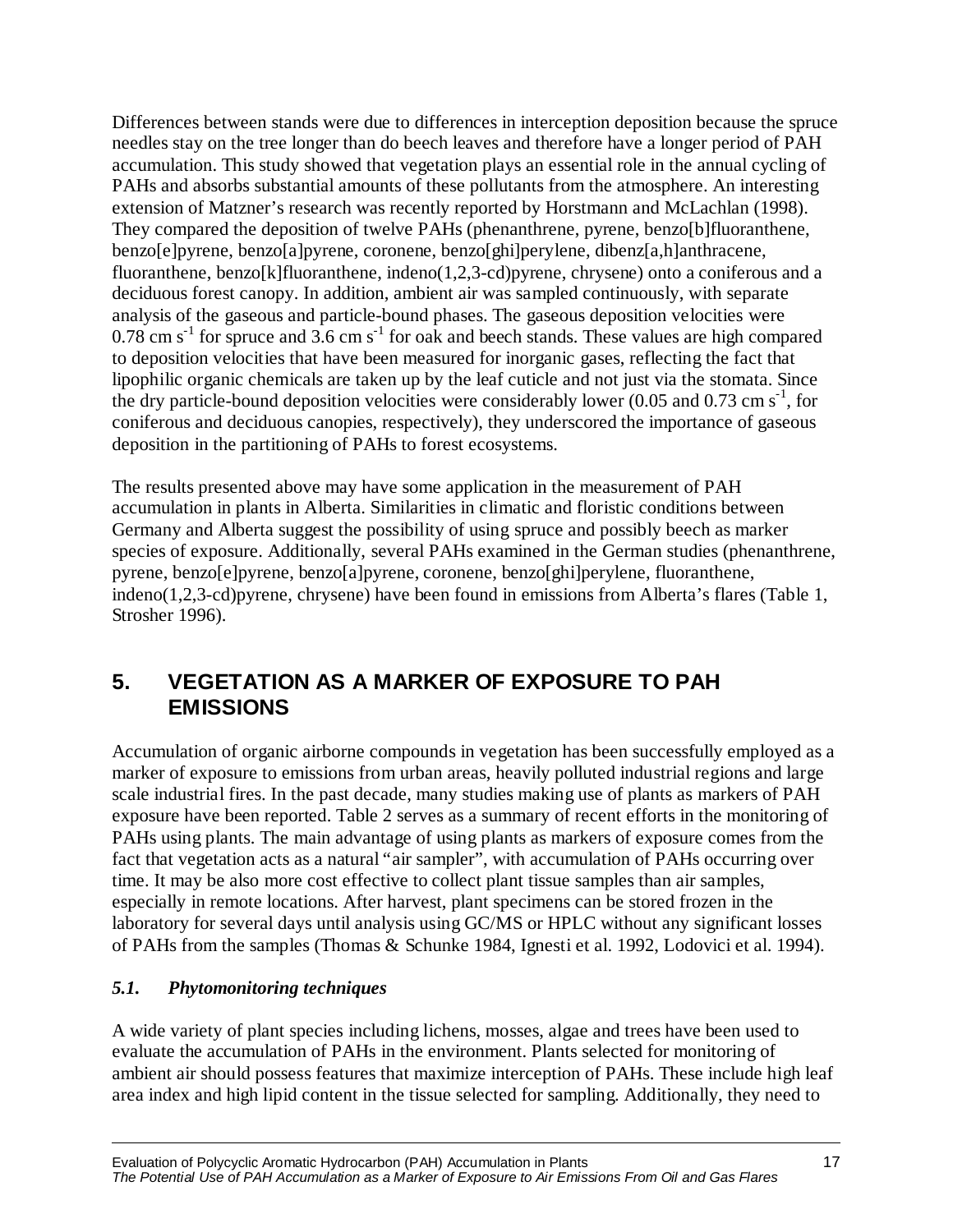be commonly found in the study area, facilitating the comparison between individual monitoring sites within the study area. Two basic strategies can be employed in biomonitoring studies: active and passive monitoring. Active monitoring refers to a process in which plants have been grown in an artificial environment, without previous contact with a pollutant of interest. Such "clean" plants are subsequently transferred to the monitored site and exposed to the actual environment over a given time before laboratory analysis. The main advantage of active monitoring is that this method can be standardized to a high degree and that time-dependent factors can be recognized. The active approach can also be used to compare sites that do not have useful phytomonitors in common. Passive monitoring relies on analysis of pollutant content in plants collected from their natural habitat.

Active monitoring studies were conducted by Franzaring et al. (1992) who used kale (*Brassica oleracea*) for active monitoring of PAH emissions in a partly industrialized medium-sized town in Germany. Greenhouse-grown plants were distributed throughout the town and after 2 months of exposure to ambient air the accumulation of 14 PAHs (acenaphthene, benz[a]anthracene, acenaphthylene, anthracene, benzo[a]pyrene, benzo[ghi]fluoranthene, benzo[f]anthracene, dibenz[a,h]anthracene, fluoranthene, fluorene, chrysene, phenanthrene, pyrene, indeno(1,2,3 cd)pyrene) was studied. Cluster analyses of the obtained PAH profiles identified and classified the extent to which particular combustion sources contributed to the emissions found at a sampling site. Species of the genus *Brassica spp.* appeared to be useful as markers of exposure to PAH emissions and should be considered in designing monitoring protocols from flare emissions in Alberta. Given the abundance of canola (*B. napus* and *B. rapa* - members of the same plant family as kale) we recommend its use as a quantitative marker of exposure to flare operations located on agricultural lands in Alberta.

Wegenger et al. (1992) used moss (*Sphagnum* ssp) bags to monitor emissions from a plant manufacturing electrodes for the production of aluminum. Twenty grams of moss collected from a rural location of Ireland were placed into nylon hairnets and exposed for two periods of 30 days each to ambient air at a distance of 1 km from the factory. After harvest, moss samples were extracted with acetonitrile in a Soxhlet apparatus. The extracts were then concentrated and analyzed for PAH content by liquid chromatography. They found that the concentration of six PAHs (benzo(a)pyrene, benzo(b)fluoranthene, benzo(k)fluoranthene, benzo(ghi)perylene, fluoranthene, indeno(1,2,3-cd)pyrene) in the vicinity of the factory was 30 times higher than in rural locations. The authors concluded that active air monitoring with a network of moss bags could facilitate the evaluation of PAH distribution over time and space, and can identify the emissions of PAHs by point sources. Mosses are particularly useful for active monitoring due to their large surface area, high capacity to absorb large organic molecules and their ability obtain water and nutrients from the air. Thomas (1986) compared the abilities of moss to intercept air borne PAH. He studied the accumulation of fluoranthene in a moss (*Hypnum cupressiforme)*, a lichen *(Cladonia rangiferina*) and in higher plants (*Deschampsia flexuosa, Juniperus communis, Calluna vulgaris and Pinus sylvestris*) collected in the vicinity of petrochemical facilities in Sweden. He found that concentrations of PAHs in mosses were 4 to 8 times higher than in the conifer species.

The information found in the literature suggests that active monitoring by means of moss bags may be a feasible technique for use in the case of flare emissions in Alberta. For the purpose of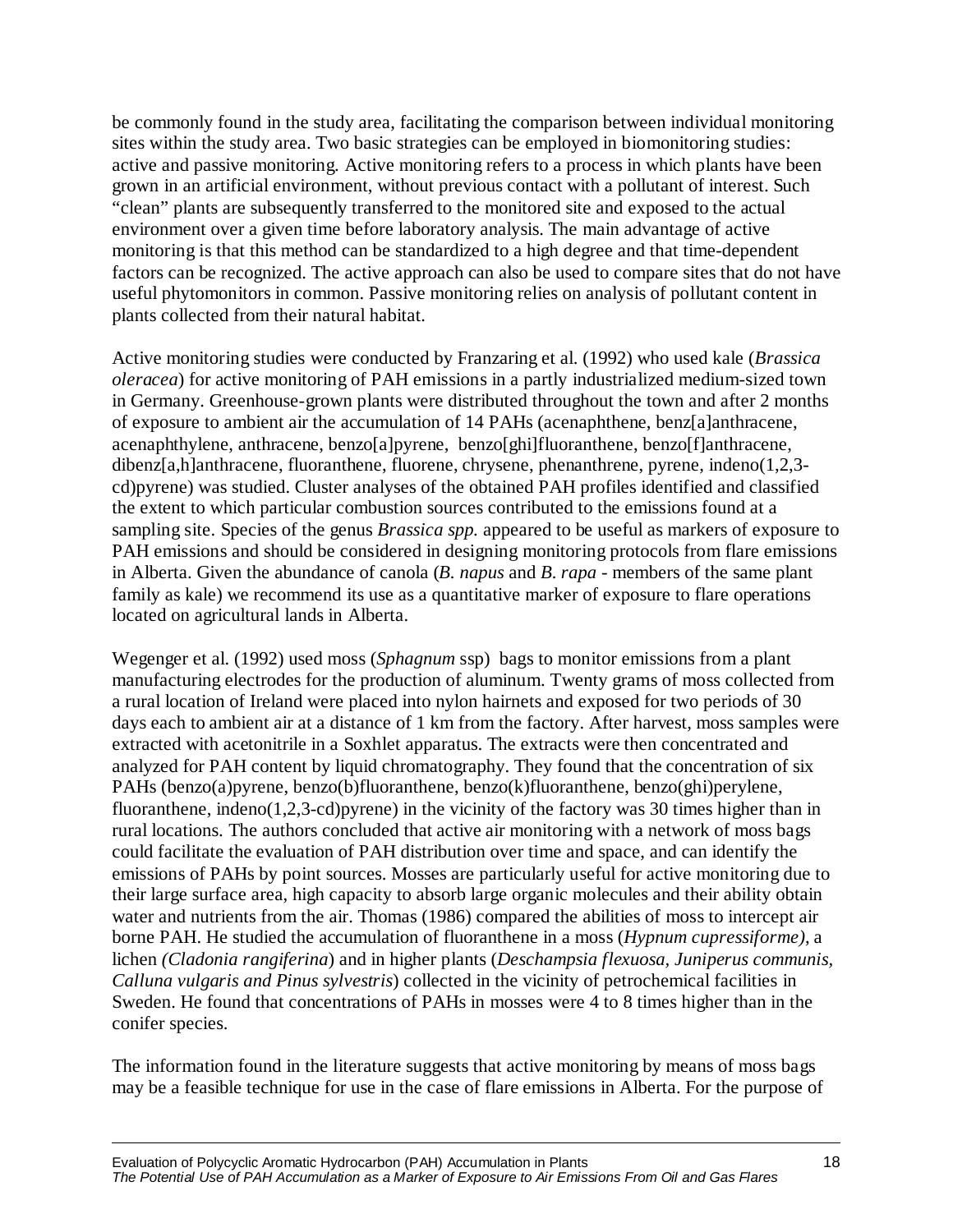active monitoring, we recommend the moss *Sphagnum fuscum,* collected from a bog in the vicinity of Perryvale, Alberta. To the best of our knowledge, no major emitters of air borne PAHs are located within a radius of 15-20 km from this site (Thormann 1999, personal communication). Since the use of mosses as markers of exposure allows for direct comparison of individual flare operations surrounded by different vegetation types, this approach should be considered as a supplement to passive monitoring.

While active monitoring has several advantages, the majority of published studies are based on a passive monitoring approach. Under certain circumstances analysis of content of the compound of interest in plants collected from their natural habitat is more convenient to perform or, in most cases, better reflects the long-term accumulation of persistent trace pollutants.

The majority of flare operations in Alberta are located in rural areas, surrounded by either perennial (forests, pastures) or annual (arable land) vegetation. Based on the literature reviewed in this report we recommend that passive monitoring using canola and lodgepole pine should be the principal technique for the investigation of the use of PAH accumulation as a marker of exposure to flare emissions.

#### *5.2. Sampling location and atmospheric conditions*

Low levels of compounds occurring in air over long periods of time can be monitored using plants. As summarized in Table 2, measurements of PAH accumulation in plants have been taken at various distances from the source ranging from 0.5 m to 4.5 km from a highway and an industrial fire, respectively. Usually, concentrations of airborne PAHs have been measured at a distance of approximately 1 km from major industrial sources (Thrane 1987, Wegenger et al. 1992). The most comprehensive analysis of the effects of distance on PAH accumulation in vegetation was published by Meharg et al. (1998). They analyzed the accumulation of 16 PAHs (naphthalene, acenaphthene, acenaphthylene, anthracene, fluoranthene, fluorene, phenanthrene, pyrene, chrysene, benzo[k]fluoranthene, benzo[a]pyrene, benzo[b]fluoranthene, benzo[a]anthracene, dibenz[a,h]anthracene, indeno[1,2,3-cd]pyrene, benzo[ghi]perylene) in grass shoots collected at different distances (1 to 4.5 km) from the site of a nine hour long, largescale chemical fire involving 10,000 tons of polypropylene. In their studies they took into consideration atmospheric conditions like surface wind speed, average mixed layer wind speed, temperature, humidity, and designed sampling protocols accordingly. The highest PAH concentration was observed at a sampling point located 3.2 km from the source, while at a site located at 3.0 km the concentration was 10 times lower (close to background level). Concentrations of PAHs at sampling points beyond 3.2 km declined gradually, but still remained elevated up to 4.5 km away. The authors concluded that this pattern suggests that gaseous PAH vapors arising from the fire (a very hot source) were not grounding in significant quantities until a distance of 3.2 km from the source. They suggested that PAHs with high affinities for the particulate phase were poorly intercepted by vegetation during the short fire event and PAHs in vapor phase predominantly partitioned into grass tissues.

Atmospheric conditions and sampling distance of plant specimens should be considered in the case of flare emissions. Based on PAH concentrations (mg  $m<sup>-3</sup>$ ) measured in a plume adjacent to and downwind from the top of two operating gas flare stacks (one sweet and one sour) Leahey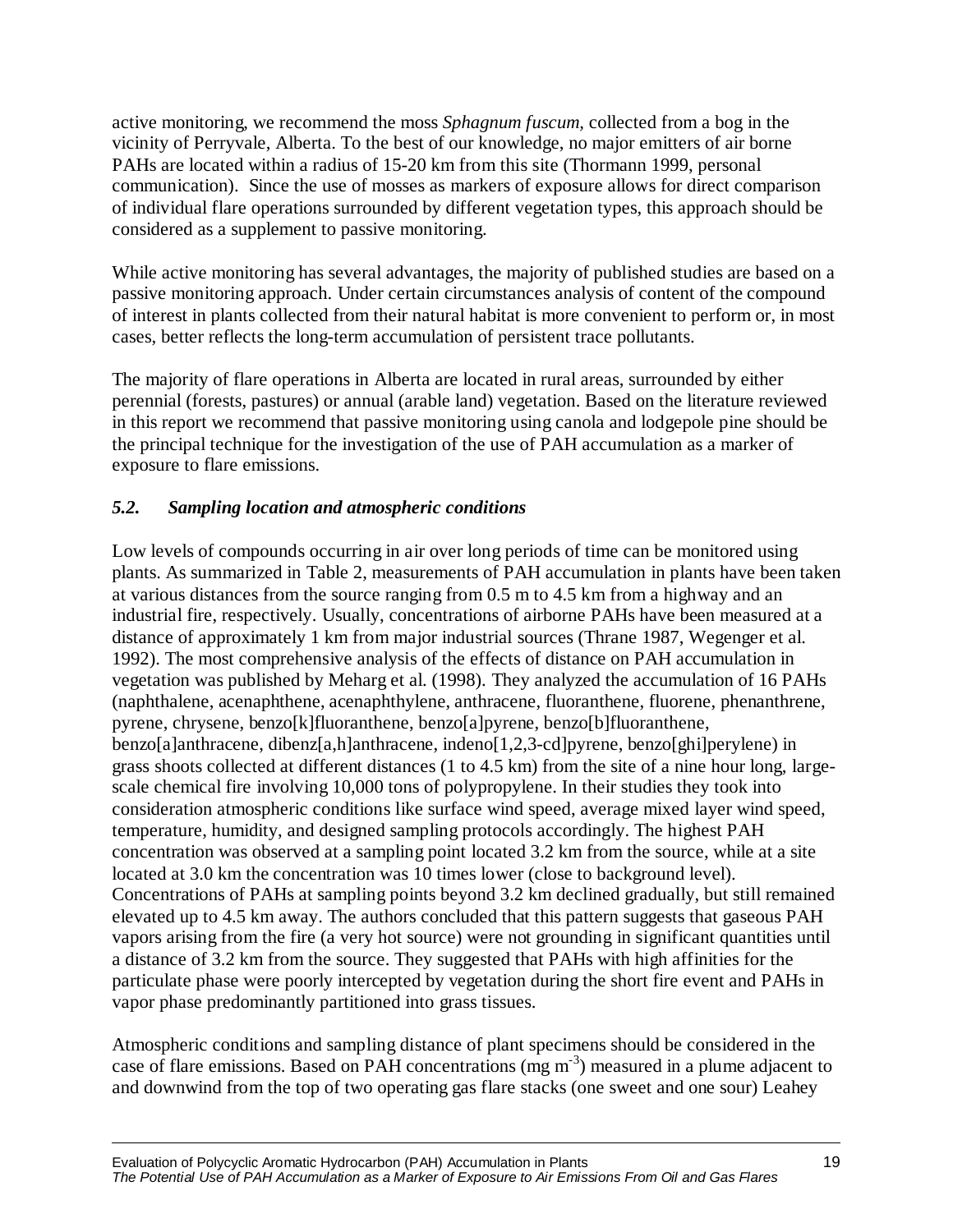(1996) estimated ground level concentrations of 15 representative PAH compounds (Table 3) using a plume dispersion model. He predicted that the maximum daily average ground level concentration of PAHs associated with sweet gas flaring should occur within a few hundred meters from the flare. Concentrations initially decrease rapidly with distance and are about 20 % of the over all maximum concentration at distances of about 3 km from the stack. The area influenced by sour gas flare is much smaller since emissions from this stack were lower by an order of magnitude compared to sweet gas operation. High PAH concentrations are also very localized and decline to 20% of their maximum distance beyond 1.5 km from the flare. Using wind rose information collected at the Edmonton International Airport he predicted that the majority of the PAHs emitted from both sweet and sour gas flares would lie along a general NW-SE axis. Leahey's simulation also shows that most of the predicted annual average concentrations of seven PAHs associated with the sour gas flare are comparable to or greater than concentrations of the same PAHs emitted by sweet gas flare (Table 3). The largest maximum predicted annual ground level concentrations of three out of 15 PAHs are substantially higher than others. In emissions from sweet gas flare fluoranthene, anthracene and pyrene are expected to be found at concentrations of approximately 30, 25 and 19 ng  $m<sup>3</sup>$ , respectively. Pyrene, phenanthrene and fluoranthene should dominate in emissions from sour gas flare at concentrations approximately 29, 12 and 5 ng m-3, respectively. These data suggest that two sets of PAHs consisting of three of the most abundant compounds should be used in field experiments depending on whether the flare consists of sweet or sour gas. We recommend that the accumulation of three-ringed anthracene and four-ringed pyrene and fluoranthene in plant tissues be studied in the case of sweet gas flares, while the accumulation of three-ringed phenanthrene and four-ringed pyrene and fluoranthene be analyzed in the case of sour gas emissions.

#### *5.3. Correlation between concentrations of PAHs in plant tissues and air*

The reliability of plants as indicators of PAH exposure is an important issue. The question that needs to be asked is: to what extent does the amount and chemical composition of PAHs accumulated in plants reflect anthropogenic activities in the study area? Convincing results validating the use of vegetation as surrogate air samplers have been presented by Lodovici et al. (1998) (Figure 2). Leaves of the evergreen tree *Laurus nobilis* that were produced within the study season were collected in late summer and in the following winter from 13 urban locations in Italy. Simultaneously, air samples were obtained from the sites of leaf collection using PTFE filter to collect the particulate fraction and ORBO 43 sorbent tubes containing 50 mg of washed XAD-2 resin to adsorb volatile PAHs. The pump was set at 6 L/min and 6 h samples were repeated for four consecutive days with similar weather conditions. The authors found a high correlation (r=0.824) between carcinogenic PAH levels in air samples and those in leaves.

The same researches investigated the accumulation of lead in leaves of *Laurus* from 15 sites located in downtown and suburban areas of Florence, Italy (Lodovici et al. 1994). They observed that tissue concentrations of lead measured by atomic absorption technique were significantly higher in leaf samples from the downtown region with high traffic volume of automobiles powered by leaded gasoline. Interestingly, the concentration of lead was highly correlated (r=0.829) with the total concentration of 10 PAHs measured in *Laurus* leaves (Figure 3). This finding suggests that it is possible to use PAH accumulation as a surrogate measure of exposure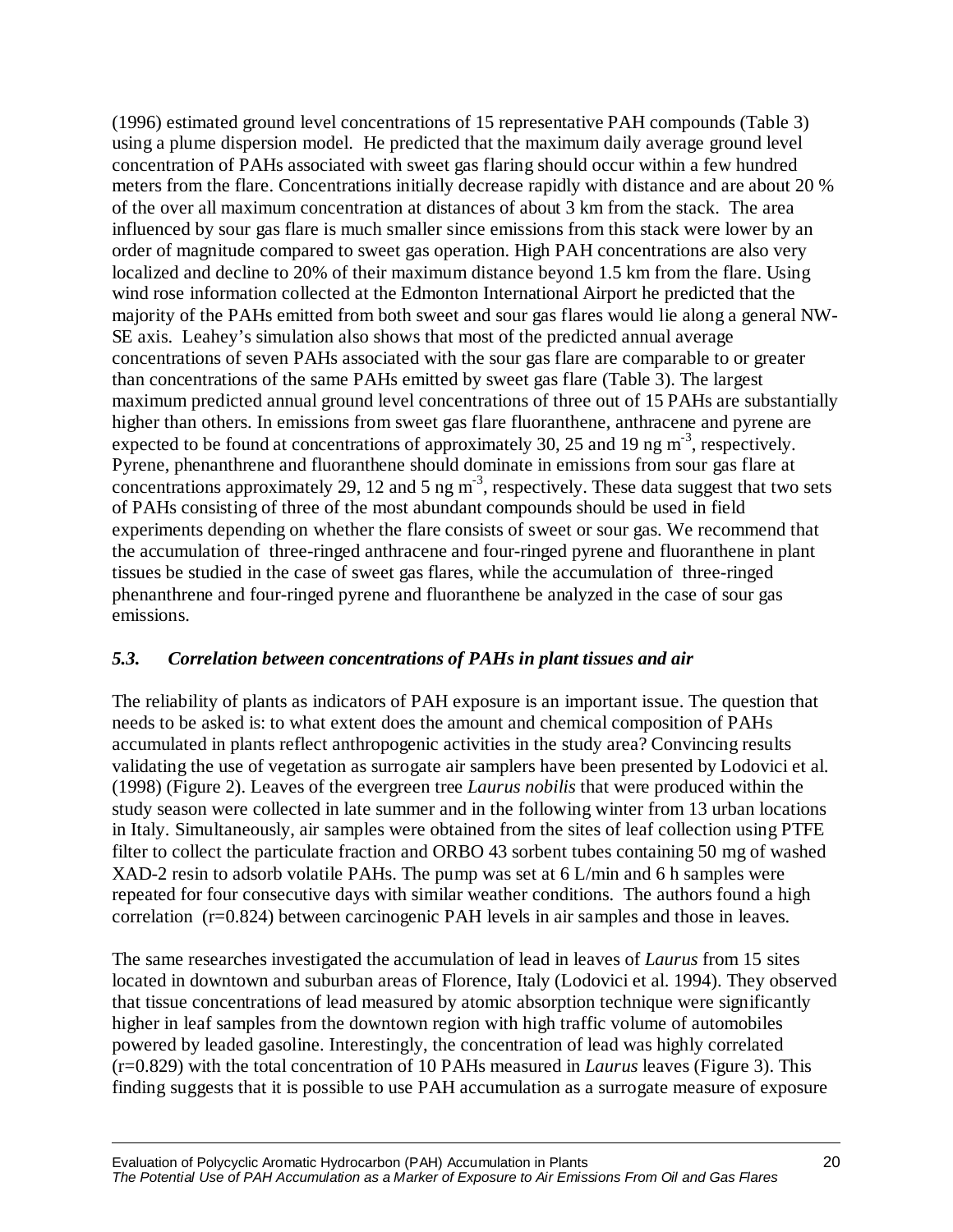

**Figure 2. Correlation between the carcinogenic PAH levels in air samples and the carcinogenic PAH [benzo(a)pyrene, benzo(a)anthracene, benzo(b)fluoranthene, benzo(k)fluoranthene, dibenzo(a,h)fluoranthene, and chrysene] concentrations in** *Laurus* **leaves collected concurrently from several polluted sites in cities of Tuscany, Italy. Each value of air PAH level is the mean of 4 samplings (6 h each) obtained in four consecutive days. Leaves grown for one vegetation season were collected. (From: Lodovici et al. (1998) Chemosphere 36, 1703-1712).**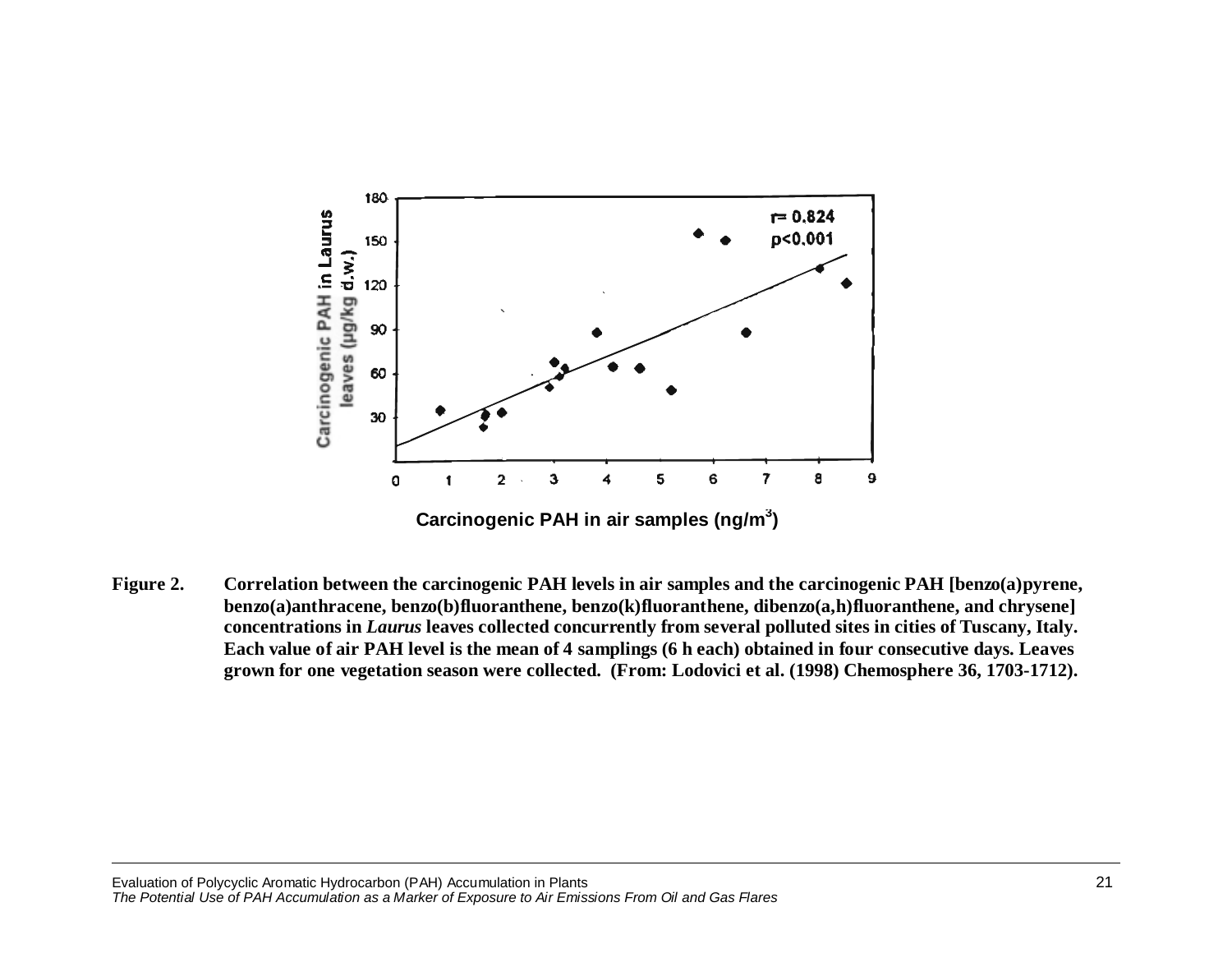

**Figure 3. Correlation between the total PAH concentration [phenanthrene, fluorene, pyrene, benzo(a)pyrene, benzo(a)anthracene, benzo(b)fluoranthene, benzo(k)fluoranthene, benzo(ghi)perylene, dibenzo(a,h)fluoranthene, and chrysene] and lead (Pb) concentration in** *Laurus* **leaves collected from 15 sites of different traffic volume in the Florence area, Italy. Leaves grown for one vegetation season were collected***.* **(From: Lodovici et al. (1994) Sci. Total Environm. 153, 61-68).**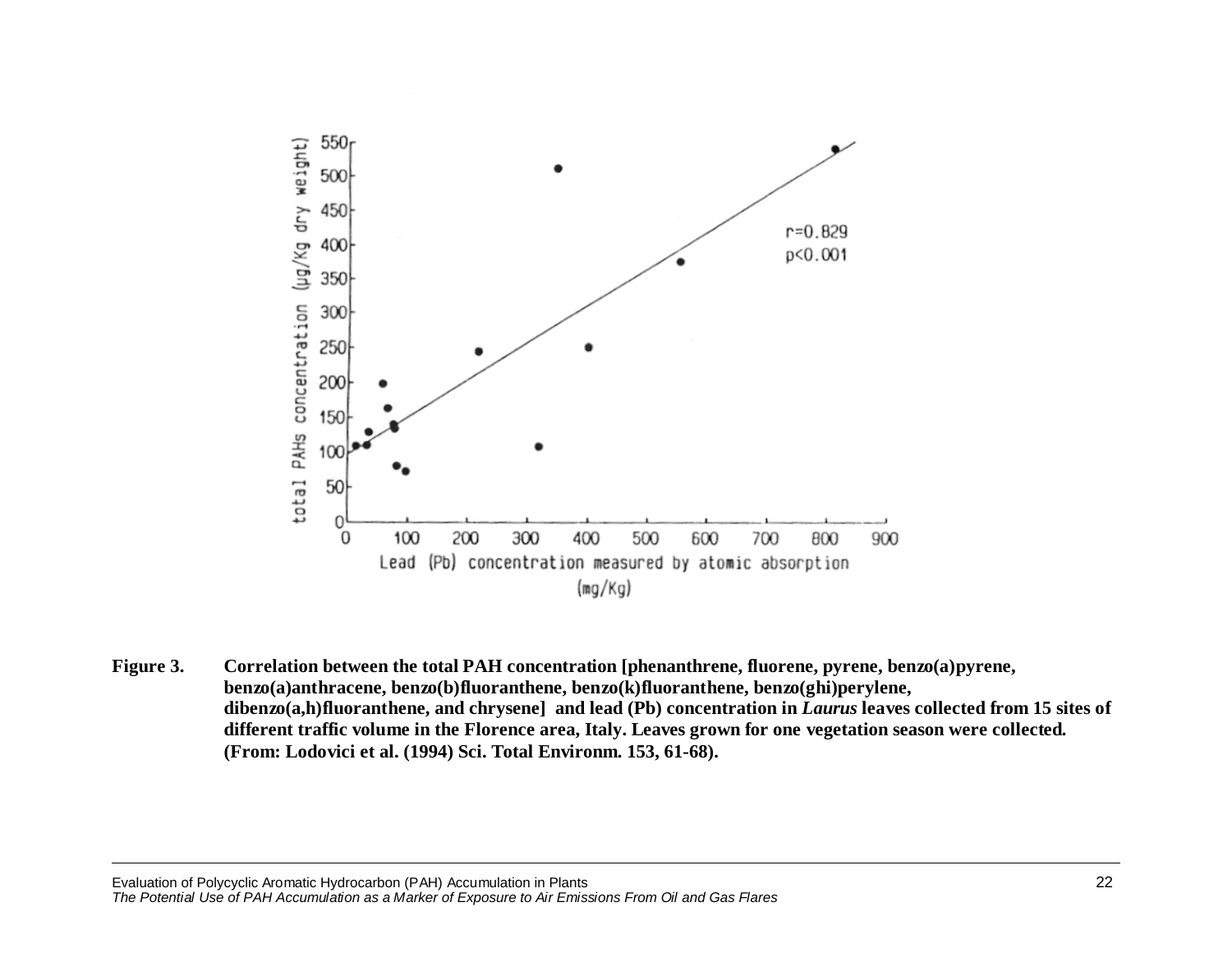to flare emissions containing PAHs and other types of compounds, for instance sulfur derivatives in Alberta. This study will likely encourage the scientific community to further explore the potential use of plants as biomarkers for the measurement of PAH emissions from various sources.

## **6. CONCLUSIONS AND RECOMMENDATIONS**

Several species of plants have been shown to accumulate airborne PAHs. Accumulation appears to be a reliable quantitative marker of exposure to emissions from urban areas, industrial facilities and other operations where combustion of fossil fuels is involved. Concentrations of PAHs in ambient air highly correlate with their concentrations in plant tissues.

Based upon the literature we recommend the use of PAH accumulation in plant tissues as a marker of exposure to air emissions from oil and gas flares in Alberta. Specific recommendations are as follows:

- 1. The principal technique should be passive monitoring performed in natural habitats surrounding flare operations. Given their wide distribution throughout Alberta, lodgepole pine and canola should be used as marker species for exposure to air emissions from oil and gas flares in the province. Additionally, active phytomonitoring using Alberta-grown moss (*Sphagnum fusca)* should be performed, to compare emissions from flare operations where no natural species are in common.
- 2. Needles of lodgepole pine should be harvested in March before the start of the vegetation season, to reflect accumulation of PAHs in winter. Newly developed needles should be sampled in September to reflect accumulation of PAHs throughout the summer months. Leaves of canola should be harvested in July, giving approximately 2-month exposures to emissions. *Sphagnum* bags placed in plastic hairnets at 1 m above ground level in the vicinity of flare operation should be used to obtain temporally resolved data on accumulation of PAHs. Samples should be collected up to 5 times throughout the vegetation season (May-September) at 3-week intervals.
- 3. Based on a limited amount of information on plume dispersion and estimated ground level concentrations of PAHs we suggest that in central Alberta plant leaves should be sampled at a distance of 500 m either to the NW or the SE of the flare where annual average ground level concentrations of PAH are predicted to reach their maxima. We also recommend that sampling distances and directions be experimentally verified. In other parts of the province the direction of the sampling locations should be chosen based on meteorological information obtained from local airports.
- 4. Anthracene, pyrene and fluoranthene contents of plant tissues should be analyzed from the areas adjacent to sweet gas flaring, while phenanthrene, pyrene and fluoranthene contents of plant tissues from areas surrounding sour gas operations should be analyzed. These two sets of PAHs consist of compounds which partition to both gaseous (three ringed) and mainly particle (four-ringed) phases thus facilitating monitoring efforts.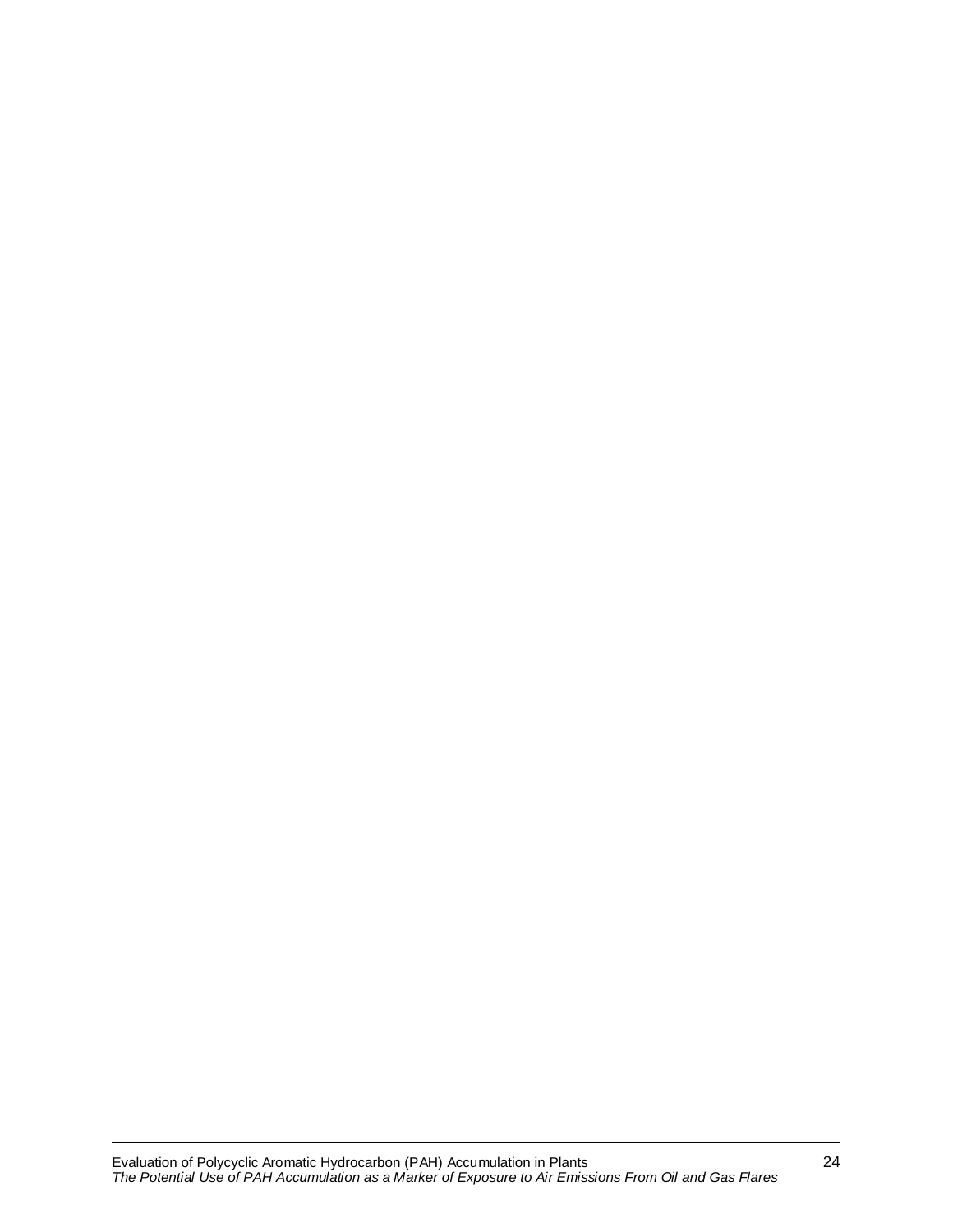## **7. REFERENCES**

- Aprill W. & Sims R. C. (1990) Evaluation of the use of prairie grasses for stimulating polycyclic aromatic hydrocarbon treatment in soil. Chemosphere 20, 253-265.
- Bacci E., Cerejeira M. J., Gaggi C., Chemello G., Calamari D. & Vighi M. (1990) Bioconcentration of organic vapours in plant leaves: The azalea model. Chemosphere 21, 525-535.
- Calamari D., Bacci E., Focardi S., Gaggi C., Morosini M. & Vighi M. (1991) Role of plant biomass in the global environment partitioning of chlorinated hydrocarbons. Environ. Sci. Technol. 25, 1489-1495.
- Cerniglia C. E. (1992) Biodegradation of polycyclic aromatic hydrocarbons. Biodegradation 3, 351-368.
- Connell D. W. (1990) Bioaccumulation of xenobiotic compounds. CRC Press, Boca Raton, Florida, 219 pp.
- Duxbury C. L., Dixon D. G. & Greenberg B. M. (1997) Effects of simulated solar radiation on the bioaccumulation of polycyclic aromatic hydrocarbons by the duckweed *Lemna gibba*. Environ. Toxicol. Chem. 16, 1739-1748.
- Edwards N. T., Ross-Todd B. M. & Garver E. G. (1982) Uptake and metabolism of  ${}^{14}C$ anthracene by soybean (Glycine max). Environ. Exp. Bot. 22, 349-357.
- Edwards N. T. (1983) Polycyclic aromatic hydrocarbons (PAHs) in the terrestrial environment a review. J. Environ. Qual. 12, 427-441.
- Edwards N. T. (1988) Assimilation and metabolism of polycyclic aromatic hydrocarbons by vegetation. In "Polycyclic aromatic hydrocarbons: A decade of progress". Cooke M & Dennis A. J. (Eds.), Battelle Press, Columbus, OH. p.211-229.
- Environment Canada (1994) Polycyclic aromatic hydrocarbons. Gov. of Canada (Publ.), 61 pp.
- Eswea N. A. & Corn M. (1971) residence time of particles in urban air. Atmos. Environm. 5, 571-578.
- Franzaring J., Bierl R. & Ruthsatz B. (1992) Active biological monitoring of polycyclic aromatic hydrocarbons using kale (*Brassica oleracea*) as a monitor-species. Chemosphere 25, 827- 834.
- Grimmer G. (1983) Environmental carcinogens: Polycyclic aromatic hydrocarbons. CRC Press, Boca Raton, FL. 261 pp.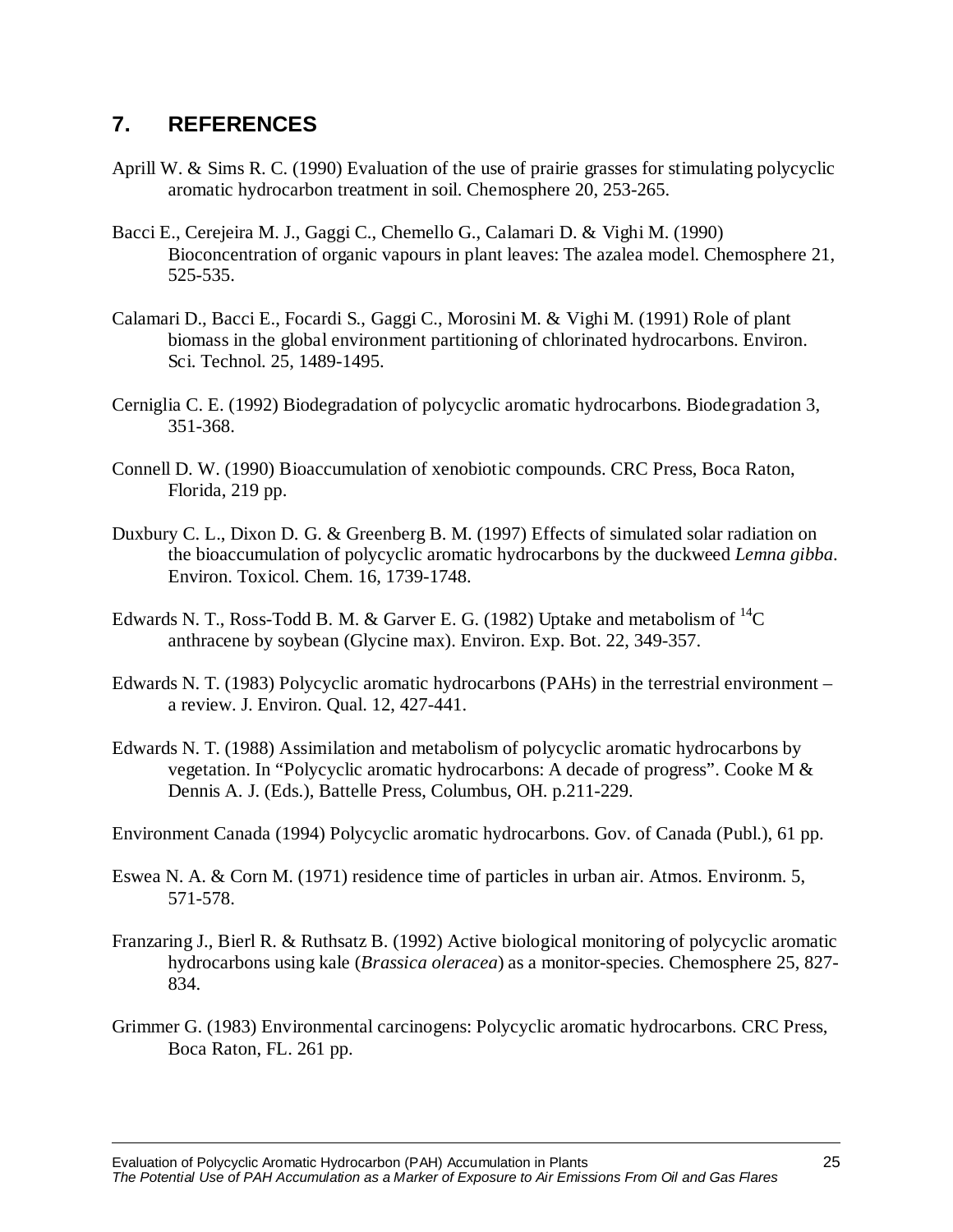- Horstmann M. & McLachlan M. S. (1998) Atmospheric deposition of semivolatile organic compounds to two forest canopies. Atmospheric Environ. 32, 1799-1809.
- Huang X. D., Dixon D. G. & Greenberg B. M. (1993) Impacts of UV radiation and photomodification on the toxicity of PAHs to higher plant Lemna gibba (duckweed). Environ. Toxicol. Chem. 12, 1067-1077.
- Huang X. D., Krylow S. N., Ren L., McConkey B. J., Dixon D. G. & Greenberg B. M. (1997a) Mechanistic quantitative structure-activity relationship model for the photoinduced toxicity of polycyclic aromatic hydrocarbons: II. An empirical model for the toxicity of 16 polycyclic aromatic hydrocarbons to the duckweed *Lemna gibba* L. G-3. Environ. Toxicol. Chem. 16, 2296-2303.
- Huang X. D., McConkey B. J., Babu T. S. & Greenberg B. M. (1997b) Mechanisms of photoinduced toxicity of photomodified anthracene to plants: Inhibition of photosynthesis in the aquatic higher plant *Lemna gibba* (duckweed). Environ. Toxicol. Chem. 16, 1707- 1715.
- Huckelhoven R., Schuphan I., Thiede B. & Schmidt B. (1997) Biotransformation of pyrene by cell cultures of soybean (*Glycine max* L.), wheat (*Triticum aestivum* L.), jimsonweed (*Datura stramonium* L.), and purple foxglove (*Digitalis purpurea* L.). J. Agric. Food Chem. 45, 263-269.
- Inomata M. & Nagata C. (1972) Photoinduced phenoxy radical of 3,4-benzopyrene. Gann 63, 119-130.
- Ignesti G., Lodovici M., Dolara P., Lucia P. & Grechi D. (1992) Polycyclic aromatic hydrocarbons in olive fruits as a measure of air pollution in the valley of Florence (Italy). Bull. Environ. Contam. Toxicol. 48, 809-814.
- Jones K. C., Grimmer G., Jacob J. & Johnston A. E. (1989) Changes in the polynuclear aromatic hydrocarbon content of wheat grain and pasture grassland over last century from one site in the U.K. Sci. Total Environ. 78, 117-130.
- Jones K. C., Sanders G., Wild S. R., Burnett V. & Johnston A. E. (1992) Evidence for a decline of PCBs and PAHs in rural vegetation and air in the United Kingdom. Nature 356, 137- 139.
- Khun A., Ballach H. J. & Wittig R. (1998) Seasonal variation of the distribution of polycyclic aromatic hydrocarbons in poplar leaves. Fresenius Environ. Bull. 7, 164-169.
- Kylin H., Grimvall E. & Ostman C. (1994) Environmental monitoring of polychlorinated biphenyls using pine needles as passive samples. Environ. Sci. Technol. 28, 1320-1324.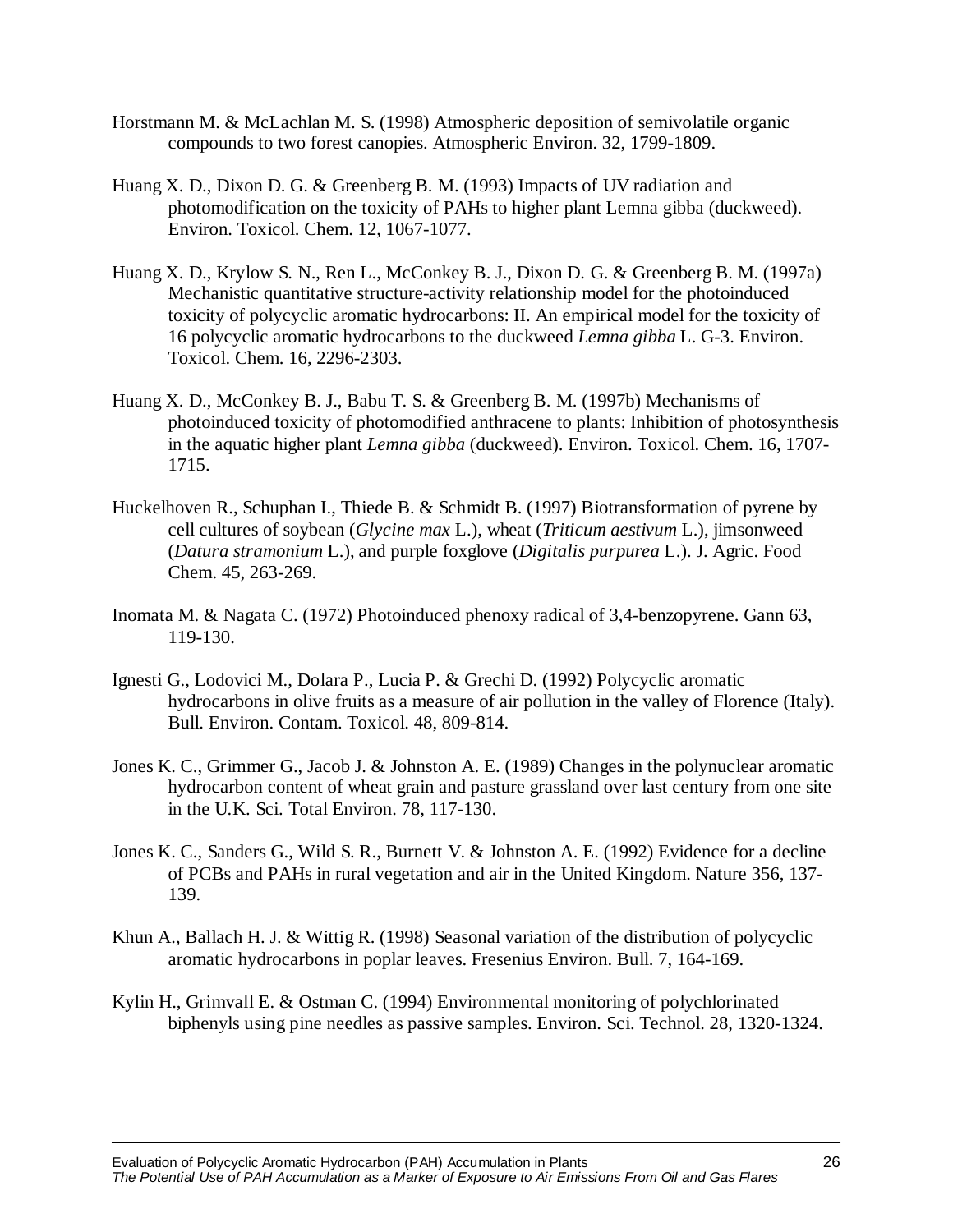- Lane D. A. (1989) The fate of polycyclic aromatic compounds in the atmosphere and during sampling. In "Chemical analysis of polycyclic aromatic compounds." T. Vo-Dinh (Ed.), J. Wiley & Sons. pp. 31-58.
- Leahey D. M. (1996) Estimated ground level concentrations of products of incomplete combustion (PIC) associated with flaring activities at two sites in Alberta. In "Investigations of flare gas emissions in Alberta". ARC Report, Calgary, AB., 30 pp.
- Lodovici M., Dolara P., Taiti S., Carmine P. D., Bernardi L., Agati L. & Ciapepellano S. (1994) Polynuclear aromatic hydrocarbons in the leaves of the evergreen tree *Laurus nobilis*. Sci. Total Environ. 153, 61-68.
- Lodovici M., Akpan V., Casalini C., Zappa C. & Dolara P. (1998) Polycyclic aromatic hydrocarbons in *Laurus nobilis* leaves as a measure of air pollution in urban and rural sites of Tucsany. Chemosphere 36, 1703-1712.
- Martinoia E., Grill E., Tommasini R., Kreuz K. & Amrhein N. (1993) ATP-dependent glutathione S-conjugate "export" pump in the vacuolar membrane of plants. Nature 364, 247-249.
- Matzner E. (1984) Annual rates of deposition of polycyclic aromatic hydrocarbons in different forest ecosystems. Water, Air Soil Pollution 21, 425-434.
- May W. E. (1980) The solubility behavior of polycyclic aromatic hydrocarbons in aqueous systems. In "Petroleum in the marine environment". L. Petrakis & F. T. Weiss (Eds.), American Chem. Soc. 143-192.
- McCardy J. K. (1994) Vapor –phase 2,3,7,8-TCDD sorption to plant foliage a species comparison. Chemosphere 28, 207-216.
- McConkey B. J., Duxbury C. L. Dixon D. G. & Greenberg B. M. (1997) Toxicity of a PAH photooxidation product to the bacteria *Photobacterium phosphoreum* and the duckweed *Lemna gibba*: Effects of phenanthrene and its primary photoproduct, phenantrenequinone. Environ. Toxicol. Chem. 16, 892-899.
- Meharg A. A., Wright J., Dyke H. & Osborn D. (1998) Polycyclic aromatic hydrocarbon (PAH) dispersion and deposition to vegetation and soil following a large scale chemical fire. Environ. Pollut. 99, 29-36.
- Nakajima D., Yoshida Y., Suzuki J. & Suzuki S. (1995) Seasonal changes in the concentration of polycyclic aromatic hydrocarbons in azalea leaves and relationship to atmospheric concentration. Chemosphere 30, 409-418.
- Nakajima D., Kojima E., Iwada S., Suzuki J. & Suzuki S. (1996) Presence of 1-hydroxypyrene conjugates in woody plant leaves and seasonal changes in their concentrations. Environ. Sci. Technol. 30, 1675-1679.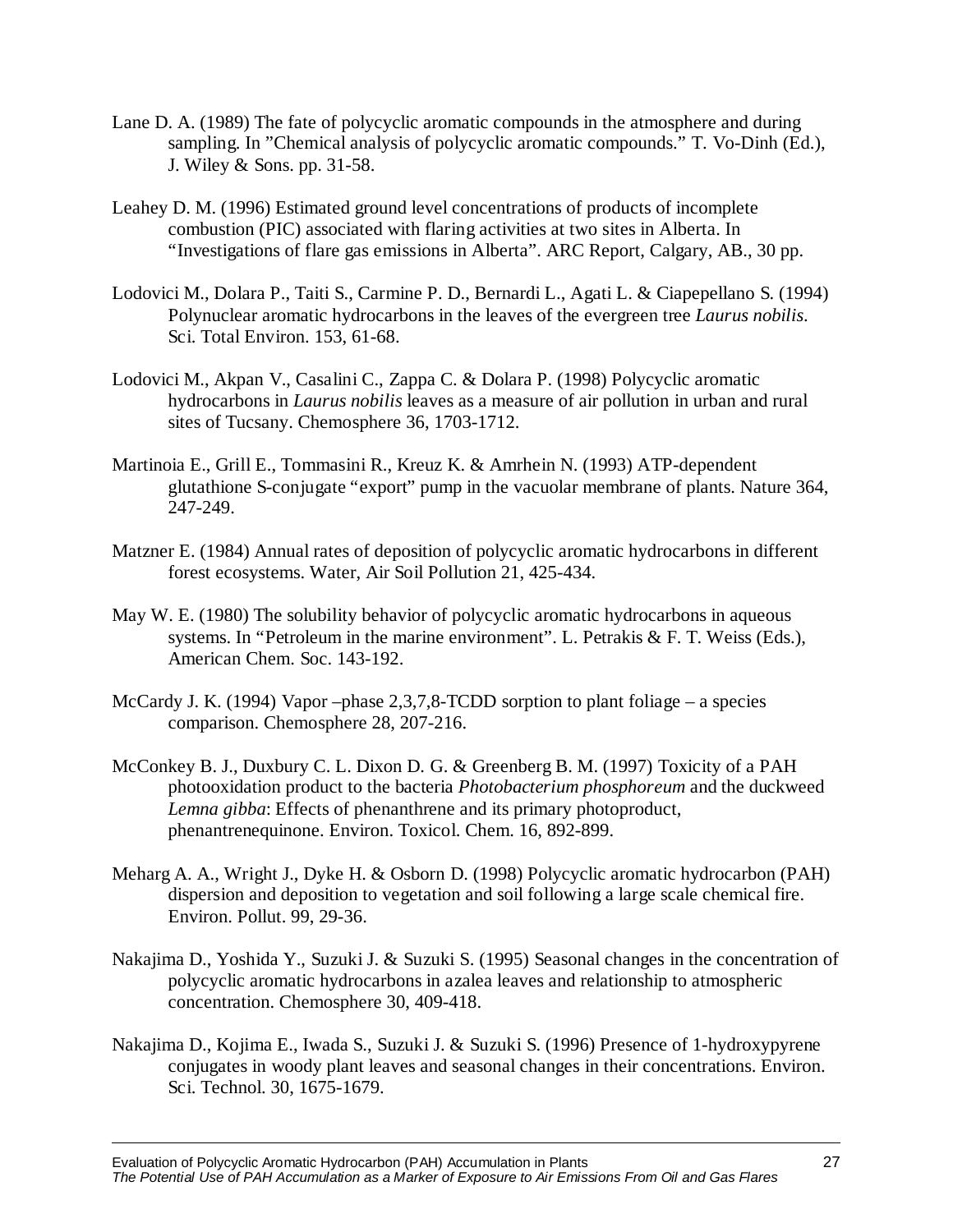- Poborski P. (1988) Pollutant penetration through the cuticle. In " Air pollution and plant metabolism" S. Schulte-Hostede et al. (Eds.), Elsevier, London, UK, 19-35.
- Riederer M. (1989) The cuticles of conifers: Structure, composition and transport properties. In "Ecological Studies". Schulze E. D. et al. (Eds.), vol. 77, Springer Verlag, 158-192.
- Riederer M. (1990) Estimating partitioning and transport of organic chemicals in the foliage/atmosphere system: Discussion of a fugacity-based model. Environ. Sci. Technol. 24, 829-837.
- Reilley K. A., Banks M. K. & Schwab A. P. (1996). Organic chemicals in the environment. Dissipation of polycyclic aromatic hydrocarbons in the rhizosphere. J. Environ. Qual. 25, 212-219.
- Sabljic A., Gursten H., Schonherr J. & Riederer M. (1990) Modeling plant uptake of airborne organic chemicals. Plant cuticle/water partitioning and molecular connectivity. Environ. Sci. Tech. 24, 1321-1326.
- Salisbury F. B. & Ross C. W. (1992) Plant Physiology. Wadsworth, Belmont CA. 682 pp.
- Sander L. C. & Wise S. A. (1997) Polycyclic aromatic hydrocarbon structure index. Natl. Inst. Stand. Technol. Special Publication 922. US Gov. Print. Office, Washington, DC. 105 pp.
- Schreiber L. & Schonherr J. (1992) Uptake of organic chemicals in conifer needles: Surface adsorption and permeability of cuticles. Environ. Sci. Technol. 26, 153-159.
- Schwab A. P. & Banks M. K. (1994) Biologically mediated dissipation of polyaromatic hydrocarbons in the root zone. In "Bioremediation through rhizosphere technology". T. A. Anderson & J. R. Coats (Eds.). Amer. Chem. Soc. Symp. Ser. 563. 132-141.
- Simonich S. L. & Hites R. A. (1994 a) Importance of vegetation in removing polycyclic aromatic hydrocarbons from the atmosphere. Nature 370, 49-51.
- Simonich S. L. & Hites R. A. (1994 b) Vegetation-atmosphere partitioning of polycyclic aromatic hydrocarbons. Environ. Sci. Technol. 28, 939-943.
- Simonich S. L. & Hites R. A. (1995) Organic pollutant accumulation in vegetation. Environ. Sci. Technol. 29, 2905-2914.
- Sims R. C. & Overcash M. R. (1983) Fate of polynuclear aromatic compounds (PNAs) in soilplant systems. Residue Rev. 88, 1-68.
- Strosher M. (1996) Investigations of flare gas emissions in Alberta. ARC Report, Calgary, AB., 111 pp.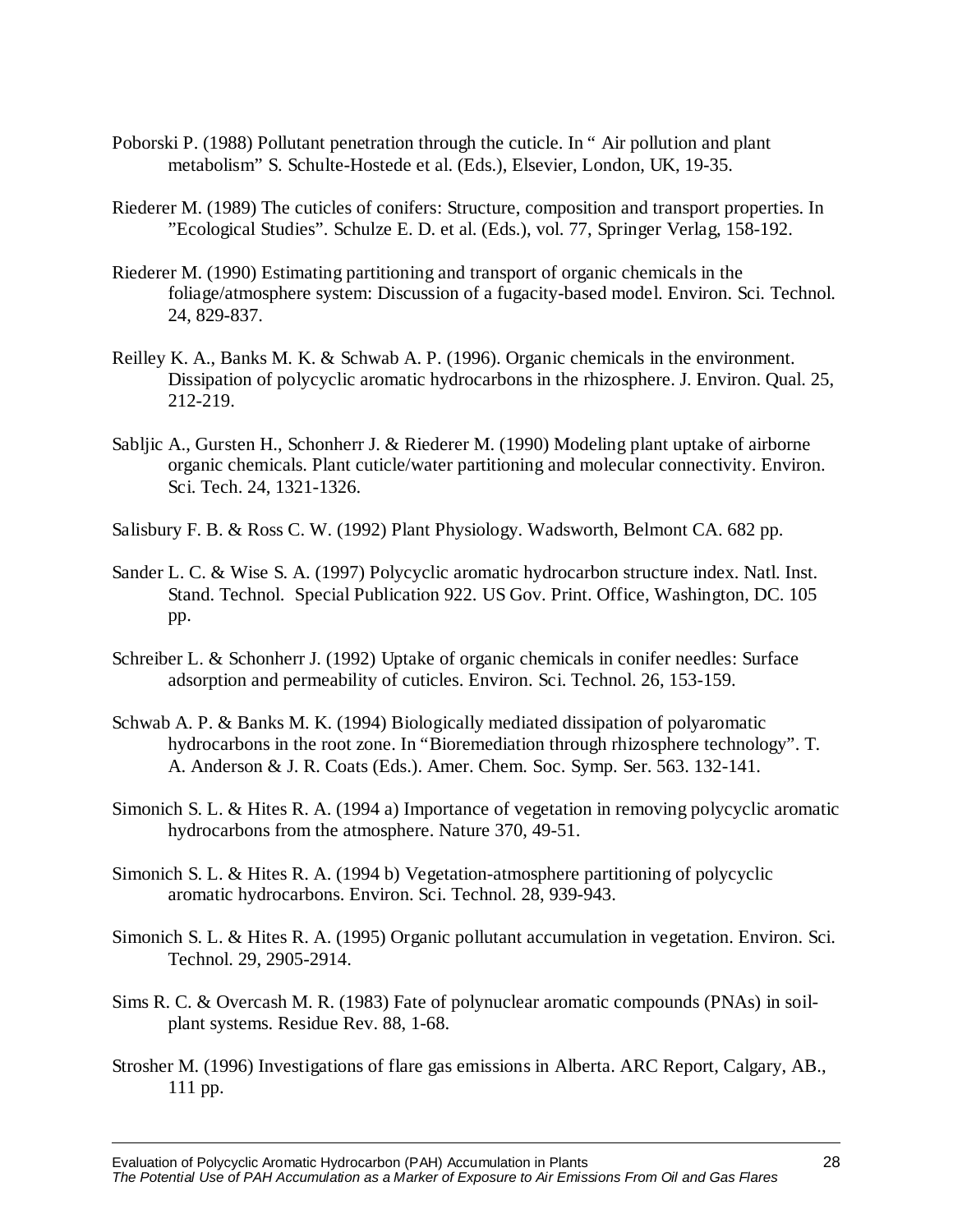- Thomas W. (1984) Statistical models for the calculation of PAH, chlorinated hydrocarbons and trace metals in epiphytic *Hypnum cupressiforme*. Water Air Soil Pollut. 22, 351-371.
- Thomas W. (1986) Representativity of mosses as biomonitor organisms for the accumulation of environmental chemicals in plants and soils. Ecotox. Environ. Safety 11, 339-346.
- Thomas W., Ruhling A. & Simon H. (1984) Accumulation of airborne pollutants (PAH, chlorinated hydrocarbons, heavy metals) in various plant species and humus. Environ. Poll. 36, 295-310.
- Thomas W. & Schunke E. (1985) Polyaromatic hydrocarbons, chlorinated hydrocarbons, and trace metals in moss samples from Iceland. Lindbergia 10, 27-32.
- Thrane K. E. (1987) Deposition of polycyclic aromatic hydrocarbons (PAH) in the surroundings of primary aluminium industry. Water Air Soil Pollut. 33, 385-393.
- Trapp S., Matthies M., Scheunert I. & Topp E. M. (1990) Modeling the bioconcentration of organic chemicals in plants. Environ. Sci. Technol. 24, 1246-1252.
- Tremolada P., Burnett V., Calamari D. & Jones K. C. (1996) Spatial distribution of PAHs in U. K. atmosphere using pine needles. Environ. Sci. Technol. 30, 3570-3577.
- US Department of Health Human Services (US DHHS) (1995) Toxicological profile for polycyclic aromatic hydrocarbons. Georgia, USA.
- Valerio F., Bottino P., Ugolini D., Cimberle M. R., Tozzi G. A. & Frigeiro A. (1984) Chemical and photochemical degradation of polycyclic aromatic hydrocarbons in the atmosphere. Sci. Total Environ. 40, 169-188.
- Varanasi U. (1989) Metabolism of polycyclic aromatic hydrocarbons in the aquatic environment. CRC Press, Boca Raton, Florida, 431 pp.
- Wagrowski D. M. & Hites R. A. (1997) Polycyclic aromatic hydrocarbons in urban, suburban, and rural vegetation. Environ. Sci. Technol. 31, 279-282.
- Wegener J. W., van Schaik M. J. & Aiking H. (1992) Active biomonitoring of polycyclic aromatic hydrocarbons by means of mosses. Environ. Pollut. 76, 15-19.
- Wild S. R. & Jones K. C. (1991) Studies of the polynuclear aromatic hydrocarbon content of carrots (Daucus carota). Chemosphere 23, 243-251.
- Wilson S. C. & Jones K. C. (1993) Bioremediation of soil contaminated with polynuclear aromatic hydrocarbons (PAHs): A review. Environ. Pollut. 81, 229-249.